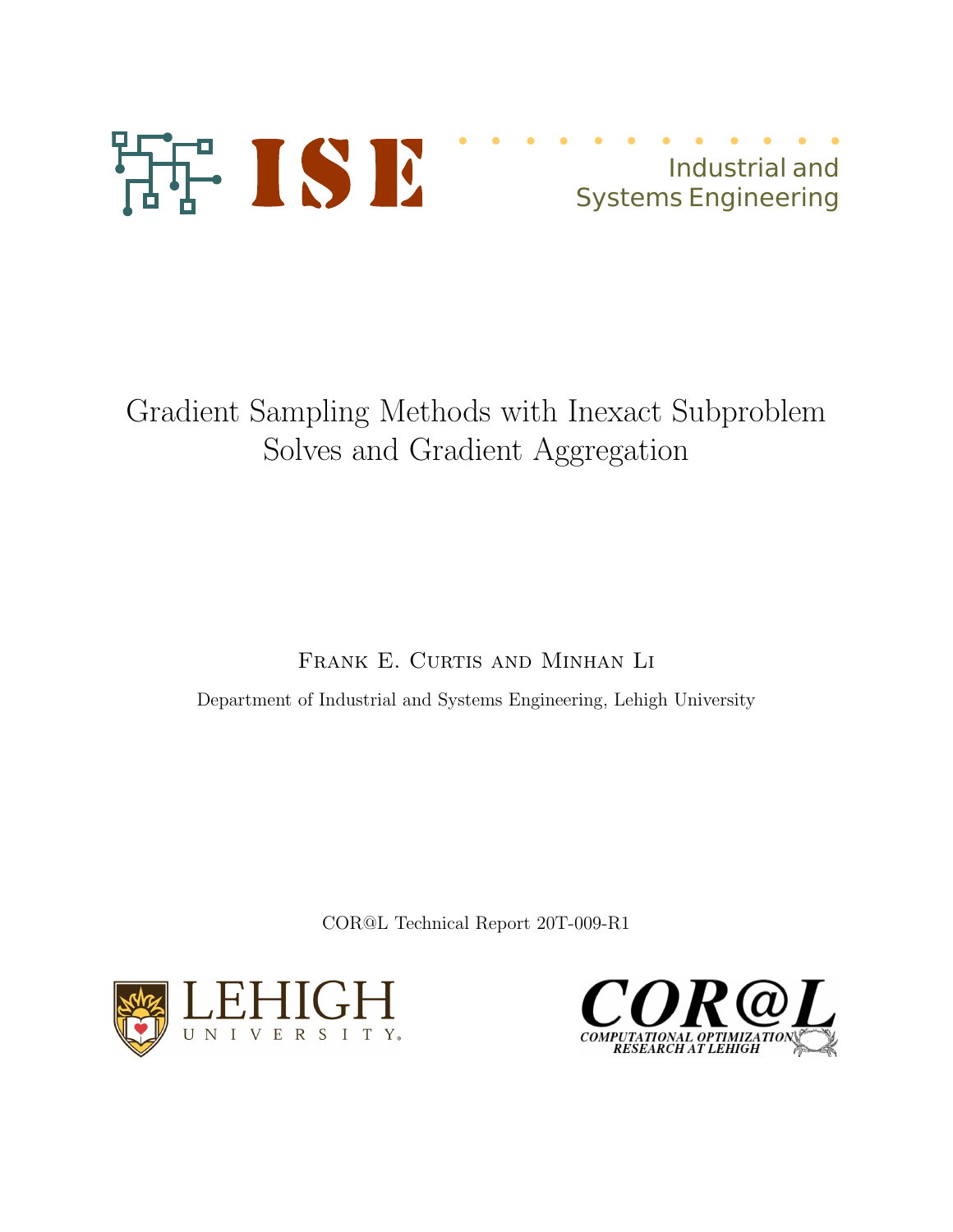## Gradient Sampling Methods with Inexact Subproblem Solves and Gradient Aggregation<sup>∗</sup>

FRANK E. CURTIS<sup>†1</sup> AND MINHAN LI<sup>‡1</sup>

<sup>1</sup>Department of Industrial and Systems Engineering, Lehigh University

Original Publication: May 15, 2020 Last Revised: August 6, 2021

#### Abstract

Gradient sampling (GS) has proved to be an effective methodology for the minimization of objective functions that may be nonconvex and/or nonsmooth. The most computationally expensive component of a contemporary GS method is the need to solve a convex quadratic subproblem in each iteration. In this paper, a strategy is proposed that allows the use of inexact solutions of these subproblems, which, as proved in the paper, can be incorporated without the loss of theoretical convergence guarantees. Numerical experiments show that by exploiting inexact subproblem solutions, one can consistently reduce the computational effort required by a GS method. Additionally, a strategy is proposed for aggregating gradient information after a subproblem is solved (potentially inexactly), as has been exploited in bundle methods for nonsmooth optimization. It is proved that the aggregation scheme can be introduced without the loss of theoretical convergence guarantees. Numerical experiments show that incorporating this gradient aggregation approach substantially reduces the computational effort required by a GS method.

## 1 Introduction

The gradient sampling (GS) methodology has proved to be effective for solving nonsmooth, nonconvex minimization problems. Based on the conceptually simple idea of computing an approximate  $\epsilon$ -steepestdescent direction at a point by finding the minimum-norm element of the convex hull of gradients evaluated at randomly generated nearby points, one can prove convergence to stationarity of a GS method under relatively loose assumptions. That said, here are two ways in which implementations of GS methods could be more efficient:

• Each iteration of a GS method requires the solution of a convex quadratic subproblem (QP) for computing a search direction. The overall computational expense of a GS method could be reduced if one could terminate each call to a QP solver early, then employ the inexact QP solution as the search direction in the "outer" GS method. Such an inexact solution might cause a search direction to be less productive than if an exact QP solution were computed, meaning that more "outer" iterations may be required. However, as in other optimization algorithms that exploit inexact subproblem solutions, one might still obtain overall computational savings through consistently reduced per-iteration costs.

<sup>∗</sup>This material is based upon work supported by the National Science Foundation under grant numbers CCF–1618717 and CCF–1740796.

<sup>†</sup>E-mail: frank.e.curtis@lehigh.edu

<sup>‡</sup>E-mail: mil417@lehigh.edu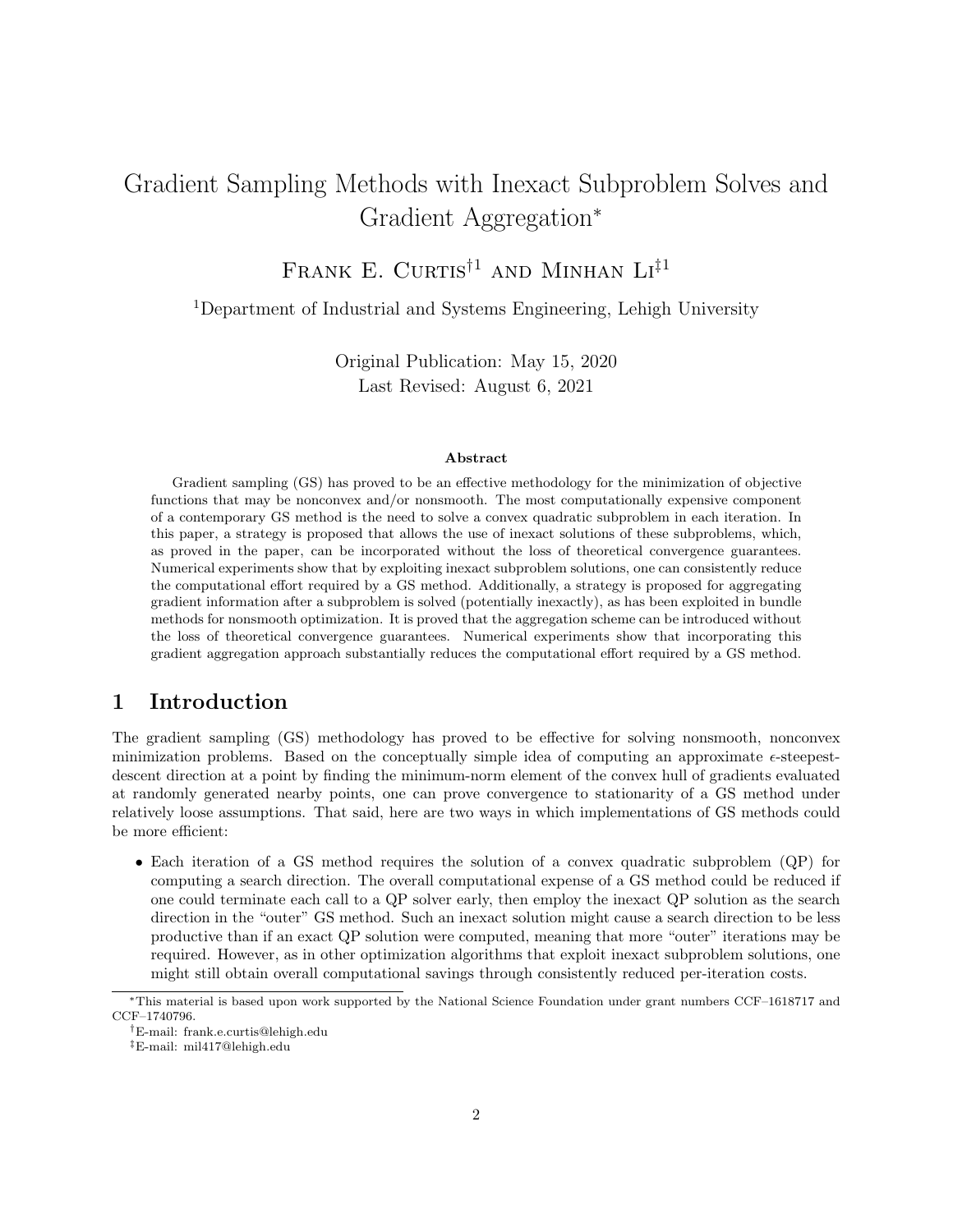• Bundle methods represent another important class of algorithms for nonsmooth minimization. Implementations of bundle methods can be made significantly more efficient through the use of *subgradient* aggregation, wherein one can compress the information from a QP solution such that a subsequent QP can be solved more rapidly. Implementations of GS methods could be made more efficient if such an idea could be incorporated.

In this paper, we propose enhancements to the GS methodology such that one can exploit inexact subproblem solutions and *gradient* aggregation. (We do not refer to *subgradient* aggregation since the GS methodology requires the identification of points at which the objective function is differentiable or even continuously differentiable, at which gradients are to be evaluated, when search directions are being computed.) We show techniques for exploiting these ideas that maintain the convergence guarantees of previously proposed GS methods. Implementations of our ideas in a C++ software package show that exploiting both inexact subproblem solutions and gradient aggregation can lead to consistently noticable reductions in required computational effort.

#### 1.1 Literature Review

The GS methodology was introduced by [\[4\]](#page-20-0); see also [\[3\]](#page-20-1). Shortly after, [\[24\]](#page-21-0) showed an elegant convergence analysis of a GS method, and showed how the convergence guarantees could be maintained by multiple variations of the basic approach. Later, [\[10,](#page-21-1) [11\]](#page-21-2) showed how one could sample gradients adaptively and introduce quasi-Newton Hessian approximations to maintain convergence guarantees while improving practical performance. (Here, as is common in the literature on quasi-Newton methods for solving nonsmooth optimization problems, we use the term "Hessian approximation" loosely; rather than as an approximate second-derivative matrix, it should merely be thought of as a matrix that approximates local changes in the gradient at points at which f is differentiable.) See also [\[12\]](#page-21-3) for how to loosen the restrictions on the Hessian approximation scheme. A feature of the algorithms in all of these articles is that the analyses require that the convex QP subproblems for computing search directions must be solved exactly in every iteration.

A method for reducing the costs associated with solving QPs in a GS method was proposed by [\[31\]](#page-22-0). In this work, the authors argue that an "ideal" direction, which can be computed using a relatively inexpensive procedure, can be used in place of a QP solution when it is found to be sufficiently large in norm. The authors argue that convergence guarantees are maintained with this replacement, and show empirically that fewer QPs need to be solved. Our proposed approach is different from this one in two main respects. First, rather than prescribe a formula for a particular direction that may be used, our algorithm involves conditions for an inexact QP solution that are more generic. This gives more computational flexibility to the algorithm. Second, whereas the algorithm by [\[31\]](#page-22-0) still requires that some QPs be solved exactly—such as when the "ideal" direction is too small in norm, which occurs when approaching stationarity—our algorithm allows for inexact solutions of the QPs in all cases.

GS ideas have been extended in various ways, such as to attain good local convergence rate properties [\[17\]](#page-21-4) and to solve constrained optimization problems [\[9,](#page-21-5) [19,](#page-21-6) [38\]](#page-22-1). See [\[5\]](#page-21-7) for further discussion. Such extensions are beyond the scope of this article, wherein we focus on techniques for unconstrained minimization that ensure convergence from an arbitrarily chosen starting point. That said, our proposed enhancements could be employed in conjunction with these extensions.

Another prevailing methodology for solving nonsmooth optimization problems is the class of bundle methods, which have a long history [\[1,](#page-20-2) [21,](#page-21-8) [22,](#page-21-9) [23,](#page-21-10) [14,](#page-21-11) [15,](#page-21-12) [16,](#page-21-13) [18,](#page-21-14) [25,](#page-22-2) [29,](#page-22-3) [33,](#page-22-4) [34,](#page-22-5) [36,](#page-22-6) [37\]](#page-22-7). The technique employed in some bundle methods that is relevant for this paper is that of subgradient aggregation; see, e.g., [\[21\]](#page-21-8). The use of aggregation in this paper is similar, although the surrounding convergence analysis is different due to the distinct differences in the convergence analyses of bundle and GS methodologies. For one thing, convergence analyses of GS methods are inherently probabilistic due to the random sampling of points.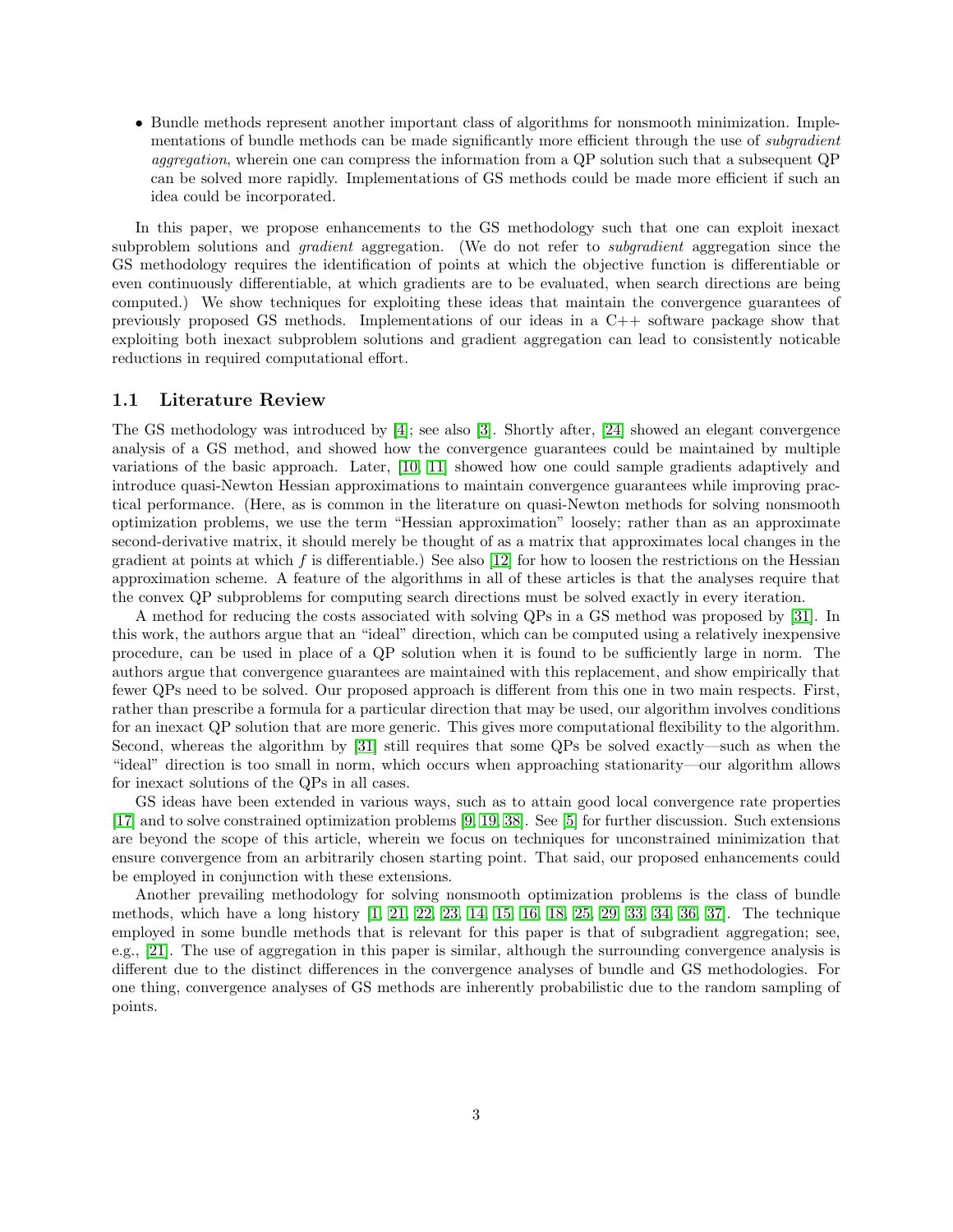#### 1.2 Notation

We write  $\mathbb R$  to denote the set of real numbers,  $\mathbb R^n$  to denote the set of *n*-dimensional real vectors, and  $\mathbb R^{m \times n}$ to denote the set of m-by-n-dimensional real matrices. We write  $\mathbb{N} := \{0, 1, 2, \dots\}$  to denote the set of nonnegative integers and use 1 to denote a vector of ones whose length is determined by the context in which it appears (e.g., through an inner product with a vector of known length).

Throughout the paper, we consider the minimization problem

$$
\min_{x \in \mathbb{R}^n} f(x),\tag{1}
$$

where the objective function  $f : \mathbb{R}^n \to \mathbb{R}$  satisfies the following assumption.

<span id="page-3-0"></span>**Assumption 1.1.** The objective function f is bounded below over  $\mathbb{R}^n$ , locally Lipschitz on  $\mathbb{R}^n$ , and continuously differentiable on an open set  $D$  with full measure in  $\mathbb{R}^n$ .

We propose GS algorithms, each of which is designed to produce an iterate sequence—i.e.,  $\{x_k\}$  with  $x_k \in \mathbb{R}^n$  for all  $k \in \mathbb{N}$ —converging to stationarity of f, which is to say that any cluster point of  $\{x_k\}$  is stationary for f. Throughout, we refer to stationarity in the sense of  $[7]$ . Such stationarity for f can be defined as follows. By Rademacher's theorem under Assumption [1.1,](#page-3-0) the (Clarke) set of generalized gradients of f at  $x \in \mathbb{R}^n$  is given by

$$
\mathfrak{F}f(x) = \text{conv}\left\{\lim_{k \to \infty} \nabla f(x_k) : \{x_k\} \to x \text{ with } x_k \in \mathcal{D} \text{ for all } k \in \mathbb{N}\right\};\tag{2}
$$

see [\[7,](#page-21-15) Theorem 2.5.1]. For  $\epsilon \in [0,\infty)$ , the set of  $\epsilon$ -generalized gradients of f at  $x \in \mathbb{R}^n$  is

$$
\mathfrak{F}_{\epsilon}f(x) = \text{conv }\mathfrak{F}f(\mathbb{B}(x,\epsilon)), \text{ where } \mathbb{B}(x,\epsilon) := \{\overline{x} \in \mathbb{R}^n : \|\overline{x} - x\|_2 \le \epsilon\}. \tag{3}
$$

One finds that  $\mathfrak{d}_0 f(x) \equiv \mathfrak{d} f(x)$ ; see [\[13,](#page-21-16) Corollary 2.5]. A point  $x \in \mathbb{R}^n$  is said to be  $\epsilon$ -stationary for f if  $0 \in \mathfrak{d}_{\epsilon} f(x)$  and is said to be stationary for f if  $0 \in \mathfrak{d} f(x)$ .

The first algorithm that we propose (see Algorithm [1](#page-6-0) on page [7\)](#page-6-0) has a nested loop (with the "inner" loop being stated in Algorithm [2](#page-7-0) on page [8\)](#page-7-0). Iterations for the "outer" loop are indexed by  $k \in \mathbb{N}$ . We apply this iteration number subscript to other values—in addition to  $x_k$ —computed in the outer loop of the algorithm. Iterations for the inner loop are indexed by  $j \in \mathbb{N}$ . Quantities computed during the inner loop are denoted with a double-subscript; e.g.,  $d_{k,i}$ .

One could remove from Assumption [1.1](#page-3-0) the assumption that  $f$  is bounded below, in which case the methods that we propose would terminate finitely at a stationary point for  $f$  or, with probability one. generate iterates that either converge to  $(\epsilon)$ -stationarity for f (see Theorems [2.1](#page-12-0) and [3.1\)](#page-15-0) or have objective values that diverge to  $-\infty$ . However, to focus on the more interesting setting, we include in Assumption [1.1](#page-3-0) that  $f$  is bounded below, meaning this latter case cannot occur. For the algorithms that we propose to be well posed, one only needs to assume that  $f$  is (not necessarily continuously) differentiable in an open set with full measure in  $\mathbb{R}^n$ . However, a theoretical guarantee of convergence to stationarity requires that f be continuously differentiable over such a set, as we have included in Assumption [1.1.](#page-3-0) See [\[5\]](#page-21-7) for further discussion.

#### 1.3 Outline

In Section [2,](#page-4-0) we propose and analyze an algorithm that employs inexact subproblem solutions. In Section [3,](#page-14-0) we propose gradient aggregation within a GS method and show that it can be used while maintaining the same guarantees as the method from Section [2.](#page-4-0) Numerical experiments employing both techniques are presented in Section [4.](#page-16-0) Concluding remarks are given in Section [5.](#page-20-3)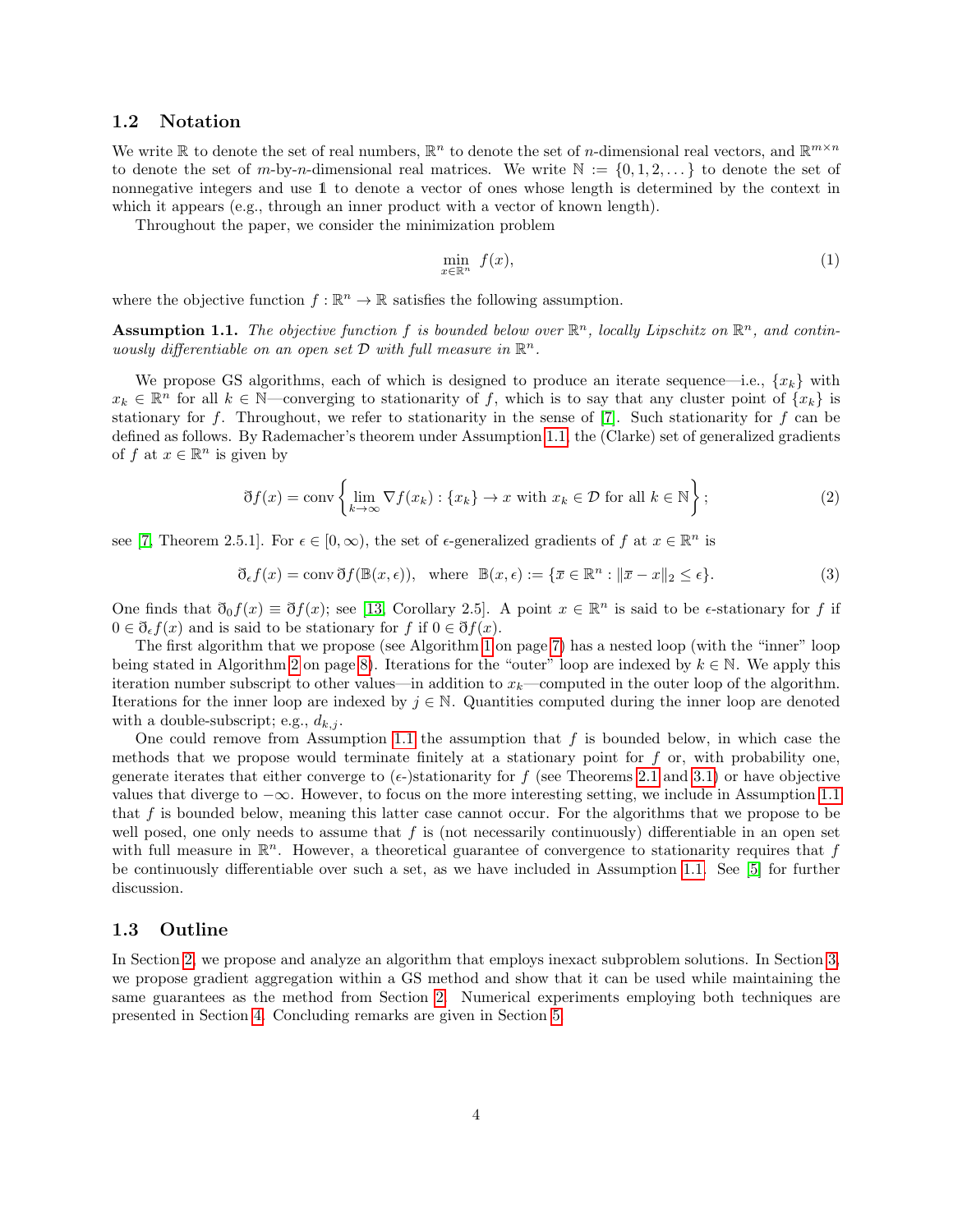## <span id="page-4-0"></span>2 GS Algorithm with Inexact Subproblem Solutions

We propose a GS algorithm that allows for the use of inexact subproblem solutions in each iteration. In this section, we present the proposed algorithm, then prove that iterates generated by it converge to  $(\epsilon$ )stationarity with probability one. In our presentation, we focus on the components of the algorithm and analysis that are distinct from previous GS methods. Components that are not unique are provided in an online companion to this article.

#### 2.1 Algorithm Description

In iteration  $k \in \mathbb{N}$  of our proposed algorithm, an iterate  $x_k \in \mathcal{D}$  is available along with a sampling radius  $\epsilon_k \in (0,\infty)$ , a set of sample points

$$
\mathcal{X}_k := \{x_{k,0}, x_{k,1}, \dots, x_{k,p_k}\} \subset \mathbb{B}(x_k, \epsilon_k) \cap \mathcal{D} \text{ where } x_{k,0} \equiv x_k \text{ for some } p_k \in \mathbb{N},
$$

and the corresponding matrix of gradients

<span id="page-4-5"></span>
$$
G_k := \left[ \nabla f(x_{k,0}) \quad \nabla f(x_{k,1}) \quad \cdots \quad \nabla f(x_{k,p_k}) \right] \in \mathbb{R}^{n \times (p_k+1)}.
$$
 (4)

Given this matrix of gradients, a symmetric positive definite Hessian approximation  $H_k$ , and the corresponding inverse  $W_k := H_k^{-1}$ , the search direction is computed by *approximately* solving the primal-dual pair of quadratic optimization problems (QPs) given by

<span id="page-4-1"></span>
$$
(P) := \begin{cases} \min_{(d,z) \in \mathbb{R}^{n+1}} z + \frac{1}{2} ||d||_{H_k}^2 \\ \text{s.t. } G_k^T d \le z \mathbb{1} \end{cases} \text{ and } (D) := \begin{cases} \max_{y \in \mathbb{R}^{p_k+1}} - \frac{1}{2} ||G_k y||_{W_k}^2 \\ \text{s.t. } \mathbb{1}^T y = 1, \ y \ge 0 \end{cases}.
$$
 (5)

We assume that both  $H_k$  and  $W_k$  are available for all  $k \in \mathbb{N}$ . It is straightforward to maintain both approximations through the use of quasi-Newton techniques.

Letting  $(d_{k,*}, z_{k,*})$  denote the optimal solution of  $(P)$  for each  $k \in \mathbb{N}$ , one finds that the solution component  $d_{k,*}$  can be viewed as the minimizer of the piecewise quadratic function

$$
\max_{i \in \{0, ..., p_k\}} \left\{ \nabla f(x_{k,i})^T d \right\} + \frac{1}{2} \|d\|_{H_k}^2.
$$

The optimal solution  $y_{k,*}$  of  $(D)$  can be viewed as the vector such that  $G_k y_{k,*}$  is the least  $W_k$ -norm element of the convex hull of the columns of  $G_k$ , i.e., the  $W_k$ -projection of the origin onto this hull. The following lemma reveals important properties of these solutions.

<span id="page-4-2"></span>**Lemma 2.1.** For all  $k \in \mathbb{N}$ , either  $(d_{k,*}, z_{k,*}) = (0,0)$  and the origin lies in the convex hull of the columns of  $G_k$ , or  $d_{k,*}$  is a direction of strict descent for f at  $x_k$  with

<span id="page-4-4"></span>
$$
\nabla f(x_k)^T d_{k,*} \le -d_{k,*}^T H_k d_{k,*} < 0.
$$
\n(6)

*In all cases,*  $d_{k,*} = -W_k G_k y_{k,*}$  and  $||G_k y_{k,*}||_{W_k} = ||d_{k,*}||_{H_k}$ .

Proof. Proof. The properties follow from the Karush-Kuhn-Tucker conditions for  $(5)$ ; see, e.g., [\[10,](#page-21-1) Eq.  $(27)$ ] and [\[11,](#page-21-2) Lemma 2.2]. П  $\Box$ 

As our focus is on an algorithm that solves [\(5\)](#page-4-1) approximately for all  $k \in \mathbb{N}$ , the statement of our algorithm is facilitated by defining, in each "outer" iteration, sequences of inner iterates of a solver for the primal-dual subproblems [\(5\)](#page-4-1). Let  $\{(d_{k,j}, z_{k,j})\}$  and  $\{y_{k,j}\}$  be sequences of primal and dual iterates, respectively, generated when [\(5\)](#page-4-1) is solved iteratively. Our algorithm requires that *both* primal and dual QP iterate sequences are generated. However, this is not an expensive requirement. After all, motivated by Lemma [2.1,](#page-4-2) one may choose for a given  $y_{k,j} \in \mathbb{R}^{p_k+1}$  to set

<span id="page-4-3"></span>
$$
d_{k,j} \leftarrow -W_k G_k y_{k,j} \quad \text{and} \quad z_{k,j} \leftarrow \max_{i \in \{0, \dots, p_k\}} \nabla f(x_{k,i})^T d_{k,j},\tag{7}
$$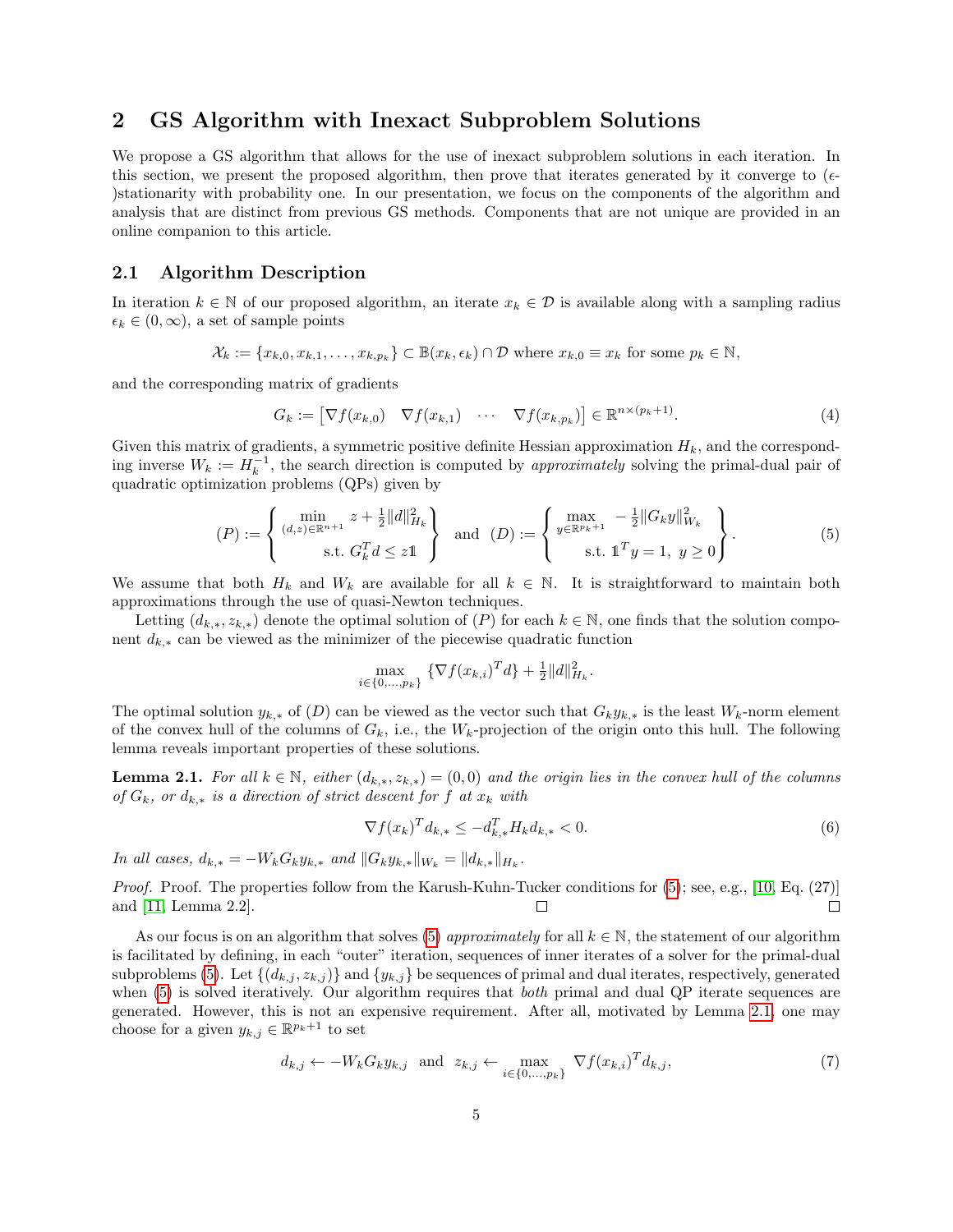in which case one only needs to generate a dual iterate sequence and a corresponding sequence of primalfeasible solutions is obtained through [\(7\)](#page-4-3). In addition, to reduce expense, one does not need to evaluate [\(7\)](#page-4-3) in each inner iteration; one might only evaluate it and check for termination periodically and/or after an initial number of inner iterations. In any case, for the sake of generality, we define our algorithm to allow  ${d_{k,j}}$  and  ${-W_kG_ky_{k,j}}$  to differ.

With respect to the QP solver, we merely assume that the following holds.

<span id="page-5-0"></span>**Assumption 2.1.** For all  $k \in \mathbb{N}$ , the primal and dual iterates when solving [\(5\)](#page-4-1) satisfy  $\{(d_{k,i}, z_{k,i}, y_{k,i})\} \rightarrow$  $(d_{k,*}, z_{k,*}, y_{k,*})$ . In addition, for all  $(k,j) \in \mathbb{N} \times \mathbb{N}$ , one has

$$
G_k^T d_{k,j} \le z_{k,j} \mathbb{1}, \quad \mathbb{1}^T y_{k,j} = 1, \quad and \quad y_{k,j} \ge 0,
$$

i.e.,  $(d_{k,j}, z_{k,j}, y_{k,j})$  is primal-dual feasible for all  $(k, j) \in \mathbb{N} \times \mathbb{N}$ .

Under Assumption [2.1,](#page-5-0) the primal and dual iterates satisfy weak duality with respect to  $(5)$  for all  $(k, j) \in \mathbb{N} \times \mathbb{N}$ . In particular, defining the QP primal and dual objective functions  $q_k : \mathbb{R}^n \times \mathbb{R} \to \mathbb{R}$  and  $\theta_k : \mathbb{R}^{p_k+1} \to \mathbb{R}$ , respectively, where

$$
q_k(d, z) = z + \frac{1}{2} ||d||_{H_k}^2
$$
 and  $\theta_k(y) = -\frac{1}{2} ||G_k y||_{W_k}^2$ ,

one has that  $q_k(d_{k,j}, z_{k,j}) \geq \theta_k(y_{k,j})$  for all  $(k,j) \in \mathbb{N} \times \mathbb{N}$ .

Our algorithm with inexact subproblem solutions is stated as Algorithm [1](#page-6-0) on page [7,](#page-6-0) for which the details of the search direction computation are stated in Algorithm [2](#page-7-0) on page [8.](#page-7-0) The statement of Algorithm [1](#page-6-0) focuses on its unique aspects related to the conditions that we require of inexact QP solutions. Other subroutines that we employ for the line search, iterate perturbation strategy (a feature required by the theoretical convergence analyses of all GS methods), sample set updates, and quasi-Newton updates are similar to those used in [\[11,](#page-21-2) [12\]](#page-21-3). Hence, we relegate them to the online companion. The algorithm also requires a subroutine for setting parameters related to the quasi-Newton updates that influence the line search subroutine. The approach is derived from properties of the self-correcting nature of quasi-Newton updating; see [\[6\]](#page-21-17). This subroutine is also provided in the online companion.

Each iteration of Algorithm [2](#page-7-0) takes a new approximate subproblem solution from the QP solver. The loop terminates in one of two situations. If [\(10\)](#page-7-1) holds, then one has obtained a dual iterate such that the corresponding convex combination of columns of  $G_k$  is sufficiently small in appropriate norms. In this case, one has identified that the current iterate may be sufficiently close to  $\epsilon_k$ -stationarity, in which case Algorithm [1](#page-6-0) reduces the sampling radius. On the other hand, if [\(11\)](#page-7-2) holds along with either [\(12\)](#page-7-3) or [\(13\)](#page-7-4), then our analysis in the following subsection reveals that a sufficiently accurate QP solution yielding a direction of sufficient descent has been obtained. The condition [\(11\)](#page-7-2) is motivated by Lemma [2.1,](#page-4-2) specifically [\(6\)](#page-4-4), since  $(d_k, y_k) = (-W_k G_k y_{k,j_\theta}, y_{k,j_\theta})$  yields

$$
\nabla f(x_k)^T d_k = -\nabla f(x_k)^T W_k G_k y_k \stackrel{(11)}{\leq} -\kappa y_k^T G_k^T W_k G_k y_k = -\kappa d_k^T H_k d_k.
$$

The role played by conditions [\(12\)](#page-7-3) and [\(13\)](#page-7-4), which make use of the values defined in [\(8\)](#page-7-5) and [\(9\)](#page-7-6), is explained in the following subsection.

Notice that an implementation of Algorithm [2](#page-7-0) does not require storage and a search through all previous subproblem solutions when determining the indices in Line [3.](#page-7-5) One only needs to store the best (in terms of objective values) primal and dual solution estimates during the loop and employ these values when checking for termination of the loop. Line [3](#page-7-5) is only written in this manner for ease of exposition, and to allow us to consider situations in which these inner iterations do not necessarily produce primal and dual subproblem solutions that have objective values that converge monotonically to the optimal value.

#### 2.2 Inexactness conditions for the QP solver

Convergence analyses of GS methods rely on a fundamental property of any compact, convex set, call it  $\mathcal{S} \subseteq \mathbb{R}^n$ , that does not contain the origin. Intuitively, this property is that if  $u \in \mathcal{S}$  is sufficiently close to the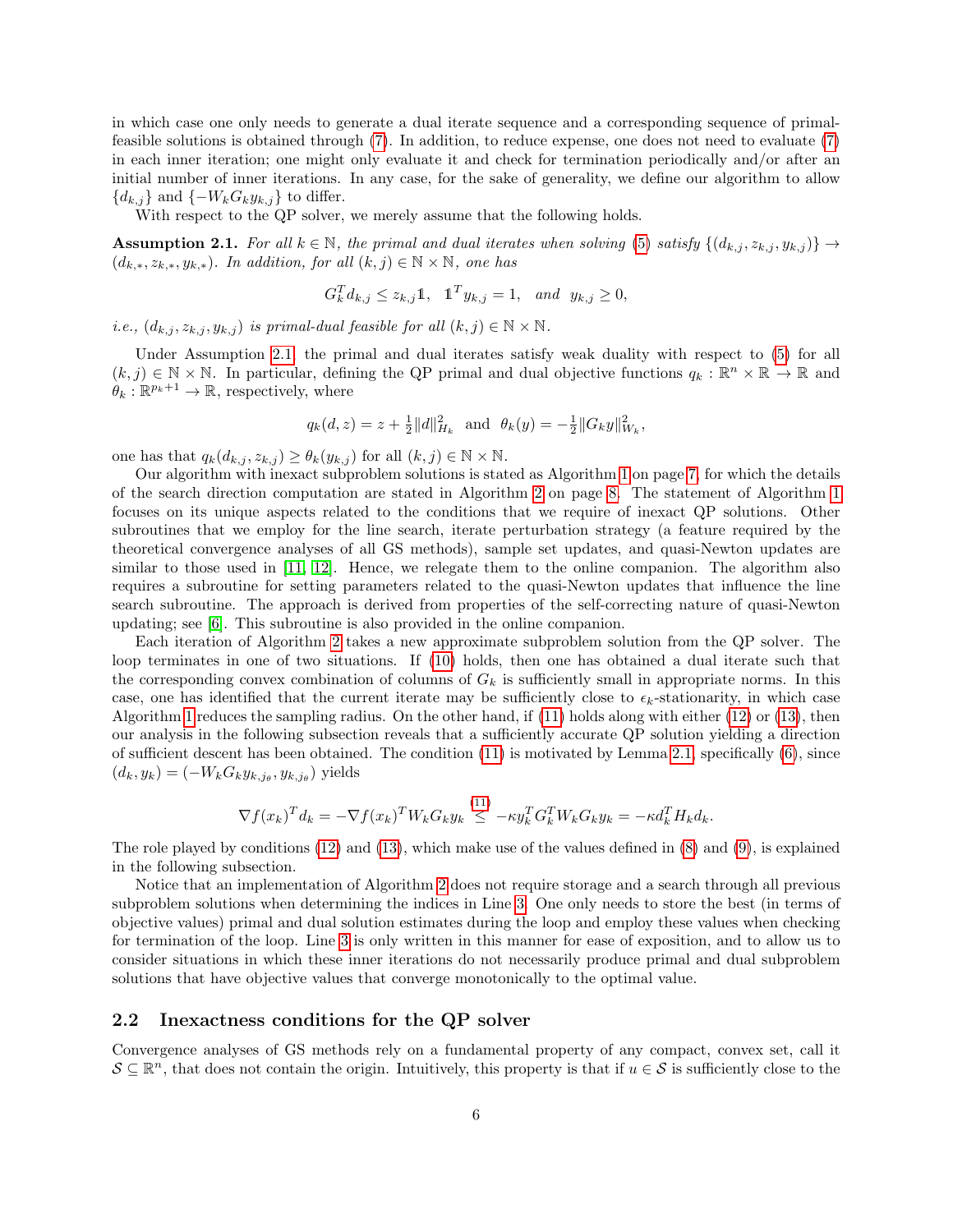<span id="page-6-0"></span>Algorithm 1 Gradient Sampling Algorithm with Inexact Subproblem Solutions

**Require:**  $(\sigma, \underline{\alpha}) \in (0, \infty)^2$ ;  $(\iota, \phi) \in (0, 1)^2$ ;  $\overline{\phi} \in (1, \infty)$ ;  $\psi \in (0, 1]$ ;  $p \in \mathbb{N}$  with  $p \geq n + 1$ ;  $x_0 \in \mathcal{D}$ ;  $H_0 \succ 0$ ;  $\epsilon_0 \in (0,\infty).$ 1: Set  $W_0 \leftarrow H_0^{-1}, \, X_0 \leftarrow \{x_0\}, \, p_0 \leftarrow 0, \, G_0$  by [\(4\)](#page-4-5), and  $\sigma_0 \leftarrow \sigma$ . 2: Set  $(\eta, \mu) \in (0, 1) \times (1, \infty)$  by Algorithm [4.](#page-23-0) 3: Choose  $\overline{\eta} \in (\eta, 1)$ . 4: for all  $k \in \mathbb{N}$  do 5: **if**  $\|\nabla f(x_k)\|_2 = 0$  then 6: terminate and return the stationary point  $x_k$ . 7: end if 8: Set  $y_{k,j_\theta}$  by Algorithm [2](#page-7-0) (page [8\)](#page-7-0). 9: Set  $(d_k, y_k) \leftarrow (-W_k G_k y_{k,j_\theta}, y_{k,j_\theta}).$ 10: Set  $\alpha_k \geq 0$  by Algorithm [5.](#page-24-0) 11: **if** [\(10\)](#page-7-1) holds (with  $y_{k,j_\theta} \equiv y_k$ ) 12: set  $\epsilon_{k+1} \leftarrow \psi \epsilon_k$  and  $\sigma_{k+1} \leftarrow \sigma$ ; 13: else if  $\alpha_k \geq \alpha$ 14: set  $\epsilon_{k+1} \leftarrow \epsilon_k$  and  $\sigma_{k+1} \leftarrow \sigma_k$ ; 15: else 16: set  $\epsilon_{k+1} \leftarrow \epsilon_k$  and  $\sigma_{k+1} \leftarrow \iota \sigma_k$ . 17: end if 18: Set  $x_{k+1} \in \mathcal{D}$  by Algorithm [6.](#page-25-0) 19: Set  $(H_{k+1}, W_{k+1})$  by Algorithm [7.](#page-26-0) 20: Set  $(\mathcal{X}_{k+1}, p_{k+1})$  by Algorithm [8](#page-26-1) and  $G_{k+1}$  by [\(4\)](#page-4-5). 21: end for

projection of the origin onto  $S$ , then u makes a sufficiently acute angle (with respect to a given metric) with any  $v \in \mathcal{S}$ . Such a lemma appears as [\[4,](#page-20-0) Lemma 3.1] and [\[24,](#page-21-0) Lemma 3.1], and is proved in a more general setting as [\[11,](#page-21-2) Lemma 3.5]. The conditions that we impose on inexact subproblem solutions are motivated by trying to ensure a property of this type, but in an even slightly more general setting. Specifically, the lemma that we use is the following. In the lemma, we refer to the concept of a W-projection (with  $W \succ 0$ ) of the origin onto a compact, convex set  $S$ , i.e.,

<span id="page-6-2"></span>
$$
P_W(\mathcal{S}) := \arg\min_{s \in \mathcal{S}} \|s\|_W. \tag{14}
$$

Our new generalization of the lemma can be seen in the inequality [\(15\)](#page-6-1), which does not require that a given vector  $u \in \mathcal{S}$  is sufficiently close to the W-projection of the origin, but merely sufficiently close to a small enough neighborhood of this projection.

<span id="page-6-3"></span>**Lemma 2.2.** Suppose  $S \subseteq \mathbb{R}^n$  is a compact and convex set with  $0 \notin S$ . For any  $\beta \in (0,1)$  and  $W \succ 0$ , there exists  $(\varsigma, \delta) \in (0, \infty)^2$  such that, for any  $(u, v, \overline{\varsigma}, \overline{\delta}) \in \mathcal{S} \times \mathcal{S} \times (0, \varsigma] \times (0, \delta]$  with

<span id="page-6-1"></span>
$$
||u||_{W} \le (1+\varsigma)||P_{W}(S)||_{W} + \delta
$$
\n(15)

(where  $P_W(\mathcal{S})$  is defined in [\(14\)](#page-6-2)), it follows that  $v^T W u > \beta ||u||_W^2$ .

*Proof.* Proof. Consider arbitrary  $\beta \in (0, 1)$  and  $W \succ 0$ . To derive a contradiction, suppose the implication is false, that is, for any  $(\zeta, \delta) \in (0, \infty)^2$  there exists  $(u, v, \overline{\zeta}, \overline{\delta}) \in \mathcal{S} \times \mathcal{S} \times (0, \overline{\zeta}] \times (0, \delta]$  with

$$
||u||_W \le (1+\overline{\varsigma})||P_W(\mathcal{S})||_W + \overline{\delta} \text{ and } v^T W u \le \beta ||u||_W^2.
$$

This means that there exist infinite sequences  $\{u_i\} \subset \mathcal{S}$  and  $\{v_i\} \subset \mathcal{S}$  such that

$$
||u_i||_W \le (1 + 1/i)||P_W(\mathcal{S})||_W + 1/i \text{ and } v_i^T W u_i \le \beta ||u_i||_W^2 \text{ for all } i \in \mathbb{N}.
$$
 (16)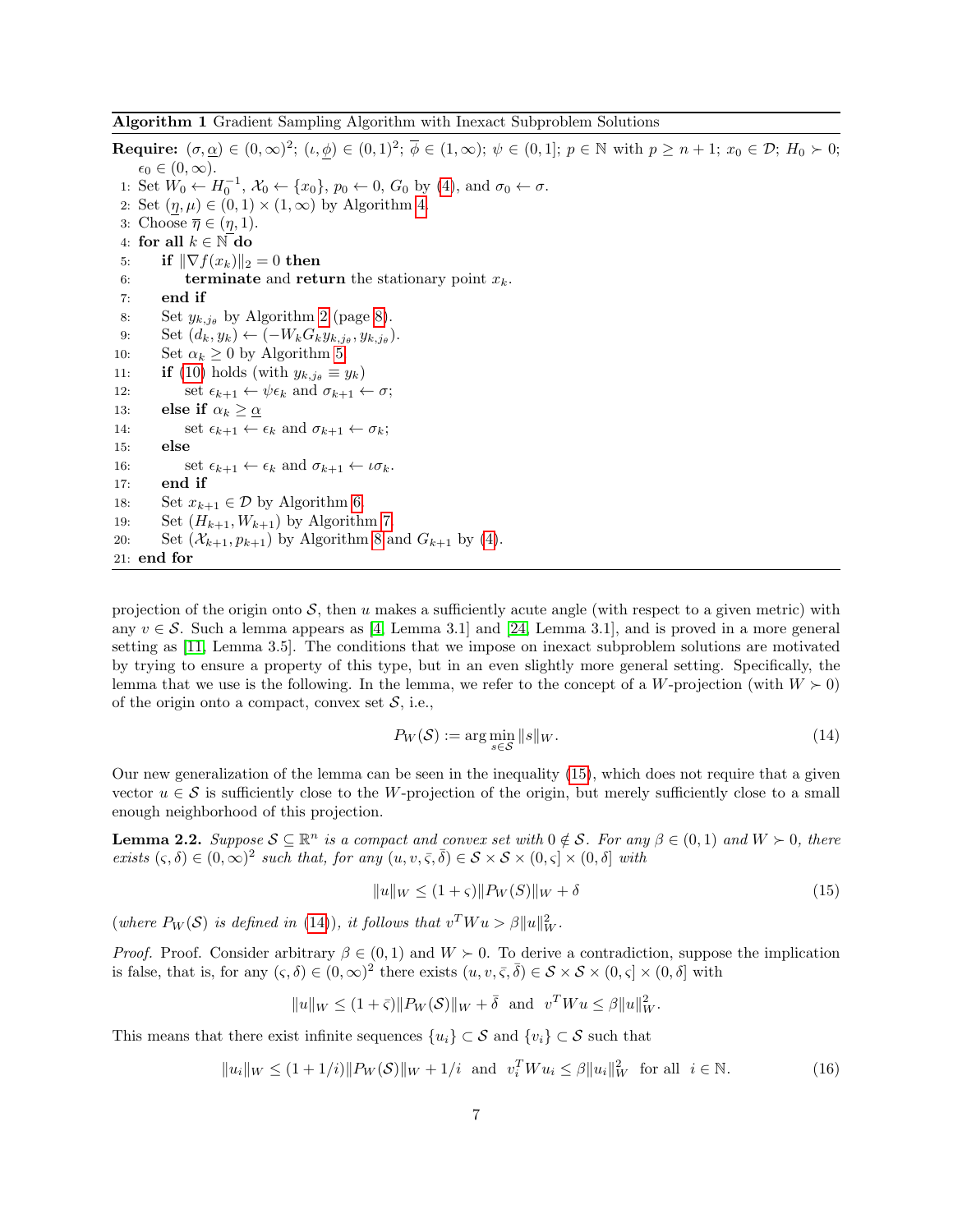<span id="page-7-0"></span>Algorithm 2 Search Direction Computation for Algorithm [1](#page-6-0)

<span id="page-7-6"></span><span id="page-7-5"></span>Require:  $\nu \in (0, \infty)$ ;  $(\rho, \kappa) \in (0, 1)^2$ 1: Set  $\tau_k \leftarrow \sigma_k^2 + 2\sigma_k \in (0, 1).$ (8) 2: for all  $j \in \mathbb{N}$  do 3: Set  $j_q \leftarrow \arg\min_{i \in \{0,\ldots,j\}} q_k(d_{k,i}, z_{k,i})$  and  $j_\theta \leftarrow \arg\max_{i \in \{0,\ldots,j\}} \theta_k(y_{k,i}).$ 4: if  $q_k(d_{k,j_q}, z_{k,j_q}) \geq 0$ , then set  $\lambda_{k,j_q} = \infty$ 5: else set  $\lambda_{k,j_q} \leftarrow \max$  $\sqrt{ }$ J  $\mathcal{L}$  $1 - \frac{\sigma_k^2 + 2\sigma_k}{\sigma_k(\mu_k)}$  $\theta_k(y_{k,0})$  $\frac{\theta_k(y_{k,0})}{q_k(d_{k,j_q},z_{k,j_q})}-1$ , ρ  $\mathcal{L}$  $\mathcal{L}$ J .  $(9)$ 6: end if 7: if  $\max\{\|W_kG_ky_{k,j_\theta}\|_2, \|G_ky_{k,j_\theta}\|_2\} \leq \nu\epsilon_k,$ (10) 8: then terminate and return  $y_{k,j_\theta}$ ; 9: else if  $-\nabla f(x_k)^TW_kG_ky_{k,j_\theta}\leq -\kappa y_{k,j_\theta}^T G_k^TW_kG_ky_{k,j_\theta}$ (11) 10: and either  $q_k(d_{k,j_q}, z_{k,j_q}) - \theta_k(y_{k,j_{\theta}}) \leq \tau_k(-q_k(d_{k,j_q}, z_{k,j_q}))$  $(12)$ 11: or  $\theta_k(y_{k,j_\theta}) - \theta_k(y_{k,0}) \ge \lambda_{k,j_q}(q_k(d_{k,j_q}, z_{k,j_q}) - \theta_k(y_{k,0}))$ (13) 12: **then terminate** and **return**  $y_{k,j_\theta}$ . 13: end if 14: end for

Since  $S$  is compact, these sequences have convergent subsequences; hence, without loss of generality, one can assume that  $\{u_i\} \to u$  and  $\{v_i\} \to v$  for some  $(u, v) \in S \times S$  with

<span id="page-7-7"></span><span id="page-7-4"></span><span id="page-7-3"></span><span id="page-7-2"></span><span id="page-7-1"></span>
$$
v^T W u \le \beta \|u\|_W^2. \tag{17}
$$

On the other hand, by the definition of  $\{u_i\}$ , it follows that  $u = P_W(\mathcal{S})$ , which is nonzero since  $\mathcal S$  does not include the origin. Moreover, by [\[2,](#page-20-4) Proposition 1.1.8] and the definition of  $P_W(\mathcal{S})$  (as the W-projection of the origin onto  $S$ , one finds that

$$
(0-u)^T W(v-u) \le 0 \iff v^T W u \ge ||u||_W^2,
$$
  
\n
$$
\in (0,1).
$$

which contradicts [\(17\)](#page-7-7) since  $\beta$ 

Our goal now is to prove two lemmas that motivate the use of [\(12\)](#page-7-3) and [\(13\)](#page-7-4) as stopping conditions for the loop in Algorithm [2.](#page-7-0) Specifically, if  $\theta_k(y_{k,*}) < 0$ , each lemma shows that these conditions—[\(12\)](#page-7-3) and [\(13\)](#page-7-4), respectively, in the two lemmas—imply that

<span id="page-7-8"></span>
$$
0 > \theta_k(y_{k,j_\theta}) \ge (1 + \sigma_k)^2 \theta_k(y_{k,*})
$$
  

$$
\iff 0 < ||G_k y_{k,j_\theta}||_{W_k} \le (1 + \sigma_k) ||G_k y_{k,*}||_{W_k}.
$$
 (18)

<span id="page-7-9"></span>Importantly, these algorithmic conditions imply that [\(18\)](#page-7-8) holds *without knowledge of*  $y_{k,*}$ . The inequalities in  $(18)$  are important since they, along with Lemma [2.2](#page-6-3) (c.f.  $(15)$ ), play a central role in our convergence analysis in §[2.3](#page-9-0) for Algorithm [1.](#page-6-0)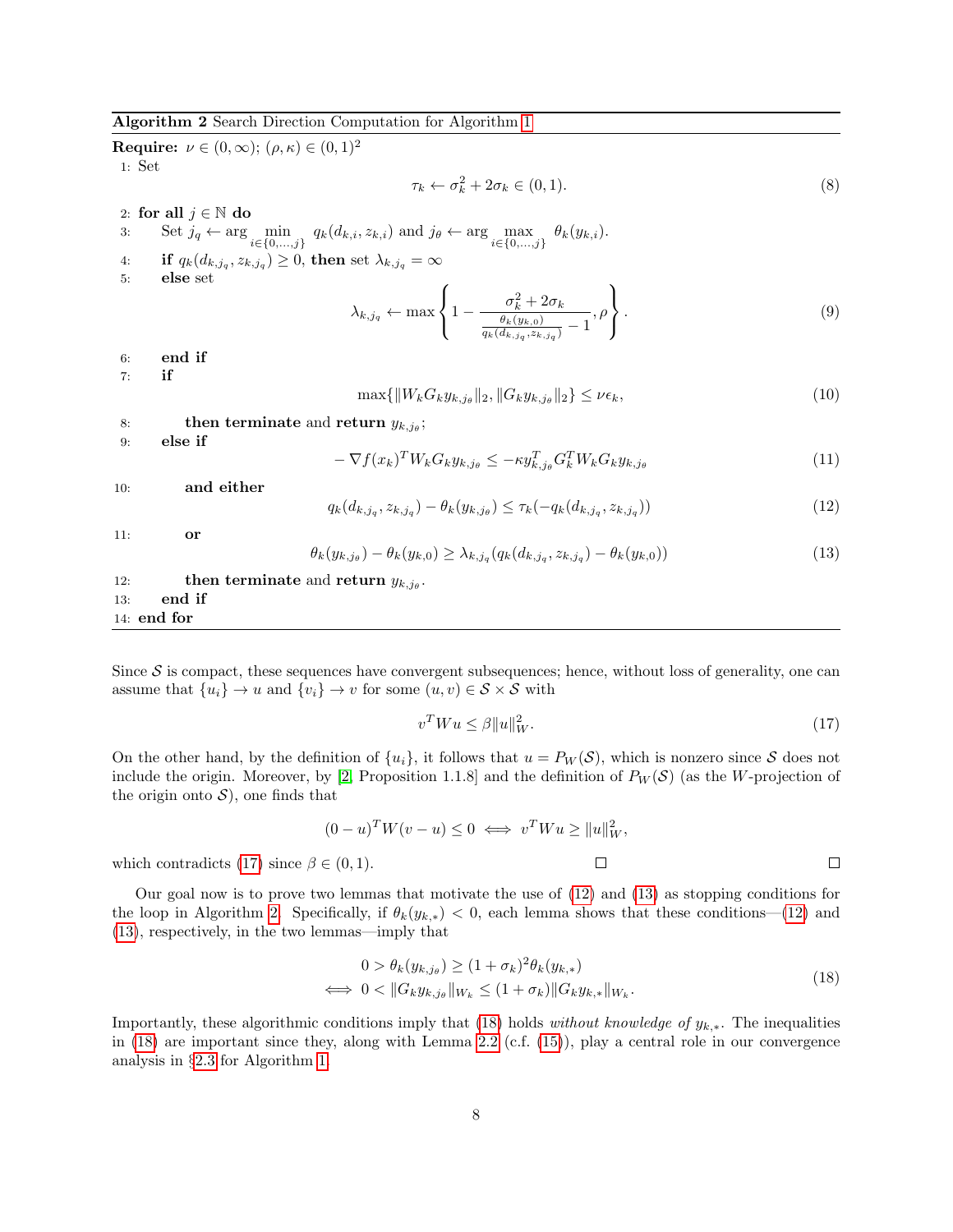**Lemma 2.3.** Suppose that, in iteration  $k \in \mathbb{N}$  of Algorithm [1,](#page-6-0) one has  $\theta_k(y_{k,*}) < 0$ . In addition, suppose that, during iteration  $j \in \mathbb{N}$  of Algorithm [2](#page-7-0) (during outer iteration  $k \in \mathbb{N}$ ), one finds that [\(12\)](#page-7-3) holds. Then, [\(18\)](#page-7-8) holds.

Proof. Proof. By weak duality for [\(5\)](#page-4-1), one has that

$$
\theta_k(y_{k,*}) - \theta_k(y_{k,j_\theta}) \le q_k(d_{k,j_q}, z_{k,j_q}) - \theta_k(y_{k,j_\theta})
$$
  
and  $-q_k(d_{k,j_q}, z_{k,j_q}) \le -\theta_k(y_{k,*}).$ 

Combined with [\(12\)](#page-7-3) and [\(8\)](#page-7-5), it follows that

which shows that  $(18)$ 

$$
\theta_k(y_{k,*}) - \theta_k(y_{k,j_\theta}) \le \tau_k(-\theta_k(y_{k,*})) = (\sigma_k^2 + 2\sigma_k)(-\theta_k(y_{k,*})),
$$
  
holds, as desired.

When  $\theta_k(y_{k,*}) < 0$ , weak duality for [\(5\)](#page-4-1) implies that [\(12\)](#page-7-3) can hold only if  $q_k(d_{k,j_q}, z_{k,j_q}) < 0$ . Hence, one does not need to check if  $q_k(d_{k,j_q}, z_{k,j_q}) < 0$  holds before employing [\(12\)](#page-7-3) as a stopping condition for the QP solver. By contrast, the next lemma shows that [\(13\)](#page-7-4) should be used as a stopping condition for the QP solver only if  $q_k(d_{k,j_q}, z_{k,j_q}) < 0$ . Algorithm [2](#page-7-0) ensures this by setting  $\lambda_{k,j_q} \leftarrow \infty$  when  $q_k(d_{k,j_q}, z_{k,j_q}) \geq 0$ , and otherwise the lemma shows that  $\lambda_{k,j_q} \in (0,1)$ .

<span id="page-8-2"></span>**Lemma 2.4.** Suppose that, in iteration  $k \in \mathbb{N}$  of Algorithm [1,](#page-6-0) one has  $\theta_k(y_{k,*}) < 0$ . In addition, suppose that, during iteration  $j \in \mathbb{N}$  of Algorithm [2](#page-7-0) (during outer iteration  $k \in \mathbb{N}$ ), one finds that  $q_k(d_{k,j_q}, z_{k,j_q}) < 0$ and [\(13\)](#page-7-4) holds. Then, [\(18\)](#page-7-8) holds.

*Proof.* Proof. By  $q_k(d_{k,j_q}, z_{k,j_q}) < 0$  and weak duality for [\(5\)](#page-4-1), one finds in [\(9\)](#page-7-6) that

<span id="page-8-0"></span>
$$
\frac{\theta_k(y_{k,0})}{q_k(d_{k,j_q}, z_{k,j_q})} \ge 1.
$$
\n<sup>(19)</sup>

If  $\theta_k(y_{k,0}) = q_k(d_{k,j_q}, z_{k,j_q})$ , then  $(d_{k,j_q}, z_{k,j_q}, y_{k,0})$  is a primal-dual solution of [\(5\)](#page-4-1) and  $\theta_k(y_{k,0}) = \theta_k(y_{k,j_\theta}) =$  $\theta_k(y_{k,*})$ , which means that [\(18\)](#page-7-8) holds. Hence, we may proceed under the assumption that  $\theta_k(y_{k,0})$  <  $q_k(d_{k,j_q}, z_{k,j_q}) < 0$ , which implies that [\(19\)](#page-8-0) holds strictly. Observing [\(9\)](#page-7-6), one finds  $\lambda_{k,j_q} \in (0,1)$ . This fact, [\(13\)](#page-7-4), and weak duality for [\(5\)](#page-4-1) imply

$$
\theta_k(y_{k,j_\theta}) - \theta_k(y_{k,0}) \geq \lambda_{k,j_q}(q_k(d_{k,j_q}, z_{k,j_q}) - \theta(y_{k,0})) \\ \geq \lambda_{k,j_q}(\theta_k(y_{k,*}) - \theta(y_{k,0})) \geq 0,
$$

which along with  $\lambda_{k,j_q} \in (0,1)$  and the facts that  $\theta_k(y_{k,*}) < 0$  and

$$
\frac{\theta_k(y_{k,0})}{\theta_k(y_{k,*})} \le \frac{\theta_k(y_{k,0})}{q_k(d_{k,j_q}, z_{k,j_q})} \implies \theta_k(y_{k,0}) \ge \frac{\theta_k(y_{k,0})}{q_k(d_{k,j_q}, z_{k,j_q})} \theta_k(y_{k,*})
$$

implies that

<span id="page-8-1"></span>
$$
\theta_k(y_{k,j_\theta}) \geq \lambda_{k,j_q} \theta_k(y_{k,*}) + (1 - \lambda_{k,j_q}) \theta_k(y_{k,0})
$$
\n
$$
\geq \left(\lambda_{k,j_q} + (1 - \lambda_{k,j_q}) \frac{\theta_k(y_{k,0})}{q_k(d_{k,j_q}, z_{k,j_q})}\right) \theta_k(y_{k,*}).
$$
\n(20)

In addition, one finds that  $\lambda_{k,j_q}$  in [\(9\)](#page-7-6) satisfies

$$
\lambda_{k,j_q} \geq 1 - \frac{\sigma_k^2 + 2\sigma_k}{\frac{\theta_k(y_{k,0})}{q_k(d_{k,j_q}, z_{k,j_q})} - 1} = \frac{\frac{\theta_k(y_{k,0})}{q_k(d_{k,j_q}, z_{k,j_q})} - (1 + \sigma_k)^2}{\frac{\theta_k(y_{k,0})}{q_k(d_{k,j_q}, z_{k,j_q})} - 1},
$$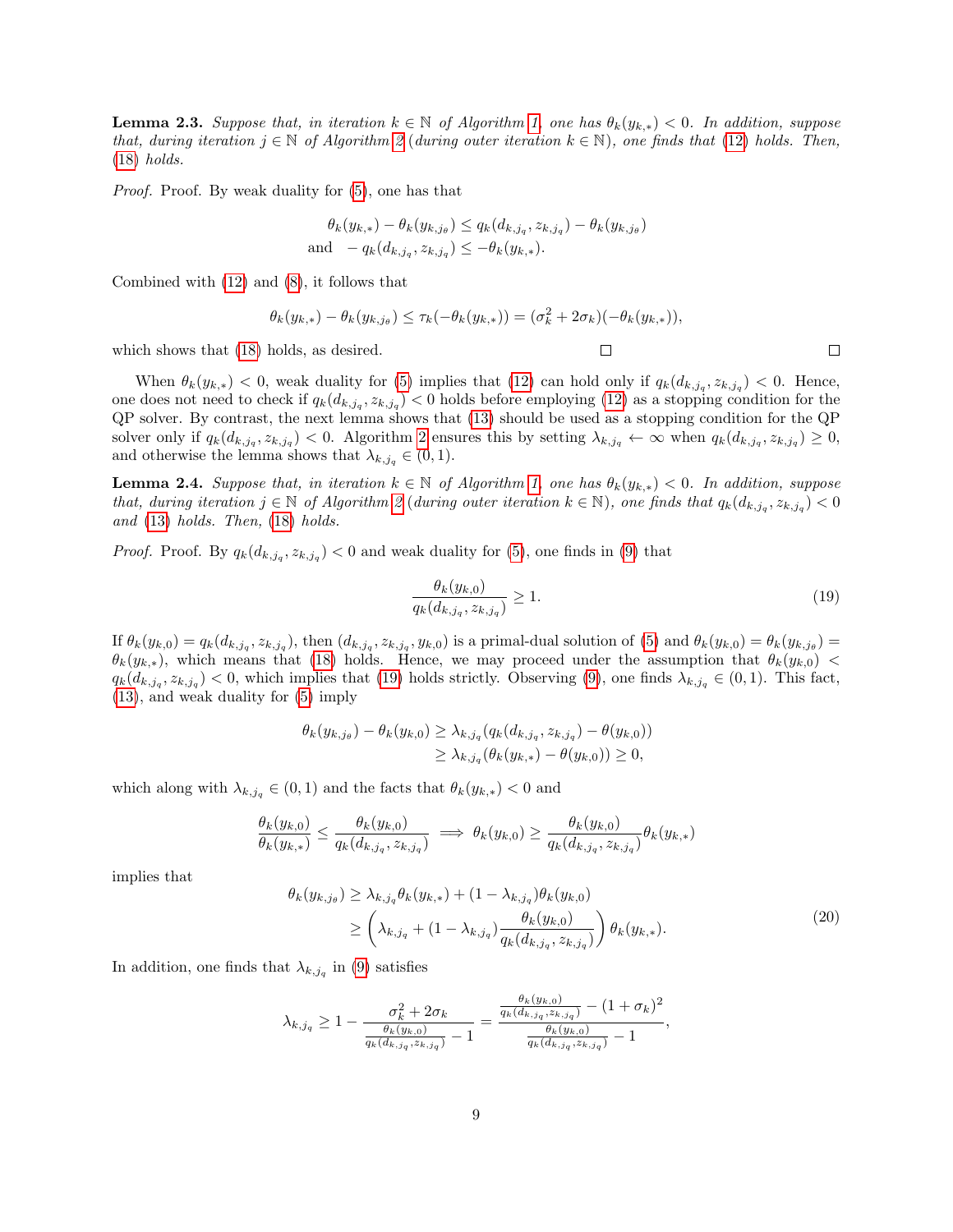implying that

$$
\lambda_{k,j_q} + (1 - \lambda_{k,j_q}) \frac{\theta_k(y_{k,0})}{q_k(d_{k,j_q}, z_{k,j_q})} \le (1 + \sigma_k)^2,
$$

which along with [\(20\)](#page-8-1) and the fact that  $\theta_k(y_{k,*}) < 0$  shows that

$$
\theta_k(y_{k,j_\theta}) \ge \left(\lambda_{k,j_q} + (1-\lambda_{k,j_q})\frac{\theta_k(y_{k,0})}{q_k(d_{k,j_q},z_{k,j_q})}\right)\theta_k(y_{k,*}) \ge (1+\sigma_k)^2\theta(y_{k,*}),
$$

as desired.

#### <span id="page-9-0"></span>2.3 Convergence Analysis

In this section, we show under Assumptions [1.1](#page-3-0) and [2.1](#page-5-0) that Algorithm [1](#page-6-0) either terminates finitely with a stationary point for f or, with probability one, generates a sequence of iterates that converge to stationarity for f. Throughout this section, let K be the indices of the outer iterations performed by the algorithm before termination (if the algorithm ever terminates) or the failure of a subroutine (if a subroutine ever fails). The subroutines that may fail are the iteration perturbation procedure (Algorithm [6](#page-25-0) in the online companion) and the sample set update (Algorithm [8](#page-26-1) in the online companion), wherein failure means that a loop does not terminate. If such an event occurs in iteration k, then  $\mathcal{K} = \{1, \ldots, k\}$ . If the algorithm never terminates and no subroutine ever fails, then one simply has that the iterations performed are  $K = N$ .

We begin by showing that the algorithm is well posed along with important properties of the subroutines stated in the online companion.

<span id="page-9-4"></span>Lemma 2.5. Algorithm [1](#page-6-0) is well posed; it either terminates finitely or, with probability one, it performs an infinite number of iterations. In any case, for all  $k \in \mathcal{K}$ , the following hold true.

- (a)  $H_k \succ 0$  and  $W_k = H_k^{-1} \succ 0$ .
- (b)  $(d_k, y_k)$  satisfies  $||d_k||_{H_k} = ||G_ky_k||_{W_k}$ .
- (c) In Line [10,](#page-6-0) Algorithm [5](#page-24-0) terminates finitely with  $\alpha_k \geq 0$ . If  $p_k < p$ , then  $\alpha_k = 0$  or  $\alpha_k \in [\alpha, \overline{\alpha}]$ . Otherwise, if  $p_k = p$ , then  $\alpha_k \in (0, \overline{\alpha}]$ . In any case, if  $\alpha_k > 0$ , then

<span id="page-9-6"></span><span id="page-9-1"></span>
$$
f(x_k) - f(x_k + \alpha_k d_k) > \underline{\eta} \alpha_k \max\{\|d_k\|_2^2, \|G_k y_k\|_2^2\}
$$
\n(21a)

$$
and \t vT dk \ge \overline{\eta} \nabla f(x_k)^T d_k, \t where \t v \in \eth f(x_k + \alpha_k d_k), \t (21b)
$$

or at least [\(21a\)](#page-9-1) holds (which is sufficient if deemed by Algorithm [5](#page-24-0)).

(d) In Line [18,](#page-6-0) Algorithm [6](#page-25-0) yields, with probability one,  $x_{k+1} \in \mathcal{D}$  satisfying

$$
f(x_k) - f(x_{k+1}) \ge \max\{\|d_k\|_2^2, \|G_k y_k\|_2^2\},\tag{22a}
$$

<span id="page-9-8"></span><span id="page-9-7"></span><span id="page-9-2"></span>
$$
\nabla f(x_{k+1})^T d_k \ge \overline{\eta} \nabla f(x_k)^T d_k,
$$
\n(22b)

$$
and \|x_k + \alpha_k d_k - x_{k+1}\|_2 \le \min\{\alpha_k, \epsilon_k\} \min\{\|d_k\|_2, \|G_k y_k\|_2\},\tag{22c}
$$

or at least satisfying  $(22a)$  and  $(22c)$  (which is sufficient if deemed by Algorithm [6](#page-25-0)).

(e) If Line [20](#page-6-0) is reached and one finds that

<span id="page-9-5"></span><span id="page-9-3"></span>
$$
||d_k||_{H_k}^2 \ge \xi ||d_k||_2^2 \quad and \quad \alpha_k \ge \underline{\alpha}, \tag{23}
$$

then Algorithm [8](#page-26-1) yields  $\mathcal{X}_{k+1} \leftarrow \{x_{k+1}\}\$ and  $p_{k+1} \leftarrow 0$ ; otherwise, with probability one,

$$
\mathcal{X}_{k+1} \leftarrow (\{x_{k+1}\} \cup \mathcal{S}_{k+1} \cup (\mathcal{X}_k \cap \mathbb{B}(x_{k+1}, \epsilon_{k+1}))) \subset \mathbb{B}(x_{k+1}, \epsilon_{k+1}) \text{ with } p_{k+1} \ge \min\{p_k+1, p\}.
$$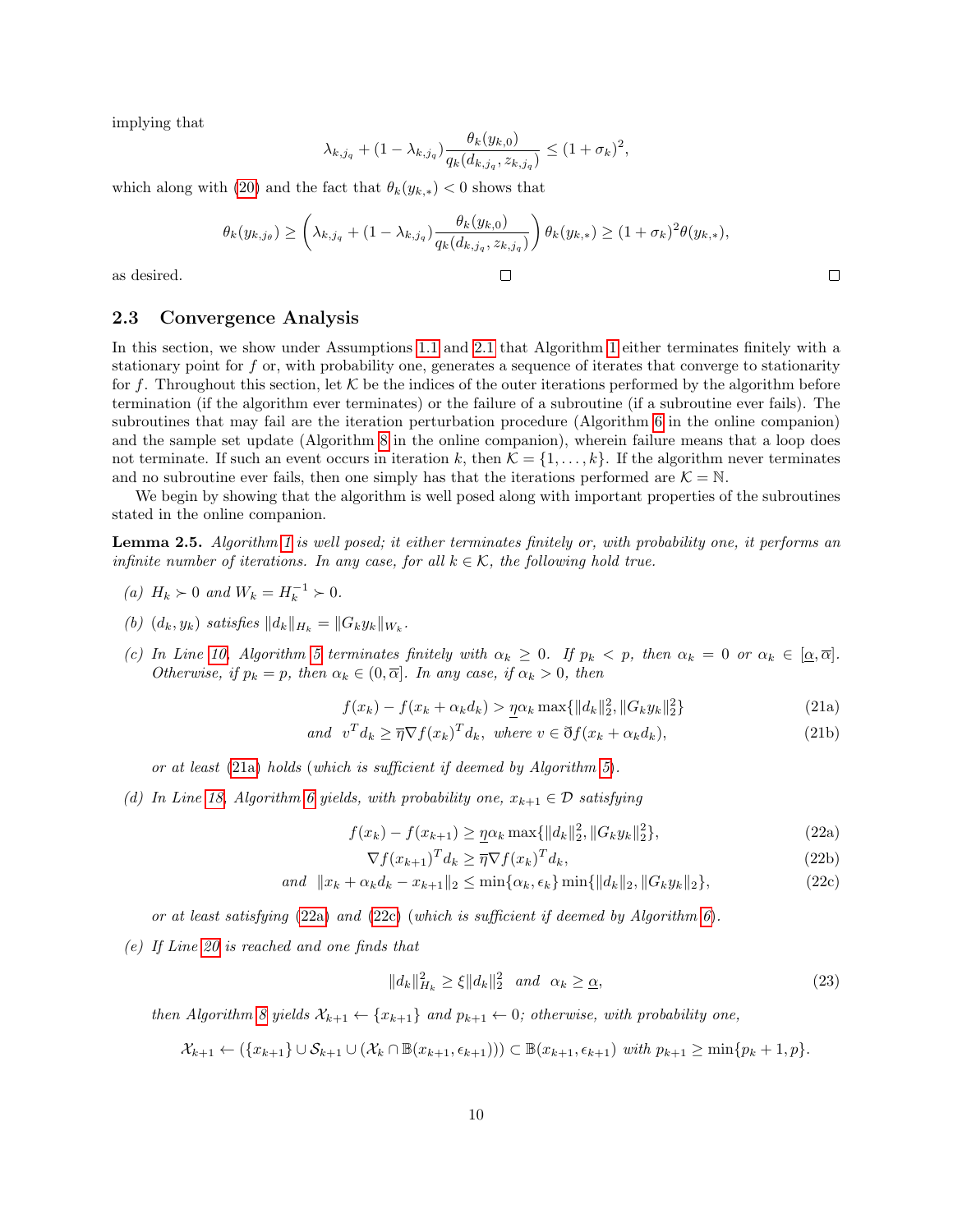Finally, let  $\mathcal{K}_{H,W} := \{k \in \mathcal{K} : \alpha_k d_k =: s_k \neq 0\}$ , which are the indices for which Algorithm [7](#page-26-0) may yield  $(H_{k+1}, W_{k+1}) \neq (H_k, W_k)$ . If  $\mathcal{K}_{H,W}$  is infinite, then for any  $\chi \in (0,1)$  there exists  $(\mu, \overline{\mu}) \in (0,\infty)^2$  with  $\mu \leq \overline{\mu}$  such that, for every  $K \in \mathbb{N}$ , the following hold for at least  $\lceil \chi K \rceil$  values of  $k \in \mathcal{K}_{H,W}^-$ :

<span id="page-10-3"></span><span id="page-10-2"></span><span id="page-10-0"></span>
$$
\underline{\mu} \| G_k y_k \|_2^2 \le \| G_k y_k \|_{W_k}^2 \tag{24a}
$$

$$
and \|W_k G_k y_k\|_2^2 \le \overline{\mu} \|G_k y_k\|_2^2. \tag{24b}
$$

If  $\mathcal{K}_{H,W}$  is finite, then such constants exist satisfying [\(24\)](#page-10-0) for all  $k \in \mathcal{K}$ .

*Proof.* Proof. If the algorithm reaches iteration  $k \in \mathcal{K}$  in which the condition in Line [5](#page-6-0) holds, then the algorithm terminates finitely. In this case, all subroutines in iterations  $\{0, 1, \ldots, k-1\}$  must have terminated successfully prior to termination. Moreover, in this case, [\(24\)](#page-10-0) follows from the fact that only a finite number of iterations are performed and the following proof of part (a) of the lemma:

(a) The facts that  $H_0 \succ 0$  and  $W_0 \succ 0$  follow from the initialization of the algorithm. Now suppose that iteration 1 is reached. If  $s_0 = 0$ , then  $H_1 \leftarrow H_0 \succ 0$  and  $W_1 \leftarrow W_0 \succ 0$ ; otherwise, positive definiteness of  $H_1$  and  $W_1$  follows the fact that [\(38\)](#page-26-2) implies  $s_0^T v_0 > 0$  and from well-known properties of BFGS updating; see, e.g., [\[35,](#page-22-8) Chapter 6]. Inductively, positive definiteness of  $H_k$  and  $W_k$  for any  $k \in \mathbb{N}$ follows by the same arguments.

This completes the proof of the lemma for the case when the algorithm reaches  $k \in \mathcal{K}$  at which the condition in Line [5](#page-6-0) holds. Hence, we may proceed under the assumption that this condition does not hold for any  $k \in \mathcal{K}$ .

Suppose that the algorithm reaches iteration  $k \in \mathcal{K}$ . To prove that, with probability one, it reaches iteration  $k + 1$  (i.e., without failure of a subroutine), it suffices to prove parts (b)–(e) (since part (a) has been proved above).

- (b) By part (a), one has  $H_k \succ 0$  and  $W_k \succ 0$ , from which it follows that strong duality holds at the primal-dual optimal solution of [\(5\)](#page-4-1). Since  $\theta_k(y) \leq 0$  for all  $y \in \mathbb{N}$ , there are two cases to consider, namely, whether  $\theta_k(y_{k,*}) = 0$  or  $\theta_k(y_{k,*}) < 0$ . First, suppose that  $\theta_k(y_{k,*}) = 0$ . Since  $W_k > 0$ , this implies that  $G_k y_{k,*} = 0$ . Under Assumption [2.1,](#page-5-0) we have that  $y_{k,j} \to y_{k,*}$ . This limit, the fact that  $G_k y_{k,*} = 0$ , and the facts that  $W_k \succ 0$  and  $\epsilon_k > 0$  together imply that [\(10\)](#page-7-1) holds for some sufficiently large  $j \in \mathbb{N}$ . Now suppose that  $\theta_k(y_{k,*}) < 0$ . If [\(10\)](#page-7-1) holds for any  $j \in \mathbb{N}$ , then the inner loop terminates and there is nothing left to prove; hence, we may proceed assuming that [\(10\)](#page-7-1) does not hold for any  $j \in \mathbb{N}$ . Under Assumption [2.1,](#page-5-0) we have that  $(d_{k,j}, y_{k,j}) \rightarrow (d_{k,*}, y_{k,*})$ . This limit, continuity of  $q_k$  and  $\theta_k$ , the fact that  $\theta_k(y_{k,*})$  < 0, strong duality for [\(5\)](#page-4-1), Lemma [2.1,](#page-4-2) and the fact that  $\tau_k \in (0,1)$  imply that [\(11\)](#page-7-2) and [\(12\)](#page-7-3) will be satisfied for some sufficiently large  $j \in \mathbb{N}$ . Finally, the fact that  $H_k = W_k^{-1}$  and at termination of the inner loop the algorithm yields  $d_k = -W_k G_k y_k$  implies that  $||d_k||_{H_k} = ||G_k y_k||_{W_k}$ , as desired.
- $(c-d)$  The proof follows in the same manner as that for [\[11,](#page-21-2) Lemma 2.3].
	- (e) The proof follows in the same manner as that for [\[11,](#page-21-2) Lemma 2.5].

Since we have shown that if the algorithm reaches iteration  $k \in \mathcal{K}$ , then it reaches iteration  $k+1$  with probability one, it follows that, again with probability one, an infinite number of iterations are performed. Finally, with respect to the stated property of the sequence  $\{(H_k, W_k)\}_{k \in \mathcal{K}_{H,W}}$ , the proof follows in the same manner as that for [\[12,](#page-21-3) Corollary 3.2].  $\Box$ 

The next three lemmas are similar to results previously proved for GS methods. First, the following lemma is a simple consequence of the previous lemma (specifically, parts (c) and (e)) and the sample set update strategy, namely, Algorithm [8](#page-26-1) (in the online companion). A similar result was proved as [\[11,](#page-21-2) Lemma 3.3].

<span id="page-10-1"></span>**Lemma 2.6.** If  $K = \mathbb{N}$ , then  $\mathcal{K}_{\alpha} := \{k \in \mathbb{N} : \alpha_k > 0\}$  is infinite.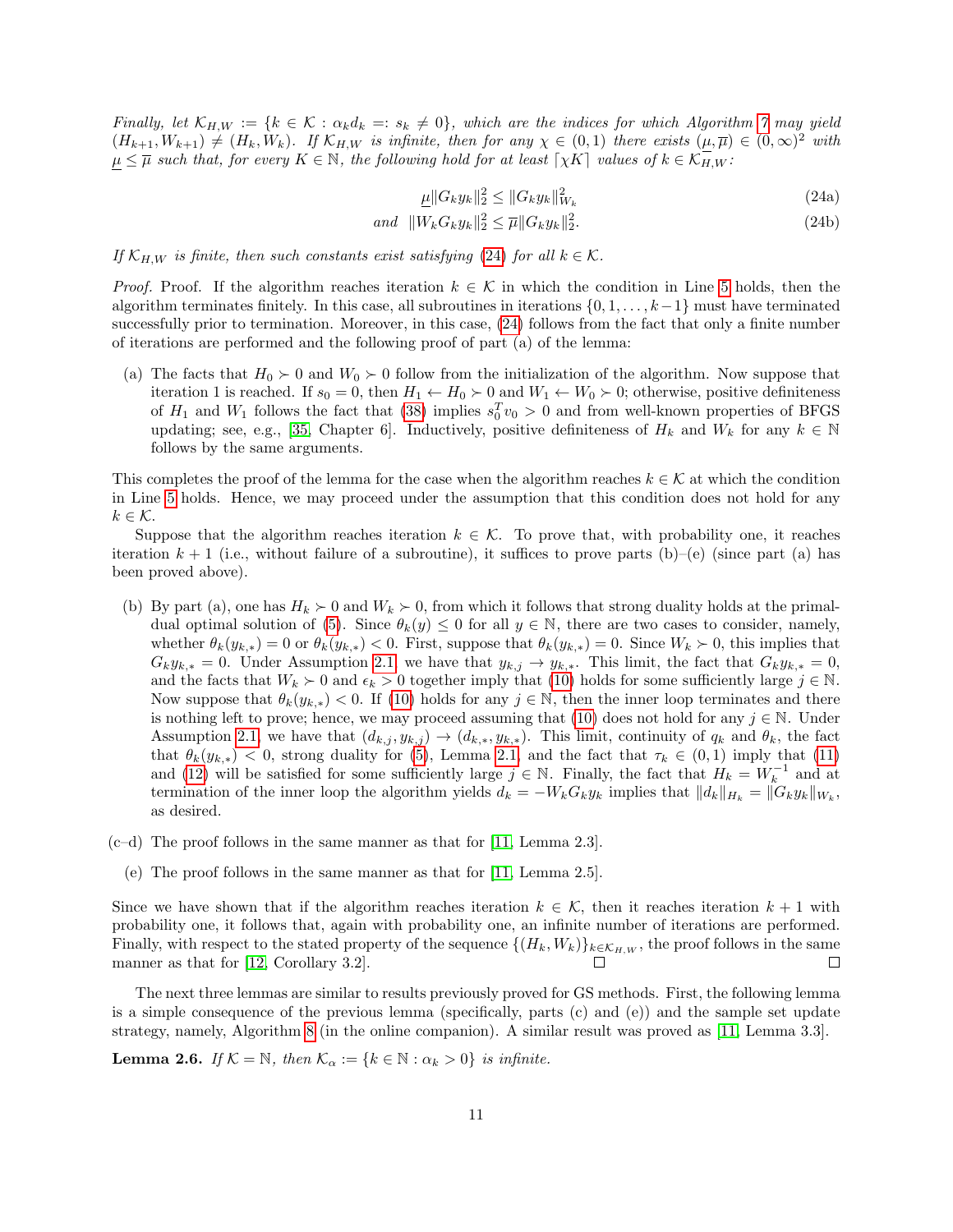*Proof.* Proof. Suppose  $\mathcal{K} = \mathbb{N}$  and observe by Lemma [2.5\(](#page-9-4)c) that  $\alpha_k \geq 0$  for all  $k \in \mathbb{N}$ . In order to derive a contradiction, suppose that there exists an index  $k_{\alpha} \in \mathbb{N}$  such that  $\alpha_k = 0$  for all  $k \in \mathbb{N}$  with  $k \geq k_{\alpha}$ . By Lemma [2.5\(](#page-9-4)c), this means that  $p_k \leq p-1$  for all  $k \geq k_\alpha$ . However, with  $\alpha_k = 0$ , one finds that [\(23\)](#page-9-5) does not hold, which by Lemma [2.5\(](#page-9-4)e) implies that  $p_{k+1} \ge \min\{p_k + 1, p\}$ . This implies the existence of some  $k \geq k_{\alpha}$  such that  $p_k \geq p$ , which by Lemma [2.5\(](#page-9-4)c) implies that  $\alpha_k > 0$ , a contradiction of the definition of the index  $k_{\alpha}$ .  $\Box$ 

The next lemma shows a useful upper bound on the objective function value at iteration  $k + 1 \in \mathcal{K}$ ; for a similar result, see, e.g., [\[11,](#page-21-2) Lemma 3.4].

<span id="page-11-0"></span>Lemma 2.7. If  $k + 1 \in \mathcal{K}$ , then

$$
f(x_{k+1}) \le f(x_k) - \frac{1}{2} \underline{\eta} \| x_{k+1} - x_k \|_2 \max\{ \| d_k \|_2, \| G_k y_k \|_2 \}.
$$

*Proof.* Proof. Suppose  $k + 1 \in \mathcal{K}$ , which implies that  $k \in \mathcal{K}$ . Lemma [2.5\(](#page-9-4)a) and (b) imply that  $d_k = 0$  if and only if  $G_k y_k = 0$ . If  $d_k = 0$  and  $G_k y_k = 0$ , then  $x_{k+1} = x_k$  and the result follows trivially. Otherwise, in iteration  $k \in \mathcal{K}$ , Lemma [2.5\(](#page-9-4)d) shows that  $x_{k+1}$  satisfies [\(22a\)](#page-9-2) and [\(22c\)](#page-9-3). The triangle inequality and (22c) imply

$$
||x_{k+1} - x_k||_2 \le \min{\{\alpha_k, \epsilon_k\}} \min{\{||d_k||_2, ||G_k y_k||_2\}} + \alpha_k ||d_k||_2
$$
  

$$
\le \alpha_k ||d_k||_2 \min{\{2, 1 + ||G_k y_k||_2 / ||d_k||_2\}}.
$$

Hence, along with [\(22a\)](#page-9-2), one finds that

$$
f(x_{k+1}) - f(x_k) \le -\underline{\eta}\alpha_k \max\{\|d_k\|_2^2, \|G_k y_k\|_2^2\}
$$
  
\n
$$
= -\underline{\eta}\alpha_k \|d_k\|_2 \max\{\|d_k\|_2, \|G_k y_k\|_2^2 / \|d_k\|_2\}
$$
  
\n
$$
\le -\underline{\eta}\|x_{k+1} - x_k\|_2 \left(\frac{\max\{\|d_k\|_2, \|G_k y_k\|_2^2 / \|d_k\|_2\}}{\min\{2, 1 + \|G_k y_k\|_2 / \|d_k\|_2\}}\right)
$$
  
\n
$$
\le -\frac{1}{2}\underline{\eta}\|x_{k+1} - x_k\|_2 \max\{\|d_k\|_2, \|G_k y_k\|_2\},
$$

as desired.

Now we enter the core theory of GS methods. At its heart is the closure of the convex hull of gradients at points of differentiability in an  $\epsilon_k$ -neighborhood about a given point  $\bar{x} \in \mathbb{R}^n$ , namely,

$$
\mathcal{G}(\bar{x}, \epsilon_k) := \text{cl conv } \nabla f(\mathbb{B}(\bar{x}, \epsilon_k) \cap \mathcal{D}). \tag{25}
$$

along with, for any  $\omega \in (0,\infty)$ , the subset of the Cartesian product of  $\epsilon_k$ -balls about  $x_k$  given by

$$
\mathcal{T}_{k}(\overline{x},\omega) := \left\{ \mathcal{X}_{k} \in \prod_{0}^{p_{k}} (\mathbb{B}(x_{k}, \epsilon_{k}) \cap \mathcal{D}) : \| P_{W_{k}}(\text{conv}(\{\nabla f(x)\}_{x \in \mathcal{X}_{k}})) \|_{W_{k}} \leq \| P_{W_{k}}(\mathcal{G}(\overline{x}, \epsilon_{k})) \|_{W_{k}} + \omega \right\},\
$$

both of which are defined with respect to each iteration number  $k \in \mathbb{N}$  and a point  $\bar{x} \in \mathbb{R}^n$ . (In the definition of  $\mathcal{T}_k(\bar{x},\omega)$ , recall that  $P_{W_k}(\cdot)$  has been defined in [\(14\)](#page-6-2).) The following lemma, which follows [\[24,](#page-21-0) Lemma 3.2(i)], [\[10,](#page-21-1) Lemma 4.7], and [\[11,](#page-21-2) Lemma 3.6], shows that if the sample set size indictor  $p_k$  is sufficiently large and  $x_k$  is sufficiently close to  $\bar{x}$ , then for any  $\omega \in (0,\infty)$  there exists a nonempty open subset of  $\mathcal{T}_k(\bar{x},\omega)$ . This will be critical in our main result, where we need to show in certain situations that an element of this subset can be found through random sampling of points.

<span id="page-11-1"></span>**Lemma 2.8.** Let  $\bar{x} \in \mathbb{R}^n$  and  $\omega \in (0, \infty)$  be given. If  $k \in \mathcal{K}$  and  $p_k \geq n+1$ , then there exists  $\zeta > 0$  such that with  $x_k \in \mathbb{B}(\bar{x}, \zeta)$  there is a nonempty open  $\mathcal{T} \subseteq \mathcal{T}_k(\bar{x}, \omega)$ .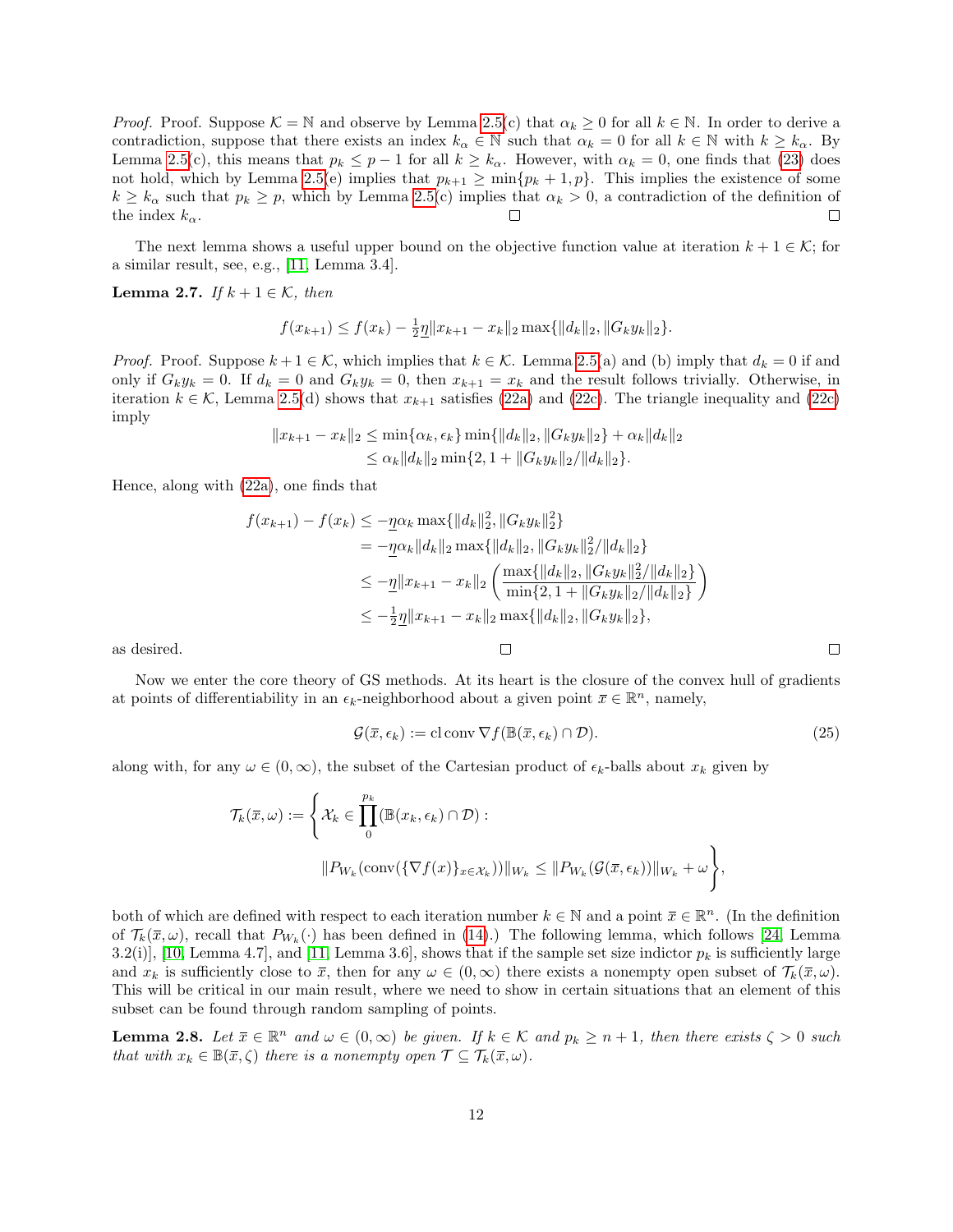*Proof.* Proof. Using the metric defined by  $W_k$ , the proof follows the same argument of [\[24,](#page-21-0) Lemma 3.2(i)], which makes use of Carathéodory's theorem.  $\Box$ П

We now present a convergence theorem for Algorithm [1.](#page-6-0) Much of the proof follows similar arguments as that for [\[11,](#page-21-2) Theorem 3.1], which we present for completeness. The new features are two-fold: (1) Our algorithm is even less conservative about the Hessian and inverse Hessian updates than the method in [\[11\]](#page-21-2), so our convergence result relies on arguments about self-correcting properties of BFGS updating that we have stated in Lemma [2.5,](#page-9-4) which borrows from [\[12\]](#page-21-3); and (2) our inexactness conditions and our Lemma [2.2,](#page-6-3) which have not appeared before for GS methods, play critical roles in the proof of the theorem.

<span id="page-12-0"></span>**Theorem 2.1.** Suppose  $\psi \in (0,1)$ . Algorithm [1](#page-6-0) either terminates finitely with a stationary point for f or, with probability one, it performs an infinite number of outer iterations. In the latter case, with probability one, the sampling radius sequence satisfies  $\{\epsilon_k\} \searrow 0$  and every cluster point of the iterate sequence  $\{x_k\}$  is stationary for f.

*Proof.* Proof. If Algorithm [1](#page-6-0) terminates finitely with a stationary point for  $f$ , then there is nothing left to prove. Otherwise, by Lemma [2.5,](#page-9-4) it follows with probability one that an infinite number of outer iterations are performed, meaning  $\mathcal{K} = \mathbb{N}$ . Since our desired conclusion only needs to hold with probability one, we may assume going forward that  $\mathcal{K} = \mathbb{N}$ . Under this assumption, our next aim is to prove that  $\{\epsilon_k\} \searrow 0$  with probability one. We consider two cases.

- Case 1: Suppose that  $\mathcal{K}_d := \{k \in \mathbb{N} : d_k = 0\}$  is infinite. By Lemma [2.5\(](#page-9-4)a) and (b), it follows that  $G_k y_k = 0$  for all  $k \in \mathcal{K}_d$ . This fact, the fact that  $|\mathcal{K}_d| = \infty$ , and [\(10\)](#page-7-1) imply that  $\{\epsilon_k\} \searrow 0$ .
- Case 2: Suppose that  $\mathcal{K}_d := \{k \in \mathbb{N} : d_k = 0\}$  is finite. Let us proceed by supposing that there exists  $k_{\epsilon} \in \mathbb{N}$  and a sampling radius  $\epsilon \in (0,\infty)$  such that  $\epsilon_k = \epsilon$  for all  $k \in \mathbb{N}$  with  $k \geq k_{\epsilon}$ . Our aim is to show that the existence of such a pair  $(k_{\epsilon}, \epsilon)$  occurs with probability zero. From [\(10\)](#page-7-1),

<span id="page-12-1"></span>
$$
\max\{\|d_k\|_2, \|G_k y_k\|_2\} > \nu\epsilon \quad \text{for all} \quad k \ge k_\epsilon. \tag{26}
$$

On the other hand, Assumption [1.1,](#page-3-0) Lemma [2.7,](#page-11-0) and [\(22a\)](#page-9-2) imply that

$$
\sum_{k=k_{\epsilon}}^{\infty} \|x_{k+1} - x_k\|_2 \max\{\|d_k\|_2, \|G_k y_k\|_2\} < \infty \tag{27a}
$$

<span id="page-12-3"></span><span id="page-12-2"></span>
$$
\sum_{k=k_{\epsilon}}^{\infty} \alpha_k \max\{\|d_k\|_2^2, \|G_k y_k\|_2^2\} < \infty.
$$
 (27b)

In conjunction with [\(26\)](#page-12-1), the bound in [\(27a\)](#page-12-2) implies that the iterate sequence  $\{x_k\}$  is a Cauchy sequence, meaning  $\{x_k\} \to \bar{x}$  for some  $\bar{x} \in \mathbb{R}^n$ . At the same time, with [\(26\)](#page-12-1), the bound in [\(27b\)](#page-12-3) implies that  $\{\alpha_k\} \to 0$ . We claim that this implies that  $p_k = p$  for all sufficiently large  $k \in \mathcal{K}_{\alpha}$ , where  $\mathcal{K}_{\alpha}$  is defined as in Lemma [2.6.](#page-10-1) Indeed, since  $\{\alpha_k\} \to 0$ , it follows by Lemma [2.5\(](#page-9-4)c) that for sufficiently large  $k \in \mathbb{N}$  either (i)  $p_k < p$  and  $\alpha_k = 0$  or (ii)  $p_k = p$  and  $\alpha_k > 0$ . Combined with the fact that  $|\mathcal{K}_d| < \infty$ , it follows along with Lemma [2.6](#page-10-1) that there exists an infinite number of iterations indexed by  $k \geq k_{\epsilon}$  such that  $\alpha_k d_k \neq 0$  and  $p_k = p$ , whereas all other iterations for sufficiently large  $k \geq k_{\epsilon}$  yield  $\alpha_k = 0$ . Going forward, for ease of notation in the remainder of the proof of this case, since  $x_{k+1} \leftarrow x_k$ and  $(H_{k+1}, W_{k+1}) \leftarrow (H_k, W_k)$  whenever  $\alpha_k = 0$ , let us proceed without loss of generality under the assumption that  $k_{\epsilon} = 0$  and  $\epsilon = \epsilon_0$ , and that  $\alpha_k > 0$ ,  $d_k \neq 0$ , and  $p_k = p$  for all  $k \in \mathbb{N}$ . Notice that under these conditions the set  $\mathcal{K}_{H,W}$  defined in Lemma [2.5](#page-9-4) equals N. Correspondingly, for a given  $\chi \in (0,1)$ , let  $\mathcal{K}_{\chi}$  be the indices of iterations for which [\(24\)](#page-10-0) holds; in particular, for  $k \in \mathcal{K}_{\chi}$ , one has from  $(24a)$ – $(24b)$  that

<span id="page-12-4"></span>
$$
\max\{\|d_k\|_2^2, \|G_k y_k\|_2^2\} \le \mu \|G_k y_k\|_{W_k}^2, \text{ where } \mu := \max\left\{\frac{\overline{\mu}}{\underline{\mu}}, \frac{1}{\underline{\mu}}\right\}. \tag{28}
$$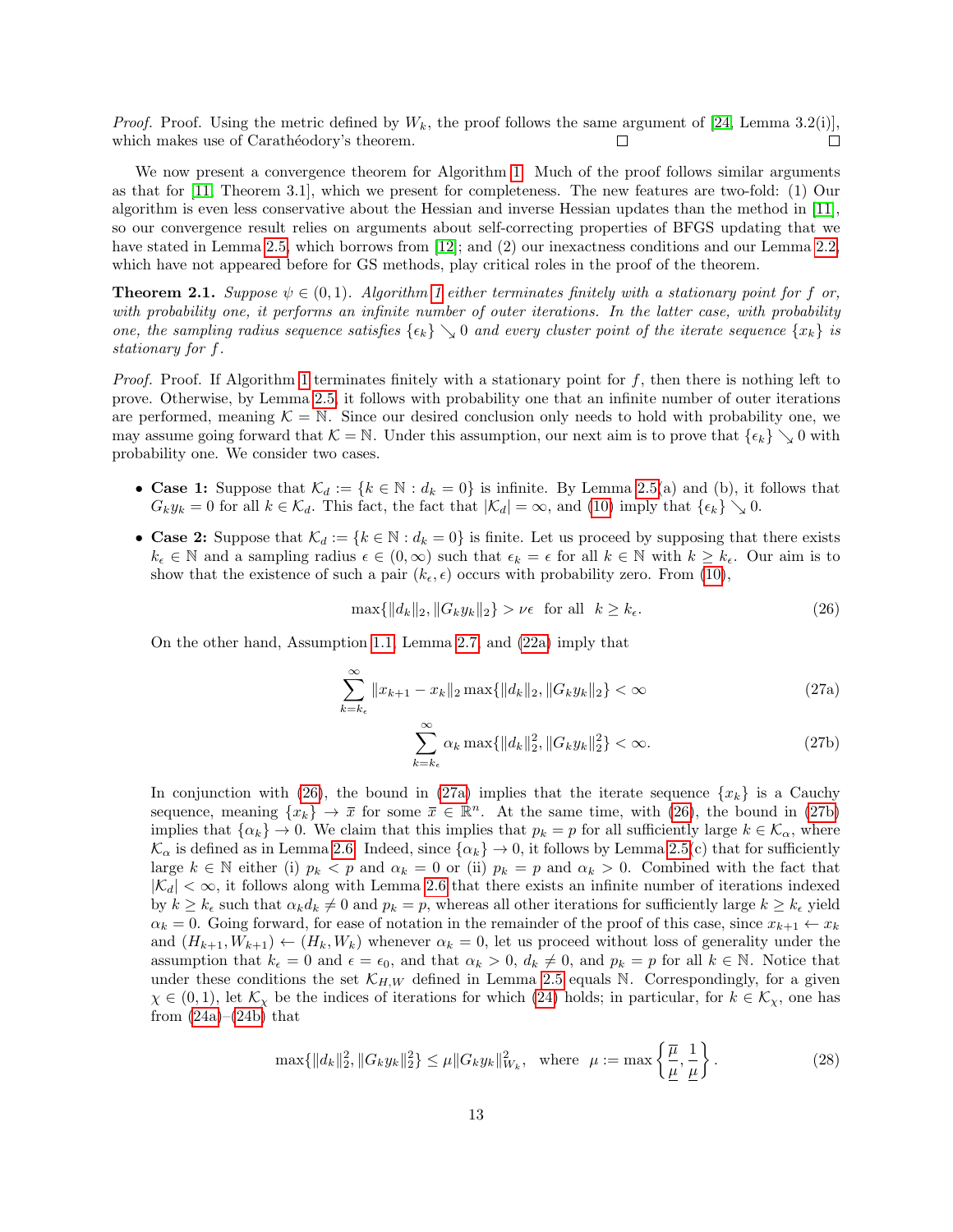Since [\(10\)](#page-7-1) does not hold for any  $k \geq k_{\epsilon}$ , it follows that either [\(12\)](#page-7-3) or [\(13\)](#page-7-4) holds for all  $k \geq k_{\epsilon}$ . Hence, by Lemmas [2.3](#page-7-9) and [2.4,](#page-8-2) it follows that [\(18\)](#page-7-8) holds for all  $k \geq k_{\epsilon}$ , meaning for all  $k \geq k_{\epsilon}$  that

<span id="page-13-0"></span>
$$
||G_k y_k||_{W_k} \le (1 + \sigma_k) ||P_{W_k}(\text{conv}(\{\nabla f(x)\}_{x \in \mathcal{X}_k}))||_{W_k}.
$$
\n(29)

**– Subcase 2a:** If  $\bar{x}$  is  $\epsilon$ -stationary, then  $||P_{W_k}(\mathcal{G}(\bar{x}, \epsilon_k))||_{W_k} = 0$  for any  $W_k \succ 0$ . Therefore, with **Subcase 2a.** If x is e-stationary, then  $||I_{W_k}(y(x, \epsilon_k))||_{W_k} = 0$  for any  $W_k \neq 0$ . Therefore, with  $\mu \in (0, \infty)$  defined in [\(28\)](#page-12-4),  $\omega = \nu \epsilon / (\sqrt{\mu}(1 + \sigma))$ , and  $(\zeta, \mathcal{T})$  chosen as in Lemma [2.8,](#page-11-1) it follows that there exists  $k_{\zeta} \in \mathbb{N}$  with  $k_{\zeta} \geq k_{\epsilon}$  such that  $x_k \in \mathbb{B}(\bar{x}, \zeta)$  for all  $k \geq k_{\zeta}$  and, with [\(29\)](#page-13-0),

<span id="page-13-1"></span>
$$
\max\{\|d_k\|_2, \|G_k y_k\|_2\} \le \sqrt{\mu} \|G_k y_k\|_{W_k}
$$
  
\n
$$
\le \sqrt{\mu} (1 + \sigma_k) \|P_{W_k}(\text{conv}(\{\nabla f(x)\}_{x \in \mathcal{X}_k}))\|_{W_k}
$$
  
\n
$$
\le \sqrt{\mu} (1 + \sigma_k) \omega \le \nu \epsilon
$$
\n(30)

whenever  $k \geq k_{\zeta}$ ,  $k \in \mathcal{K}_{\chi}$ , and  $\mathcal{X}_k \in \mathcal{T}$ . Combining [\(26\)](#page-12-1) and [\(30\)](#page-13-1), it follows that  $\mathcal{X}_k \notin \mathcal{T}$  for all  $k \geq k_{\zeta}$  with  $k \in \mathcal{K}_{\chi}$ . However, this is a probability zero event since for all such k the set  $\mathcal{X}_k$ will contain new points from  $\mathbb{B}(x_k, \epsilon_k)$  that are generated independently whether or not  $k \in \mathcal{K}_{\chi}$ , meaning that with probability one there exists sufficiently large such k with  $k \in \mathcal{K}_{\chi}$  and  $\mathcal{X}_k \in \mathcal{T}$ , which would yield [\(30\)](#page-13-1).

– **Subcase 2b:** If  $\bar{x}$  is not  $\epsilon$ -stationary, then it follows from Lemma [2.5\(](#page-9-4)c) that  $\alpha_k$  satisfies [\(21a\)](#page-9-1) for all  $k \in \mathbb{N}$ . In particular, [\(21a\)](#page-9-1) holds either with  $\alpha_k \geq \gamma \overline{\alpha}$  or with  $\alpha_k < \gamma \overline{\alpha}$  such that

<span id="page-13-2"></span>
$$
f(x_k + \gamma^{-1} \alpha_k d_k) - f(x_k) \ge -\underline{\eta} \gamma^{-1} \alpha_k \max\{||d_k||_2^2, ||G_k y_k||_2^2\}.
$$
 (31)

In the latter case, Lebourg's mean value theorem [\[7,](#page-21-15) Theorem 2.3.7] implies the existence of a point  $\tilde{x}_k \in [x_k, x_k + \gamma^{-1} \alpha_k d_k]$  and  $\tilde{g}_k \in \tilde{\sigma} f(\tilde{x}_k)$  such that

<span id="page-13-3"></span>
$$
f(x_k + \gamma^{-1} \alpha_k d_k) - f(x_k) = \gamma^{-1} \alpha_k \tilde{g}_k^T d_k.
$$
\n(32)

Combining [\(31\)](#page-13-2), [\(32\)](#page-13-3), and the fact that  $d_k = -W_k G_k y_k$ , one finds that

<span id="page-13-5"></span>
$$
\tilde{g}_k^T W_k G_k y_k \le \underline{\eta} \max\{\|d_k\|_2^2, \|G_k y_k\|_2^2\}.
$$
\n(33)

On the other hand, for any  $\omega \in (0,\infty)$  and  $(\zeta,\mathcal{T})$  as in Lemma [2.8,](#page-11-1) there exists  $k_{\omega} \geq k_{\epsilon}$  such that  $x_k \in \mathbb{B}(\bar{x}, \min\{\zeta, \epsilon/3\})$  for  $k \geq k_\omega$  and, with [\(29\)](#page-13-0),

<span id="page-13-4"></span>
$$
||G_k y_k||_{W_k} \le (1 + \sigma_k) ||P_{W_k}(\text{conv}(\{\nabla f(x)\}_{x \in \mathcal{X}_k}))||_{W_k}
$$
  
\n
$$
\le (1 + \sigma_k) ||P_{W_k}(\mathcal{G}(\bar{x}, \epsilon_k))||_{W_k} + (1 + \sigma_k)\omega
$$
\n(34)

whenever  $k \geq k_{\omega}$ ,  $k \in \mathcal{K}_{\chi}$ , and  $\mathcal{X}_k \in \mathcal{T}$ . Hence, for such k, it follows by Lemma [2.2](#page-6-3) with  $S = \mathcal{G}(\bar{x}, \epsilon_k)$ ,  $\beta = \eta \mu \in (0, 1)$  (where this inclusion is guaranteed by Algorithm [4\)](#page-23-0), and  $W = W_k$ that for sufficiently small  $\sigma_k \in (0, \sigma)$  and  $\omega \in (0, \infty)$  one finds that [\(28\)](#page-12-4) and [\(34\)](#page-13-4) imply

<span id="page-13-6"></span>
$$
v^T W_k G_k y_k > \underline{\eta} \mu \| G_k y_k \|_{W_k}^2
$$
  
 
$$
\geq \underline{\eta} \max\{ \| d_k \|_{2}^2, \| G_k y_k \|_{2}^2 \} \text{ for all } v \in \mathcal{G}(\bar{x}, \epsilon_k). \tag{35}
$$

There exists  $k_{\sigma} \geq k_{\omega}$  such that  $\sigma_k$  is sufficiently small for all  $k \geq k_{\sigma}$  with  $k \in \mathcal{K}_{\chi}$  since the fact that  $\{\alpha_k\} \to 0$  and the construction of the algorithm implies that  $\{\sigma_k\} \to 0$ . Together, [\(33\)](#page-13-5) and [\(35\)](#page-13-6) imply that  $\tilde{g}_k \notin \mathcal{G}(\bar{x}, \epsilon_k)$  whenever  $k \geq k_{\sigma}, k \in \mathcal{K}_{\chi}$ , and  $\mathcal{X}_k \in \mathcal{T}$ . However, by the facts that  $1^T y_k = 1$  and  $y_k \ge 0$ , Assumption [1.1,](#page-3-0) and [\[7,](#page-21-15) Proposition 2.1.2], it follows for all  $k \ge k_{\sigma}$  with  $k \in \mathcal{K}_{\chi}$  that

$$
||d_k||_2 = ||W_k G_k y_k||_2 \le \sqrt{\overline{\mu}} ||G_k y_k||_2 \le \sqrt{\overline{\mu}} L_{\mathbb{B}(\overline{x}, \epsilon)},
$$

where  $L_{\mathbb{B}(\bar{x},\epsilon)} \in (0,\infty)$  is a Lipschitz constant for f over  $\mathbb{B}(\bar{x},\epsilon)$ . This shows that  $\{\|d_k\|_2\}_{k\in\mathcal{K}_\chi}$ is bounded. This fact, along with  $\{\alpha_k\} \to 0$ , implies that  $\alpha_k \leq \gamma \epsilon/(3||d_k||_2)$  for all sufficiently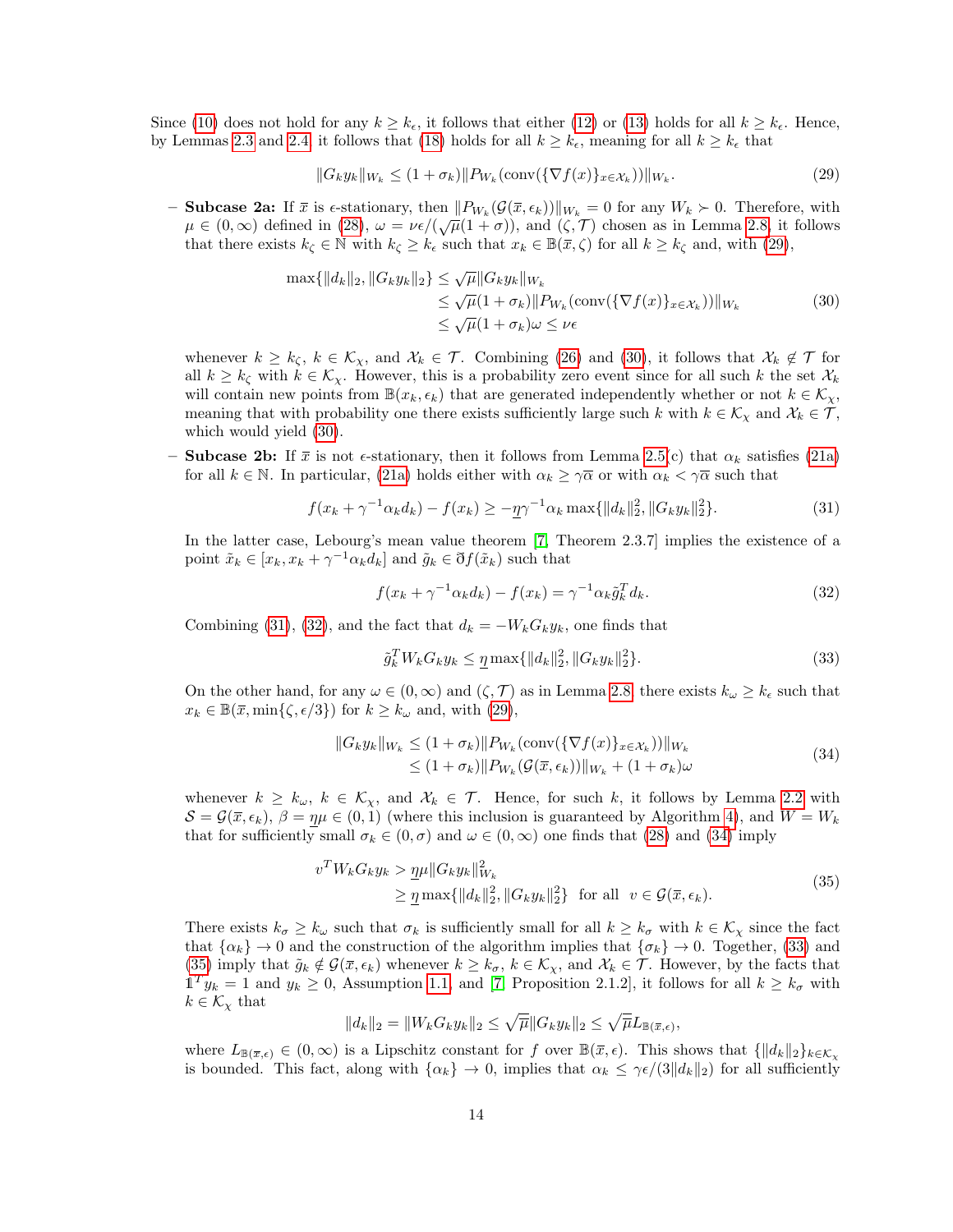large  $k \in \mathcal{K}_{\chi}$ , i.e.,  $\gamma^{-1} \alpha_k ||d_k||_2 \leq \epsilon/3$  for all sufficiently large  $k \in \mathcal{K}_{\chi}$ . Along with the fact that  $x_k \in \mathbb{B}(\bar{x}, \min\{\zeta, \epsilon/3\})$  implies  $||x_k - \bar{x}||_2 \leq \epsilon/3$ , it follows that  $\tilde{x}_k \in \mathbb{B}(\bar{x}, 2 \min\{\zeta, \epsilon/3\}/3)$  and hence  $\tilde{g}_k \in \mathcal{G}(\bar{x}, \epsilon_k)$  for all sufficiently large  $k \in \mathbb{N}$ . Overall, since  $\tilde{g}_k \notin \mathcal{G}(\bar{x}, \epsilon_k)$  whenever  $k \geq k_\sigma$ ,  $k \in \mathcal{K}_{\chi}$ , and  $\mathcal{X}_k \in \mathcal{T}$ , yet  $\tilde{g}_k \in \mathcal{G}(\bar{x}, \epsilon_k)$  for all sufficiently large k, it follows that  $\mathcal{X}_k \notin \mathcal{T}$  for all sufficiently large  $k \in \mathcal{K}_{\chi}$ . However, this is a probability zero event since  $|\mathcal{K}_{\chi}| = \infty$  and the sample points are generated independently of whether  $k \in \mathcal{K}_{\gamma}$ .

We have shown that  $\{\epsilon_k\} \searrow 0$  with probability one. If  $\{\epsilon_k\} \searrow 0$ , then by [\(10\)](#page-7-1) there exists an infinite index set  $\mathcal{K}_{\epsilon} := \{k \in \mathbb{N} : \epsilon_{k+1} \leftarrow \psi \epsilon_k\}$  where

$$
\max\{\|d_k\|_2, \|G_k y_k\|_2\} \le \epsilon_k \quad \text{for all} \quad k \in \mathcal{K}_{\epsilon}.
$$

The same argument as in [\[10,](#page-21-1) Theorem 4.2, Case 2], which borrows from [\[24,](#page-21-0) Theorem 3.3, part (iii)], shows all cluster points of  $\{x_k\}$  are stationary for f. П  $\Box$ 

Our second convergence result, presented as the following corollary, considers the case when one chooses  $\psi = 1$  so that the sampling radius remains that  $\epsilon_0 \in (0, \infty)$  for all  $k \in \mathcal{K}$ . Similar results have appeared in the literature to prove a similar property of other GS methods; see, e.g., [\[24,](#page-21-0) Theorem 3.5].

<span id="page-14-2"></span>**Corollary 2.1.** Suppose  $\psi = 1$  $\psi = 1$ . Algorithm 1 either terminates finitely with a stationary point for f or, with probability one, it performs an infinite number of outer iterations. In the latter case, with probability one, it either reaches iteration  $k \in \mathbb{N}$  such that  $0 \in \mathcal{G}(x_k, \epsilon_k)$  or every cluster point of the iterate sequence  $\{x_k\}$  is  $\epsilon_0$ -stationary for f.

Proof. Proof. As in the proof of Theorem [2.1,](#page-12-0) if Algorithm [1](#page-6-0) terminates finitely with a stationary point for f, then there is nothing left to prove. Otherwise, by Lemma [2.5,](#page-9-4) it follows with probability one that an infinite number of outer iterations are performed, meaning  $\mathcal{K} = \mathbb{N}$ . If the algorithm reaches iteration  $k \in \mathbb{N}$ in which  $0 \in \mathcal{G}(x_k, \epsilon_k)$ , then there is nothing left to prove. Otherwise, following the arguments in the proof of Theorem [2.1,](#page-12-0) it follows that  $\inf\{|G_ky_k\|_2 : k \in \mathbb{N}\}\geq 0$  is a probability zero event. In the probability one event that  $\inf\{\|G_ky_k\|_2 : k \in \mathbb{N}\} = 0$ , the conclusion follows from the fact that  $\mathfrak{d}_{\epsilon_0}f$  is closed.  $\Box$  $\Box$ 

## <span id="page-14-0"></span>3 GS Algorithm with Gradient Aggregation

Our second algorithm adds a conceptually straightforward, but practically significant enhancement to Algorithm [1.](#page-6-0) In particular, we add a procedure for exploiting gradient aggregation that can significantly reduce the size of the subproblems to be solved approximately in each "outer" iteration of the algorithm. We remark that this enhancement to the GS methodology is only possible when one is able to employ inexact subproblem solutions. This is the case since the exact solution of a subproblem involving a "gradient aggregation vector" does not offer the exact solution of a subproblem involving individual gradients and no aggregation.

In this section, we present a statement of the proposed algorithm, then show that it offers the same convergence guarantees as does Algorithm [1.](#page-6-0)

#### 3.1 Algorithm Description

<span id="page-14-1"></span>Our algorithm with inexact subproblem solutions and gradient aggregation is stated as Algorithm [3.](#page-15-1) The algorithm borrows much from Algorithm [1;](#page-6-0) we have written it in such a manner that only its unique steps are stated. The main idea of the enhancement is the following. For any  $k + 1 \in \mathcal{K}$  such that  $\alpha_k > 0$ , the matrix of gradients  $G_{k+1}$  contains all points in the set  $\mathcal{X}_{k+1}$ , as in Algorithm [1.](#page-6-0) However, for any  $k+1 \in \mathcal{K}$  such that  $x_{k+1} = x_k$  since  $\alpha_k = 0$ , rather than solve a subproblem defined by gradients at all points in  $\mathcal{X}_{k+1}$ , the algorithm considers a subproblem in which the gradients defining the matrix  $G_k$  (which compose a submatrix of  $G_{k+1}$ ) have been *aggregated* into a single "gradient aggregation vector"  $G_k y_k$ . The following lemma shows that a feasible point for the subproblem that the algorithm considers in iteration  $k + 1$  corresponds to a feasible point for the subproblem *that would be defined by all gradients in*  $G_{k+1}^{\text{full}}$ .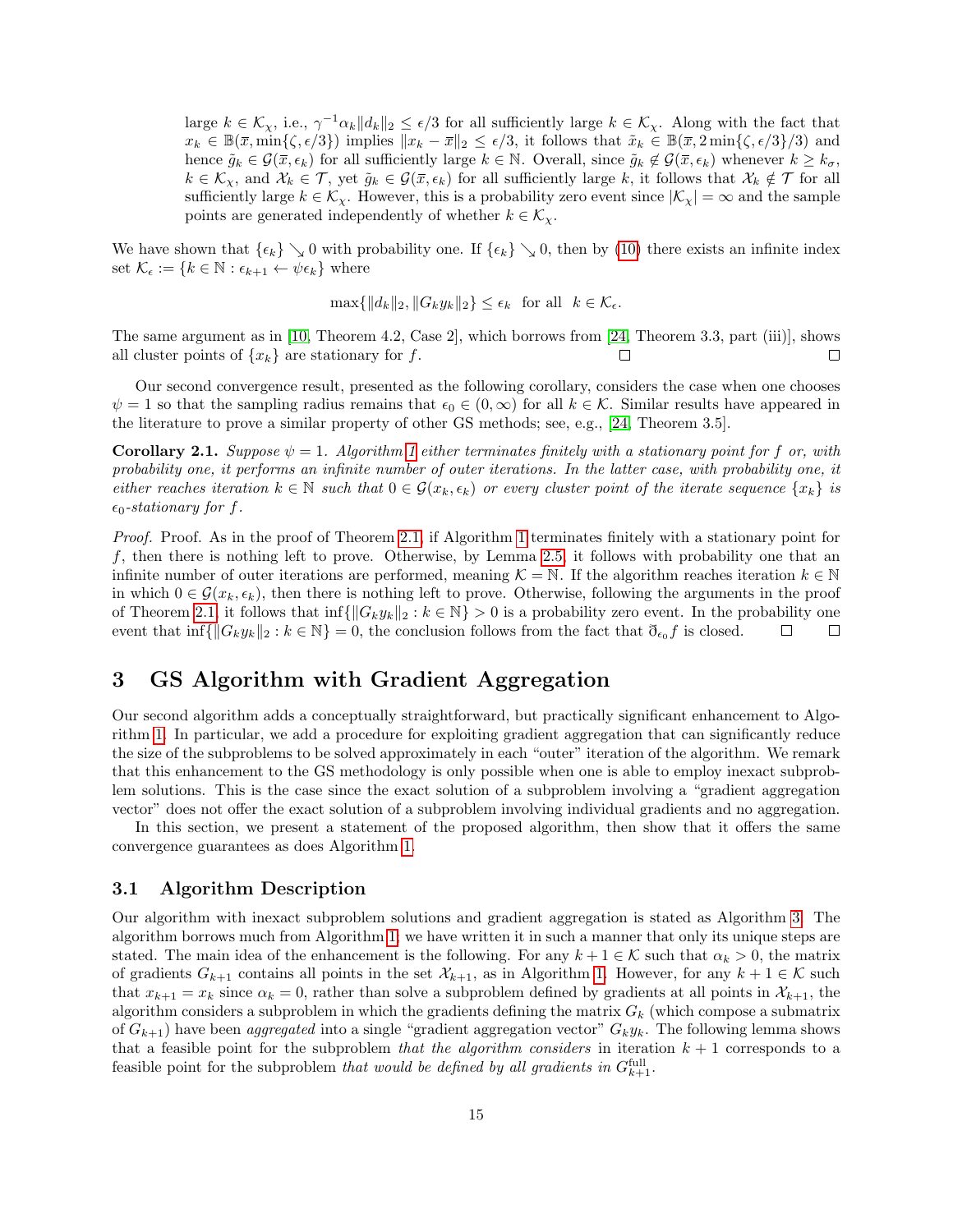<span id="page-15-1"></span>Algorithm 3 GS with Inexact Subproblem Solutions and Gradient Aggregation

**Require:** [...same parameters and initial values as in Algorithm [1,](#page-6-0) except  $G_0 \dots$ ] 1: Set  $G_0^{\text{full}}$  by [\(4\)](#page-4-5),  $G_0^{\text{agg}}$  by (4), and  $\alpha_{-1} \leftarrow 0$ . 2: for all  $k \in \mathbb{N}$  do 3: if  $\alpha_{k-1} > 0$  or  $p_k \geq p$  then 4: set  $G_k \leftarrow G_k^{\text{full}}$ ; 5: else 6: set  $G_k \leftarrow G_k^{\text{agg}}$ . 7: end if 8: [. . . same as Line [5](#page-6-0) through Line [19](#page-6-0) of Algorithm [1](#page-6-0) . . . ] 9: Set  $(\mathcal{X}_{k+1}, p_{k+1})$  by Algorithm [8](#page-26-1) and  $G_{k+1}^{\text{full}}$  by [\(4\)](#page-4-5). 10: if  $\alpha_k > 0$  then 11:  $\qquad \text{set } G_{k+1}^{\text{agg}} \leftarrow G_{k+1}^{\text{full}};$ 12: else 13: set  $G_{k+1}^{\text{agg}} \leftarrow [\nabla f(x_{k+1}) \quad G_k y_k \quad [\nabla f(x)]_{x \in \mathcal{X}_{k+1} \setminus (x_{k+1} \cup \mathcal{X}_k)}].$ 14: end if 15: end for

**Lemma 3.1.** Consider  $k \in \mathcal{K}$  such that  $k \geq 1$  and  $\alpha_{k-1} = 0$ , meaning  $G_k = G_k^{\text{agg}}$ . For any  $j \in \mathbb{N}$  such that  $y_{k,j}$  is computed, this vector, which is feasible for the dual problem in [\(5\)](#page-4-1), corresponds uniquely to a feasible point for the dual problem in [\(5\)](#page-4-1) if  $G_k^{\text{full}}$  were used in place of  $G_k = G_k^{\text{agg}}$ .

*Proof.* Proof. Consider any  $j \in \mathbb{N}$  such that  $y_{k,j}$  is computed. Let  $[y_{k,j}]_1$  and  $[y_{k,j}]_2$  denote the first and second elements of  $y_{k,j}$ , respectively, with the subvector of all remaining elements of  $y_{k,j}$  being denoted as  $[y_{k,j}]_{\geq 2}$ . One finds that

$$
G_k^{\text{agg}} y_{k,j}
$$
  
=  $\nabla f(x_k)[y_{k,j}]_1 + (G_{k-1}y_{k-1})[y_{k,j}]_2 + [\nabla f(x)]_{x \in \mathcal{X}_k \setminus (x_k \cup \mathcal{X}_{k-1})}[y_{k,j}]_{>2}$   
=  $[\nabla f(x_k) \quad G_{k-1} \quad [\nabla f(x)]_{x \in \mathcal{X}_k \setminus (x_k \cup \mathcal{X}_{k-1})}] \left[ \begin{array}{c} [y_{k,j}]_1 \\ y_{k-1}[y_{k,j}]_2 \\ [y_{k,j}]_{>2} \end{array} \right] = G_k^{\text{full}} \left[ \begin{array}{c} [y_{k,j}]_1 \\ y_{k-1}[y_{k,j}]_2 \\ [y_{k,j}]_{>2} \end{array} \right],$ 

where—since  $\mathbb{1}^T y_{k-1} = 1$ ,  $\mathbb{1}^T y_{k,j} = 1$ ,  $y_{k-1} \geq 0$ , and  $y_{k,j} \geq 0$ —it follows that

$$
\mathbb{1}^T \begin{bmatrix} [y_{k,j}]_1 \\ y_{k-1} [y_{k,j}]_2 \\ [y_{k,j}]_{>2} \end{bmatrix} = 1 \text{ and } \begin{bmatrix} [y_{k,j}]_1 \\ y_{k-1} [y_{k,j}]_2 \\ [y_{k,j}]_{>2} \end{bmatrix} \ge 0,
$$

 $\Box$ 

which proves the desired result.

<span id="page-15-0"></span>**Theorem [3](#page-15-1).1.** Suppose  $\psi \in (0,1)$ . Algorithm 3 either terminates finitely with a stationary point for f or, with probability one, it performs an infinite number of outer iterations. In the latter case, with probability one, the sampling radius sequence satisfies  $\{\epsilon_k\} \searrow 0$  and every cluster point of the iterate sequence  $\{x_k\}$  is stationary for f.

*Proof.* Proof. For all  $k \in \mathbb{N}$ , the result of Lemma [2.1](#page-4-2) holds regardless of whether  $G_k = G_k^{\text{agg}}$  or  $G_k = G_k^{\text{full}}$ due to the fact that  $G_k$  has  $\nabla f(x_k)$  as its first column in either case. The results of Lemmas [2.3](#page-7-9) and [2.4](#page-8-2) also continue to hold regardless of whether  $G_k = G_k^{\text{agg}}$  or  $G_k = G_k^{\text{full}}$ , implying that the inner loop terminates finitely for all  $k \in \mathcal{K}$ . Now consider the pair  $(d_k, y_k) = (-W_k G_k y_k, y_k)$  upon termination of the inner loop in iteration  $k \in \mathcal{K}$ . If  $G_k = G_k^{\text{full}}$ , then the properties of  $(d_k, y_k)$  are the same as that in Algorithm [1.](#page-6-0) Otherwise,

 $\Box$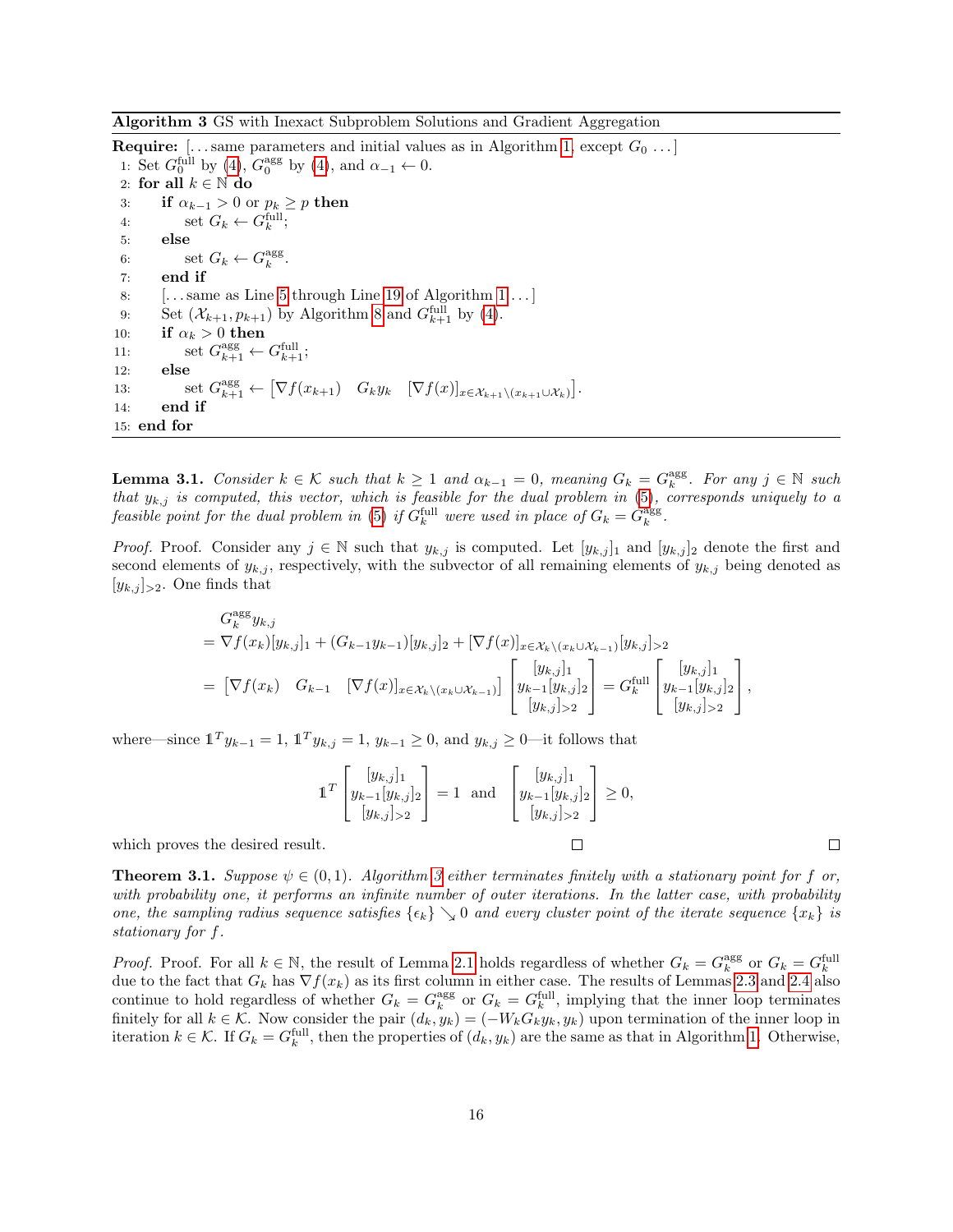when  $G_k = G_k^{\text{agg}}$ , one may consider

<span id="page-16-1"></span>
$$
\begin{bmatrix}\n[y_k]_1 \\
y_{k-1}[y_k]_2 \\
[y_k]_{>2}\n\end{bmatrix}
$$
\n(36)

as the dual vector, as shown by Lemma [3.1.](#page-14-1) The arguments of Lemmas [2.5–](#page-9-4)[2.8](#page-11-1) and Theorem [2.1](#page-12-0) now follow in the same manner as in Section [2](#page-4-0) using  $G_k^{\text{full}}$  in place of  $G_k$  and  $y_k$  or [\(36\)](#page-16-1) in place of the dual vector for all  $k \in \mathcal{K}$ . Crucial in these arguments is that, if the sample set size indicator  $p_k$  ever exceeds p, then  $G_k = G_k^{\text{full}}$ and the algorithm behaves as Algorithm [1](#page-6-0) for such  $k \in \mathcal{K}$ .

**Corollary [3](#page-15-1).1.** Suppose  $\psi = 1$ . Algorithm 3 either terminates finitely with a stationary point for f or, with probability one, it performs an infinite number of outer iterations. In the latter case, with probability one, it either reaches iteration  $k \in \mathbb{N}$  such that  $0 \in \mathcal{G}(x_k, \epsilon_k)$  or every cluster point of the iterate sequence  $\{x_k\}$  is  $\epsilon_0$ -stationary for f.

Proof. Proof. The proof follows from that of Theorem [3.1](#page-15-0) in the same manner as the proof of Corollary [2.1](#page-14-2) follows from that of Theorem [2.1.](#page-12-0)  $\Box$ П

## <span id="page-16-0"></span>4 Numerical Experiments

In this section, we present the results of numerical experiments with implementations of our proposed algorithms. The main purpose of these experiments is to show that the introduction of inexactness and gradient aggregation can reduce the computational expense of an adaptive GS algorithm consistently and often substantially. As a sanity check, we also provide a comparison between our implementation of Algorithm [3](#page-15-1) and a state-of-the-art code. All experiments were run on a Macbook Air with a 2.2 GHz Dual-Core Intel Core i7 processor running macOS 11.4.

We implemented our algorithms in the  $C++$  software package NonOpt [\[8\]](#page-21-18). For the parameters used in the algorithms and subroutines, we employed the values stated in Table [1.](#page-17-0) These values are used consistently across all of our experiments. As is typical in implementations of GS methods, our implementations assume that  $x_k + \alpha_k d_k \in \mathcal{D}$  for all  $k \in \mathbb{N}$ , meaning that the loop in Algorithm [6](#page-25-0) always terminates in the first iteration; hence, the parameter  $\bar{\ell}$  is not used. The initial point  $x_0 \in \mathbb{R}^n$  in each run of the algorithm was chosen in a problem-dependent manner; see the references given below in our discussion of the test problems used.

NonOpt contains a dual active-set QP solver that we used for solving the QP subproblems arising in the implementations of our algorithms. To reduce CPU time, during the solve of a given QP, the termination conditions  $(10)$ – $(13)$  are not checked in every iteration of the QP solver. Instead, these conditions are checked only after  $(p_k + 1)/4$  QP iterations have been performed, and after this threshold is reached, the conditions are checked only once every four QP solver iterations.

In our implementations, the outer iteration sequence terminates if

<span id="page-16-2"></span>
$$
\max\{\|G_k y_k\|_{\infty}, \|W_k G_k y_k\|_{\infty}, \epsilon_k\} \le 10^{-4}
$$
\n
$$
(37)
$$

or once an objective function value tolerance or CPU time limit is reached. These latter criteria are discussed in further detail in the subsequent subsections.

We consider the performance of three implementations, to which we refer as follows:

- GS-exact: An implementation of an adaptive GS method in which the QP subproblems are solved "exactly" in each iteration; in particular, every aspect of this implementation is the same as that of GS-inexact (below), except that, when tasked to solve each QP subproblem, the QP solver is run until the  $\ell_{\infty}$ -norm of the KKT error for the QP is reduced below 10<sup>-10</sup>.
- GS-inexact: An implementation of Algorithm [1.](#page-6-0)
- GS-inexact-agg: An implementation of Algorithm [3.](#page-15-1)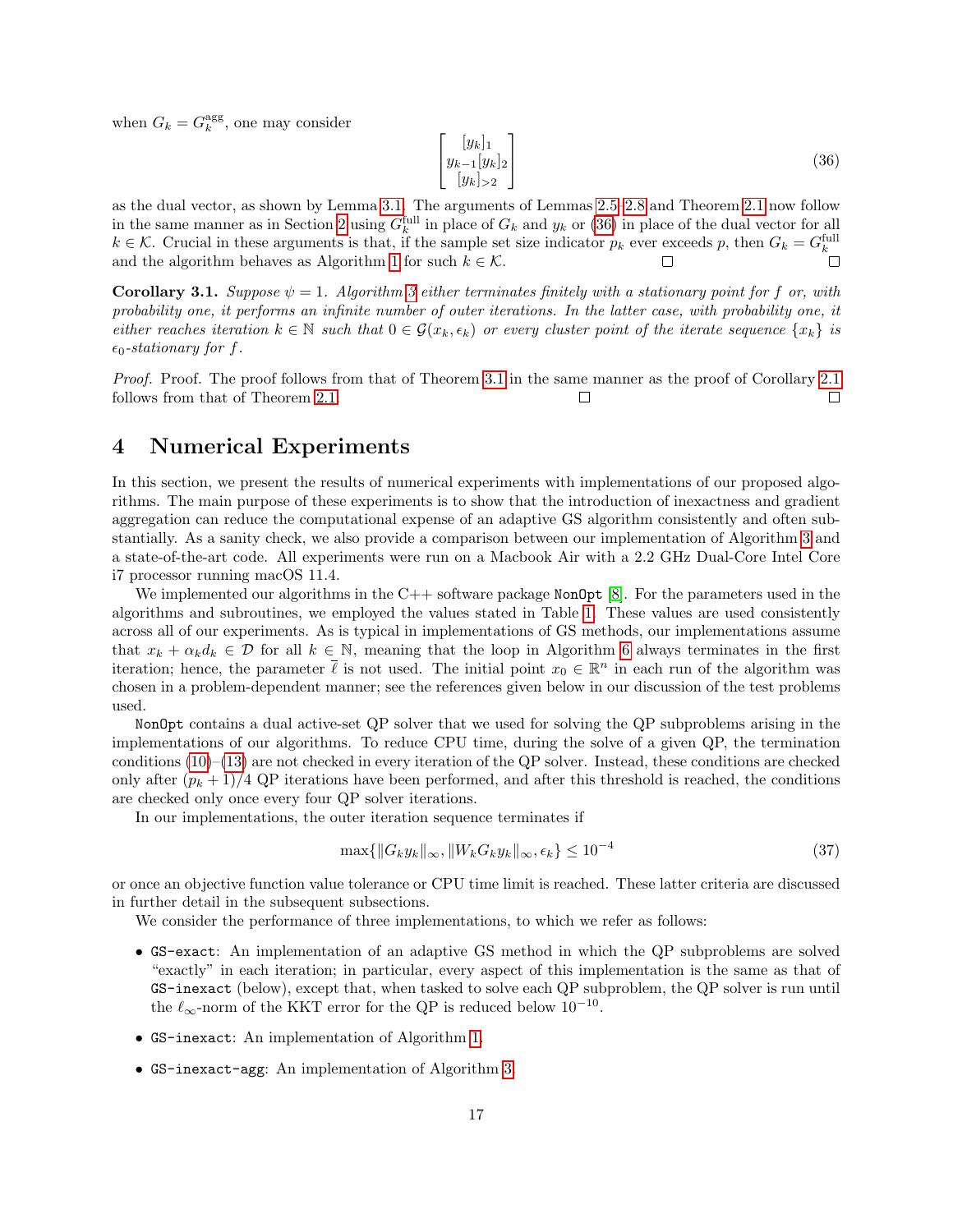<span id="page-17-0"></span>

| Parameter(s)                                | Range                          | Values                                         | Description                            |
|---------------------------------------------|--------------------------------|------------------------------------------------|----------------------------------------|
| $\nu$                                       | $(0,\infty)$                   |                                                | Stationarity measure tolerance         |
| $\underline{\alpha} \leq \overline{\alpha}$ | $(0,\infty)$                   | $10^{-20}\leq 100$                             | Stepsize thresholds                    |
| $\alpha_{\rm init}$                         | $(0,\infty)$                   |                                                | Initial stepsize                       |
| ρ                                           | (0, 1)                         | 0.01                                           | Inexactness threshold bound            |
| $\kappa$                                    | (0,1)                          | 0.0001                                         | Inexactness threshold                  |
| $\psi$                                      | (0,1)                          | 0.1                                            | Sampling radius reduction factor       |
|                                             | (0,1)                          | 0.5                                            | Inexactness parameter reduction factor |
| $\eta < \overline{\eta}$                    | (0,1)                          | $10^{-10} < 0.9$                               | Armijo-Wolfe line search parameters    |
| $\boldsymbol{p}$                            | $[n+1,\infty) \cap \mathbb{N}$ | 10n                                            | Sample set size threshold              |
| $\sigma$                                    | $(0,\infty)$                   | 10                                             | Inexactness threshold reset value      |
|                                             | (0,1)                          | 0.5                                            | Stepsize modification factor           |
| $\langle \bar{\phi}$<br>$\phi < 1$          | $(0,\infty)$                   | $10^{-20} < 1 < 10^8$                          | BFGS updating thresholds               |
|                                             | $(0,\infty)$                   | $10^{-20}$                                     | Curvature threshold                    |
| $\overline{p}$                              | $\mathbb N$                    | 100                                            | Size of addition to sample set         |
| $H_0$                                       | $\succ 0$                      |                                                | Initial Hessian approximation          |
| $\epsilon_0$                                | $(0,\infty)$                   | $\max\{0.01, 0.1\ \nabla f(x_0)\ _{\infty}\}\$ | Initial stationarity radius            |

Table 1: User-specified parameters for our implemented algorithms and subroutines.

#### 4.1 Randomly Generated Test Problems

Our algorithms are designed to minimize objectives that may be nonconvex and/or nonsmooth. However, in order to conduct a controlled comparison between the aforementioned implemented algorithms, our main experiment involves randomly generated convex test problems of the form

$$
\min_{x \in \mathbb{R}^n} g^T x + \frac{1}{2} x^T H x + \max\{Ax + b\},\
$$

where  $g \in \mathbb{R}^n$ ,  $H \in \mathbb{R}^{n \times n}$  is symmetric and positive definite,  $A \in \mathbb{R}^{m \times n}$ ,  $b \in \mathbb{R}^m$ , and the max is taken element-wise. (By employing convex, as opposed to nonconvex test problems, we can be sure that the results of our experiments are not skewed by two algorithms converging to different local minimizers and other related circumstances.) The problems were constructed such that the unique global minimizer is always  $x_* = 0$ , the global minimum is always  $f(x_*) = 0$ , and the number of elements of the vector  $Ax_* + b = b$ yielding the max, call it  $m_A$ , is always predetermined.

When solving potentially nonconvex and/or nonsmooth optimization problems, termination conditions can be sensitive in practice; e.g., one can find that the termination condition [\(37\)](#page-16-2) may be satisfied relatively early for some problems, whereas for other problems the magnification of small numerical errors can cause [\(37\)](#page-16-2) to take longer to be satisfied. Hence, we added a condition for these experiments that terminates an algorithm whenever the objective value is less than a prescribed threshold of  $10^{-3}$ . This is reasonable in these experiments since  $f(x_*) = 0$  for all problems.

For the purposes of these experiments, fifteen problems were generated; with  $n = 1000$  and  $m = 500$ , five problems were generated for each of the values  $m_A \in \{125, 250, 375\}$ . In this manner, we provide results for a range of dimensions of the "U-space" and "V-space" at the minimizer; see, e.g., [\[27\]](#page-22-9). For each problem, each of the three implemented algorithms were run from the same randomly generated starting point; in particular, each element for the initial point was drawn from a standard normal distribution. Since GS methods are randomized, we ran each algorithm 10 times for each problem and provide averages of performance measures over these 10 runs.

Results for GS-exact, GS-inexact, and GS-inexact-agg are provided in Tables [2,](#page-18-0) [3,](#page-18-1) and [4,](#page-19-0) respectively. Averaged over the 10 runs for each algorithm and problem, we provide the required number of iterations (iters), required total number of QP solver iterations (QP-iters), required number of objective function evaluations (funcs), required number of objective gradient evaluations (grads), and final objective value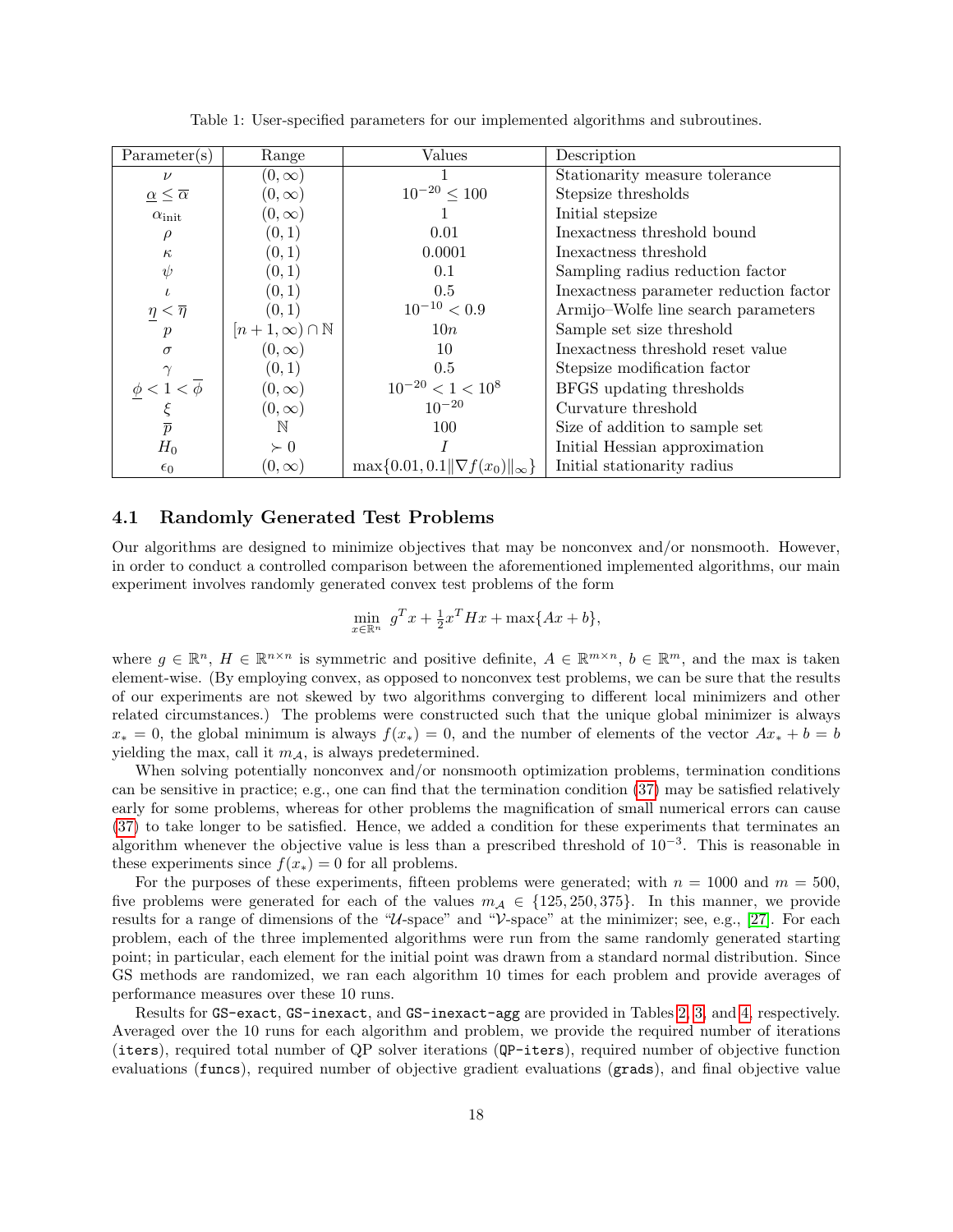(f). Since the total computational effort is roughly proportional to the total number of QP iterations, for GS-inexact and GS-inexact-agg, we provide the relative change in the required total number of QP iterations as compared to GS-exact. (This is a rough proxy for computational effort since the cost for each QP solver iteration can differ depending on the number of nonzero variables in the dual solution estimate. That said, we found it to be the best measure for comparison, as opposed to CPU time which can vary despite the algorithm being run with the same initial conditions, random number generator seeds, and so on.) In these statistics, a negative percentage indicates that GS-inexact (or GS-inexact-agg) required fewer total QP solver iterations than GS-exact; e.g., a statistic of −z% indicates that the algorithm lowered the required total number of QP solver iterations by  $z\%$ .

<span id="page-18-0"></span>

| $\boldsymbol{n}$ | m   | $m_{\mathcal{A}}$ | iters | OP-iters | funcs | grads | f               |
|------------------|-----|-------------------|-------|----------|-------|-------|-----------------|
| 1000             | 500 | 125               | 964   | 4583     | 6486  | 21495 | +9.948857e-04   |
| 1000             | 500 | 125               | 961   | 5199     | 6521  | 24482 | $+9.943792e-04$ |
| 1000             | 500 | 125               | 898   | 3042     | 6023  | 19725 | $+9.956177e-04$ |
| 1000             | 500 | 125               | 1029  | 3026     | 6782  | 20148 | $+9.940536e-04$ |
| 1000             | 500 | 125               | 916   | 4040     | 6258  | 25183 | $+9.953463e-04$ |
| 1000             | 500 | 250               | 1076  | 16090    | 7433  | 41892 | +9.922383e-04   |
| 1000             | 500 | 250               | 869   | 10493    | 6303  | 36224 | +9.893498e-04   |
| 1000             | 500 | 250               | 1210  | 37689    | 7563  | 43487 | $+1.194211e-03$ |
| 1000             | 500 | 250               | 1088  | 13620    | 7189  | 38885 | $+1.409556e-03$ |
| 1000             | 500 | 250               | 1080  | 13870    | 7204  | 41252 | $+1.092632e-03$ |
| 1000             | 500 | 375               | 2063  | 47562    | 10405 | 55532 | $+2.080894e-03$ |
| 1000             | 500 | 375               | 1861  | 56658    | 10348 | 74029 | $+1.329274e-03$ |
| 1000             | 500 | 375               | 2193  | 87014    | 11563 | 74775 | +1.756560e-03   |
| 1000             | 500 | 375               | 2061  | 71832    | 11111 | 79926 | $+2.028260e-03$ |
| 1000             | 500 | 375               | 1882  | 65654    | 10059 | 62165 | $+2.326188e-03$ |

Table 2: Results for GS-exact averaged over 10 runs.

<span id="page-18-1"></span>Table 3: Results for GS-inexact averaged over 10 runs. The final column indicates the relative change in QP-iters compared to GS-exact.

| $\boldsymbol{n}$ | $_{m}$ | $m_A$ | iters | OP-iters | funcs | grads |                 | change in QP-iters |
|------------------|--------|-------|-------|----------|-------|-------|-----------------|--------------------|
| 1000             | 500    | 125   | 957   | 3024     | 6518  | 26306 | +9.968597e-04   | $-34.003142%$      |
| 1000             | 500    | 125   | 948   | 3131     | 6448  | 26093 | $+9.943444e-04$ | $-39.767679%$      |
| 1000             | 500    | 125   | 897   | 2818     | 6116  | 23888 | $+9.951412e-04$ | $-7.350186%$       |
| 1000             | 500    | 125   | 1025  | 2848     | 6837  | 22942 | +9.967565e-04   | $-5.865829%$       |
| 1000             | 500    | 125   | 905   | 4096     | 6351  | 32989 | +9.944478e-04   | +1.391089%         |
| 1000             | 500    | 250   | 1105  | 9444     | 7456  | 44674 | +1.078713e-03   | $-41.305334%$      |
| 1000             | 500    | 250   | 1036  | 8875     | 7015  | 44131 | +1.076791e-03   | $-15.417969%$      |
| 1000             | 500    | 250   | 915   | 3953     | 6656  | 39961 | +9.926499e-04   | $-89.511723%$      |
| 1000             | 500    | 250   | 924   | 3428     | 6717  | 39259 | +9.904635e-04   | $-74.829662%$      |
| 1000             | 500    | 250   | 1082  | 8180     | 7559  | 48848 | +1.031102e-03   | $-41.021038%$      |
| 1000             | 500    | 375   | 1362  | 17336    | 8145  | 55212 | $+1.509360e-03$ | $-63.549472%$      |
| 1000             | 500    | 375   | 1547  | 31698    | 9817  | 83939 | $+1.379415e-03$ | $-44.053803%$      |
| 1000             | 500    | 375   | 1382  | 16480    | 8545  | 63765 | $+1.559232e-03$ | $-81.059730%$      |
| 1000             | 500    | 375   | 1718  | 35042    | 9584  | 66791 | +1.977902e-03   | $-51.216579%$      |
| 1000             | 500    | 375   | 2031  | 56392    | 11059 | 92092 | $+1.801977e-03$ | $-14.107727%$      |

Let us start with a few general observations about these experiments. First, between the termination condition [\(37\)](#page-16-2) and the condition that the algorithm terminates if the objective value fell below  $10^{-3}$ , one finds that the solutions obtained by all algorithms on all problems were comparable in quality with final objective values on the order of  $10^{-3}$ . Second, one finds that the computational effort required by the algorithms was directly proportional to  $m_A$ ; this is expected since increasing  $m_A$  increases the dimension of the V-space of the objective function at the solution.

Most importantly, one finds in the results in Tables [2,](#page-18-0) [3,](#page-18-1) and [4](#page-19-0) that inexactness and gradient aggregation reduces the total number of QP solver iterations consistently and often substantially. Interestingly, one also finds in many cases that GS-inexact and GS-inexact-agg also require fewer outer iterations. This was not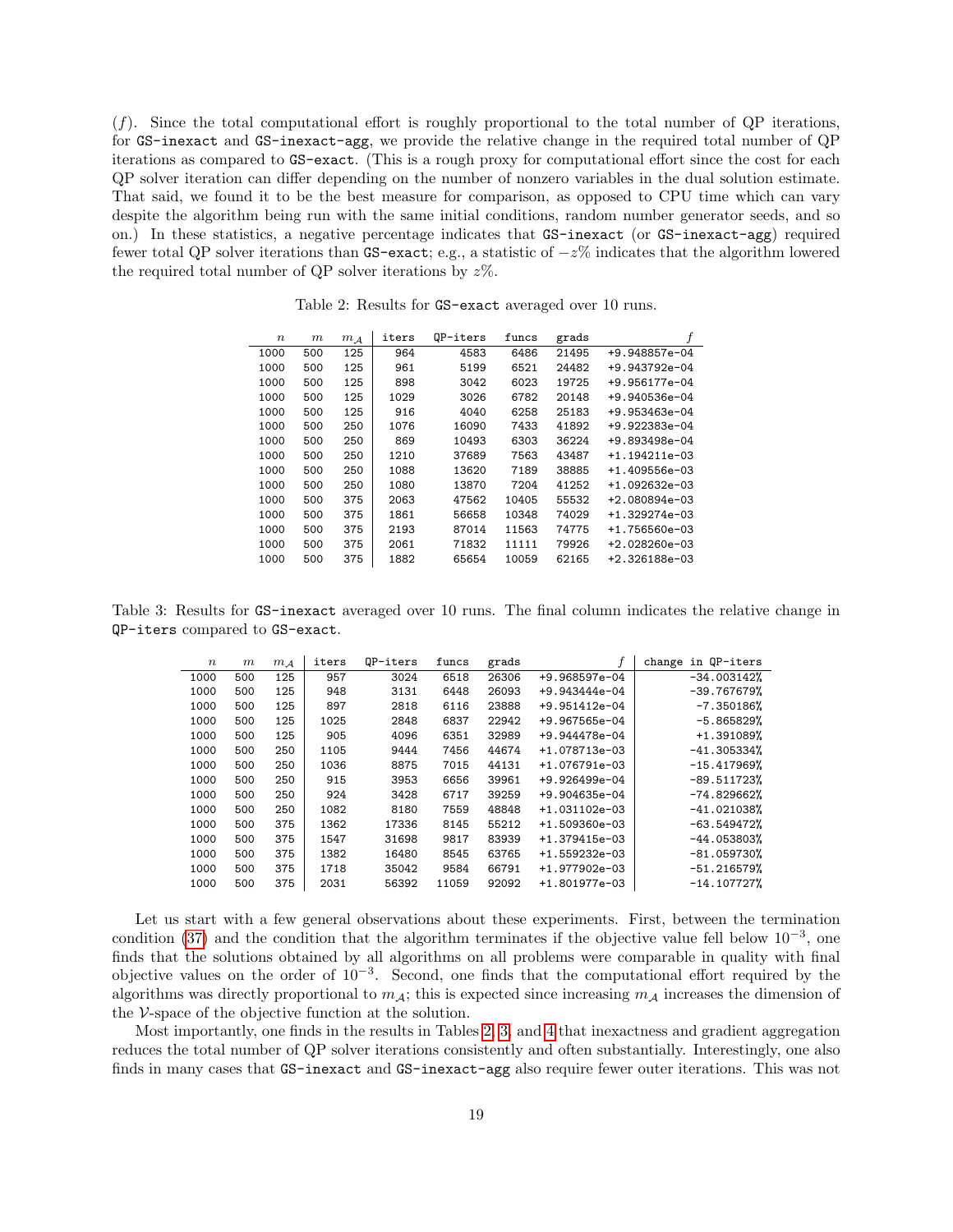| $\boldsymbol{n}$ | $_{m}$ | $m_A$ | iters | OP-iters | funcs | grads |                 | in QP-iters<br>change |
|------------------|--------|-------|-------|----------|-------|-------|-----------------|-----------------------|
| 1000             | 500    | 125   | 974   | 2130     | 6428  | 17515 | +9.950228e-04   | $-53.521403%$         |
| 1000             | 500    | 125   | 965   | 2147     | 6413  | 18405 | $+9.965422e-04$ | $-58.709156%$         |
| 1000             | 500    | 125   | 911   | 1682     | 6020  | 14611 | +9.948074e-04   | $-44.679662%$         |
| 1000             | 500    | 125   | 1012  | 2715     | 6733  | 22958 | $+9.941496e-04$ | $-10.277594%$         |
| 1000             | 500    | 125   | 929   | 2022     | 6180  | 17479 | +9.948088e-04   | $-49.940594%$         |
| 1000             | 500    | 250   | 935   | 2775     | 6675  | 32963 | +9.948877e-04   | $-82.748634%$         |
| 1000             | 500    | 250   | 1021  | 10064    | 6742  | 33816 | $+1.002834e-03$ | $-4.092971%$          |
| 1000             | 500    | 250   | 897   | 2316     | 6350  | 30019 | $+9.920159e-04$ | $-93.854024%$         |
| 1000             | 500    | 250   | 932   | 2541     | 6608  | 31248 | +9.937333e-04   | $-81.339941%$         |
| 1000             | 500    | 250   | 924   | 2302     | 6459  | 27277 | $+9.965494e-04$ | $-83.398221%$         |
| 1000             | 500    | 375   | 860   | 2679     | 6414  | 45224 | +9.910356e-04   | $-94.367142%$         |
| 1000             | 500    | 375   | 855   | 2702     | 6466  | 47196 | $+9.928050e-04$ | $-95.229876%$         |
| 1000             | 500    | 375   | 831   | 2676     | 6285  | 47392 | +9.938719e-04   | $-96.924309%$         |
| 1000             | 500    | 375   | 960   | 14692    | 6797  | 48239 | +1.141195e-03   | $-79.545916%$         |
| 1000             | 500    | 375   | 1015  | 19647    | 7155  | 54267 | $+1.005219e-03$ | $-70.073932%$         |

<span id="page-19-0"></span>Table 4: Results for GS-inexact-agg averaged over 10 runs. The final column indicates the relative change in QP-iters compared to GS-exact.

necessarily expected, and might not represent behavior that one should anticipate in general. That said, one explanation for this behavior is that requiring exact subproblem solutions may tend to produce shorter search directions, whereas by allowing inexactness in the subproblem solutions the algorithm is able to take longer steps in each iteration. In any case, due to the reduced number of QP solver iterations required per outer iteration, one may expect a reduction in total computational effort for GS-inexact and GS-inexact-agg even if these algorithms were to require the same number, or even more, outer iterations than GS-exact.

#### 4.2 Test Set Problems

To demonstrate that our implementations can be competitive with a state-of-the-art solver, we performed an experiment to compare the performance of the state-of-the-art code LMBM [\[20\]](#page-21-19) and GS-inexact-agg. The experiments with GS-inexact-agg in the previous subsection were performed with full BFGS approximations, but the experiments in this subsection were performed with a limited-memory BFGS strategy with a history of 50 so that the algorithm would be more similar to LMBM, which uses limited memory approximations (with a history of 7).

We chose a set of 20 test problems for which LMBM has been tuned, some of which are convex and some of which are nonconvex. The first ten problems come from [\[14\]](#page-21-11) and the second ten come from [\[30\]](#page-22-10). (LMBM comes with implementations of the first ten problems; for the remaining test problems, we obtained Fortran implementations from [\[28\]](#page-22-11).) In these sources, each problem is provided with an initial point  $x_0 \in \mathbb{R}^n$ , which were the initial points that we used in our experiments. All of the problems are scalable in the sense that they are defined for any value of  $n \in \mathbb{N}$ . We chose  $n = 1000$  for all problems.

LMBM and GS-inexact-agg have many differences. For example, LMBM employs a bundle method while GS-inexact-agg employs a GS method. The termination criteria of the two codes are also very different; e.g., besides observing termination criteria related to detecting stationarity, LMBM may terminate due to various reasons related to the iterate and/or objective value not changing significantly between iterations. Hence, in order to offer a fair and illustrative comparison, we ran LMBM for each problem 10 times and found the average CPU time required per problem. (The solve for most problems terminated within a few seconds; the only exceptions were that for Test29 5, which required approximately 30 seconds, and that for Test29 13, which required approximately 15 seconds.) We then ran GS-inexact-agg with a CPU time limit of the maximum of the average time required by LMBM and one second. This caused GS-inexact-agg to terminate in a large majority of the runs due to the CPU time limit, even though it would have continued to iterate to obtain better solutions if it were allowed to do so. Due to the random behavior of GS-inexact-agg, we ran the solver 10 times for each problem and present averages over these runs.

The results obtained by the codes are shown in Table [5.](#page-20-5) LMBM reports the number of iterations (iters),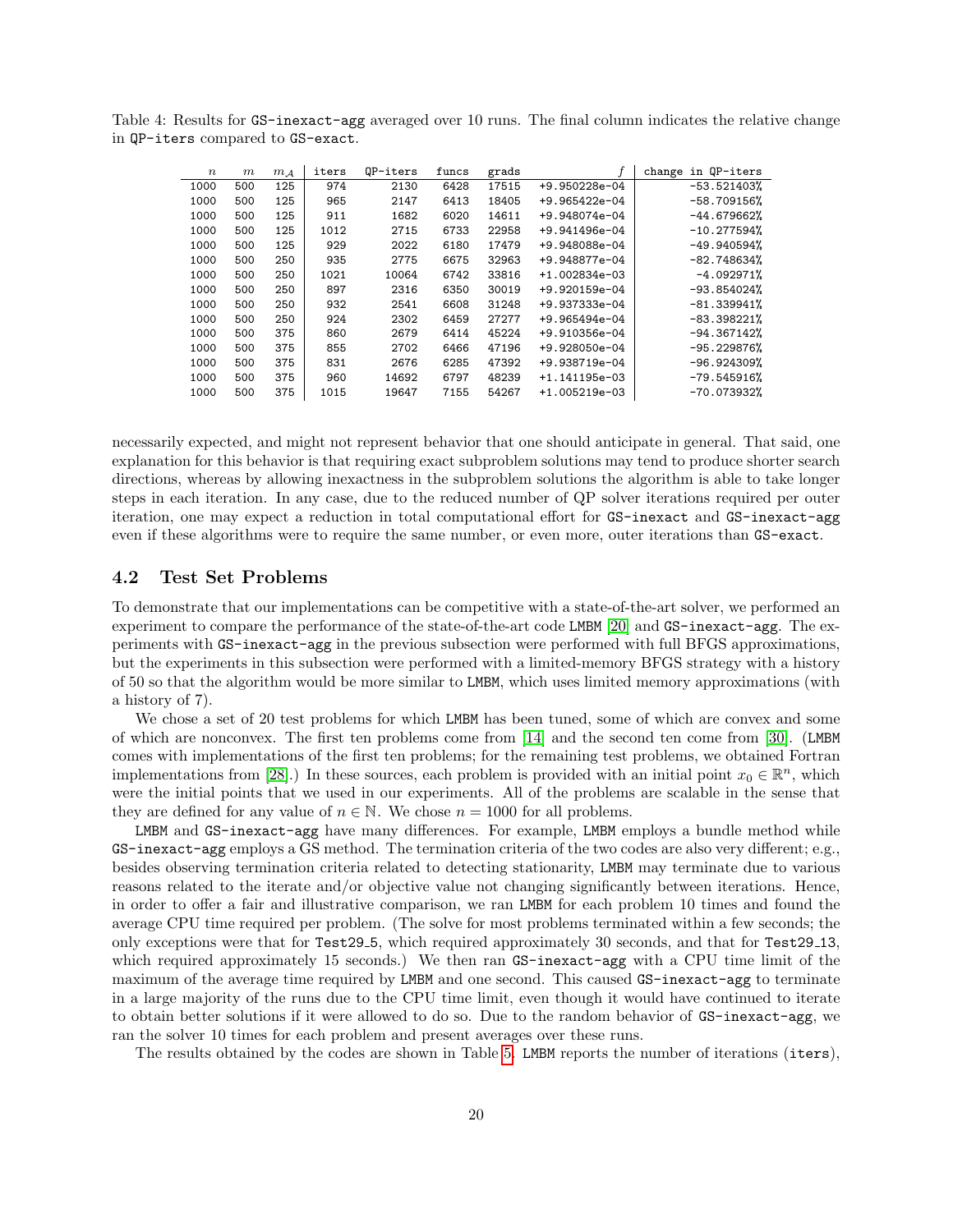function evaluations (funcs), and final objective value  $(f)$ . For GS-inexact-agg, we additionally provide (averaged over all runs) the number of QP subproblem solver iterations (QP-iters) and gradient evaluations (grads). Since the algorithms have various differences, it is not necessarily informative to compare the number of iterations or function evaluations required by the two methods. On the other hand, one can compare final objective values, with respect to which one finds that the results are generally comparable. LMBM yields lower values for some problems while GS-inexact-agg yields lower values for a few others.

<span id="page-20-5"></span>

| name                  | iters | funcs |                 | iters | QP-iters | funcs | grads |                 |
|-----------------------|-------|-------|-----------------|-------|----------|-------|-------|-----------------|
| MaxQ                  | 21940 | 22808 | +4.987830e-06   | 5234  | 5253     | 15000 | 5267  | +4.021445e-04   |
| MxHilb                | 441   | 861   | $+6.166410e-03$ | 140   | 140      | 687   | 200   | +1.134878e-03   |
| Chained_LQ            | 300   | 1824  | $-1.412780e+03$ | 66    | 150      | 446   | 130   | $-1.412639e+03$ |
| Chained CB3 1         | 291   | 1690  | $+1.998000e+03$ | 72    | 143      | 501   | 145   | +2.012761e+03   |
| Chained_CB3_2         | 66    | 150   | +1.998000e+03   | 61    | 80       | 300   | 93    | +1.998000e+03   |
| ActiveFaces           | 523   | 569   | $+1.376680e-14$ | 15    | 17       | 391   | 344   | +3.961526e-05   |
| Brown_Function_2      | 493   | 4217  | $+2.136910e-09$ | 27    | 141      | 201   | 107   | +9.041635e-01   |
| Chained_Mifflin_2     | 546   | 3892  | $-7.064510e+02$ | 40    | 136      | 316   | 168   | $-7.062611e+02$ |
| Chained_Crescent_1    | 177   | 817   | +3.681010e-08   | 37    | 44       | 187   | 52    | +4.728769e-08   |
| Chained_Crescent_2    | 903   | 9626  | $+1.369240e-04$ | 34    | 141      | 262   | 101   | +1.353061e-01   |
| $Test29-2$            | 62    | 63    | $+9.815390e-01$ | 307   | 354      | 1643  | 358   | +7.212000e-01   |
| Test29 <sub>-5</sub>  | 1230  | 4563  | $+6.434430e-06$ | 185   | 369      | 948   | 374   | +8.359626e-07   |
| Test29 <sub>_6</sub>  | 44    | 48    | +2.000000e+00   | 37    | 142      | 292   | 119   | +2.007236e+00   |
| Test29_11             | 283   | 1336  | +1.203580e+04   | 13    | 147      | 170   | 121   | +1.208292e+04   |
| Test29 <sub>-13</sub> | 3747  | 7092  | $+5.665460e+02$ | 92    | 1451     | 1219  | 1134  | +6.140429e+02   |
| Test29 <sub>-17</sub> | 962   | 2247  | +3.574260e-03   | 8     | 152      | 148   | 114   | +1.096233e-03   |
| Test29_19             | 143   | 1012  | +1.000000e+00   | 29    | 144      | 274   | 123   | +1.013406e+00   |
| Test29_20             | 277   | 3087  | +5.000010e-01   | 46    | 140      | 394   | 142   | +5.008065e-01   |
| $Test29-22$           | 21    | 172   | $+1.966970e-06$ | 10    | 153      | 163   | 118   | +3.056232e-04   |
| Test29 <sub>-24</sub> | 315   | 1945  | +4.232150e-02   | 32    | 138      | 352   | 119   | +1.102612e-01   |

Table 5: Results for LMBM and GS-inexact-agg averaged over 10 runs

## <span id="page-20-3"></span>5 Conclusion

We have proposed, analyzed, and tested two algorithms for minimizing locally Lipschitz objective functions. The algorithms are based on the gradient sampling methodology. The unique feature of the first algorithm is that it can allow *inexactness* in the subproblem solutions while maintaining convergence guarantees, which is new to the literature on gradient sampling methods. The unique feature of the second algorithm is that it can use inexact subproblem solutions and aggregated gradients in place of individual gradients in the subproblem definitions. Our numerical experiments show that employing inexactness and aggregation can each reduce computational effort.

## References

- <span id="page-20-2"></span>[1] P. Apkarian, D. Noll, and O. Prot. A trust region spectral bundle method for nonconvex eigenvalue optimization. SIAM Journal on Optimization, 19(1):281–306, 2008.
- <span id="page-20-4"></span>[2] D. P. Bertsekas. Convex Optimization Theory. Athena Scientific, Nashua, NH, USA, 2009.
- <span id="page-20-1"></span>[3] J. V. Burke, A. S. Lewis, and M. L. Overton. Approximating Subdifferentials by Random Sampling of Gradients. Mathematics of Operations Research, 27(3):567–584, 2002.
- <span id="page-20-0"></span>[4] J. V. Burke, A. S. Lewis, and M. L. Overton. A Robust Gradient Sampling Algorithm for Nonsmooth, Nonconvex Optimization. SIAM Journal on Optimization, 15(3):751–779, 2005.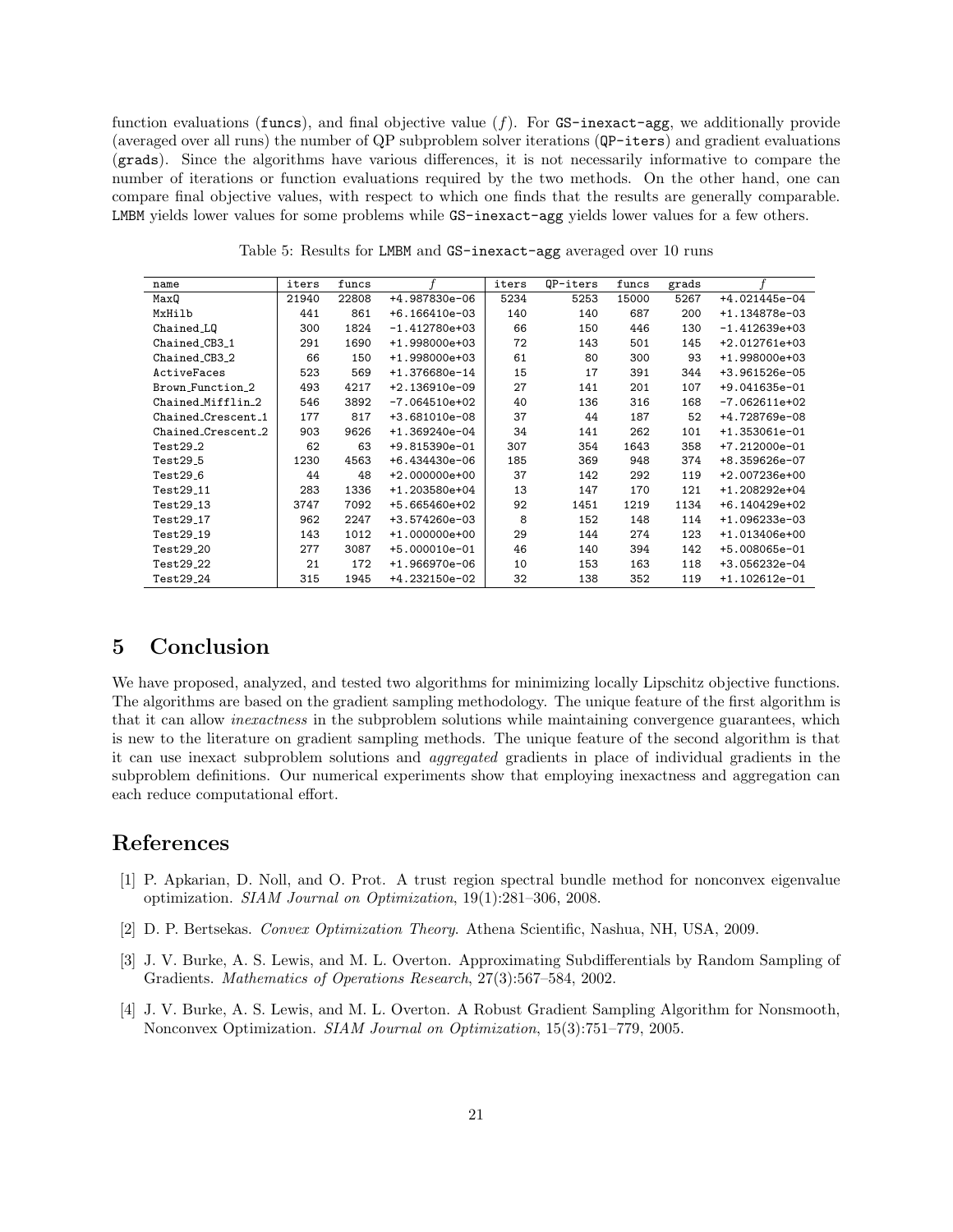- <span id="page-21-7"></span>[5] James V. Burke, Frank E. Curtis, Adrian S. Lewis, Michael L. Overton, and Lucas E. A. Sim oes. Gradient Sampling Methods for Nonsmooth Optimization. In Numerical Nonsmooth Optimization, chapter 6, pages 201–225. Springer, 2020.
- <span id="page-21-17"></span>[6] R. H. Byrd and J. Nocedal. A tool for the analysis of quasi-Newton methods with application to unconstrained minimization. SIAM Journal on Numerical Analysis, 26(3):727–739, 1989.
- <span id="page-21-15"></span>[7] F. H. Clarke. Optimization and Nonsmooth Analysis. Canadian Mathematical Society Series of Monographs and Advanced Texts. John Wiley & Sons, New York, NY, USA, 1983.
- <span id="page-21-18"></span>[8] F. E. Curtis. NonOpt. <https://coral.ise.lehigh.edu/frankecurtis/nonopt/>, 2021.
- <span id="page-21-5"></span>[9] F. E. Curtis and M. L. Overton. A Sequential Quadratic Programming Algorithm for Nonconvex, Nonsmooth Constrained Optimization. SIAM Journal on Optimization, 22(2):474–500, 2012.
- <span id="page-21-1"></span>[10] Frank E. Curtis and Xiaocun Que. An Adaptive Gradient Sampling Algorithm for Nonsmooth Optimization. Optimization Methods and Software, 28(6):1302–1324, 2013.
- <span id="page-21-2"></span>[11] Frank E. Curtis and Xiaocun Que. A Quasi-Newton Algorithm for Nonconvex, Nonsmooth Optimization with Global Convergence Guarantees. Mathematical Programming Computation, 7(4):399–428, 2015.
- <span id="page-21-3"></span>[12] Frank E. Curtis, Daniel P. Robinson, and Baoyu Zhou. A Self-Correcting Variable-Metric Algorithm Framework for Nonsmooth Optimization. IMA Journal of Numerical Analysis, 40(2):1154–1187, 2020.
- <span id="page-21-16"></span>[13] A. A. Goldstein. Optimization of Lipschitz continuous functions. Mathematical Programming, 13(1):14– 22, 1977.
- <span id="page-21-11"></span>[14] N. Haarala, K. Miettinen, and M. M. Mäkelä. New limited memory bundle method for large-scale nonsmooth optimization. Optimization Methods and Software, 19(6):673–692, 2004.
- <span id="page-21-12"></span>[15] N. Haarala, K. Miettinen, and M. M. Mäkelä. Globally convergent limited memory bundle method for large-scale nonsmooth optimization. Mathematical Programming, 109(1):181–205, 2007.
- <span id="page-21-13"></span>[16] W. Hare and C. Sagastiz´abal. A redistributed proximal bundle method for nonconvex optimization. SIAM Journal on Optimization, 20(5):2442–2473, 2010.
- <span id="page-21-4"></span>[17] E. S. Helou, S. A. Santos, and L. E. A. Simões. On the Local Convergence Analysis of the Gradient Sampling Method for Finite Max-Functions. Journal of Optimization Theory and Applications, 175(1):137–157, 2017.
- <span id="page-21-14"></span>[18] J.-B. Hiriart-Urruty and C. Lemaréchal. *Convex Analysis and Minimization Algorithms II*. A Series of Comprehensive Studies in Mathematics. Springer-Verlag, New York, NY, USA, 1993.
- <span id="page-21-6"></span>[19] S. Hosseini and A. Uschmajew. A Riemannian Gradient Sampling Algorithm for Nonsmooth Optimization on Manifolds. SIAM Journal on Optimization, 27(1):173–189, 2017.
- <span id="page-21-19"></span>[20] N. Karmitsa. LMBM. <http://napsu.karmitsa.fi/lmbm>, accessed 2021.
- <span id="page-21-8"></span>[21] K. C. Kiwiel. A linearization algorithm for nonsmooth minimization. Mathematics of Operations Research, 10(2):185–194, 1985.
- <span id="page-21-9"></span>[22] K. C. Kiwiel. Methods of Descent for Nondifferentiable Optimization. Lecture Notes in Mathematics. Springer-Verlag, New York, NY, USA, 1985.
- <span id="page-21-10"></span>[23] K. C. Kiwiel. Restricted step and Levenberg-Marquardt techniques in proximal bundle methods for nonconvex nondifferentiable optimization. SIAM Journal on Optimization, 6(1):227–249, 1996.
- <span id="page-21-0"></span>[24] K. C. Kiwiel. Convergence of the Gradient Sampling Algorithm for Nonsmooth Nonconvex Optimization. SIAM Journal on Optimization, 18(2):379–388, 2007.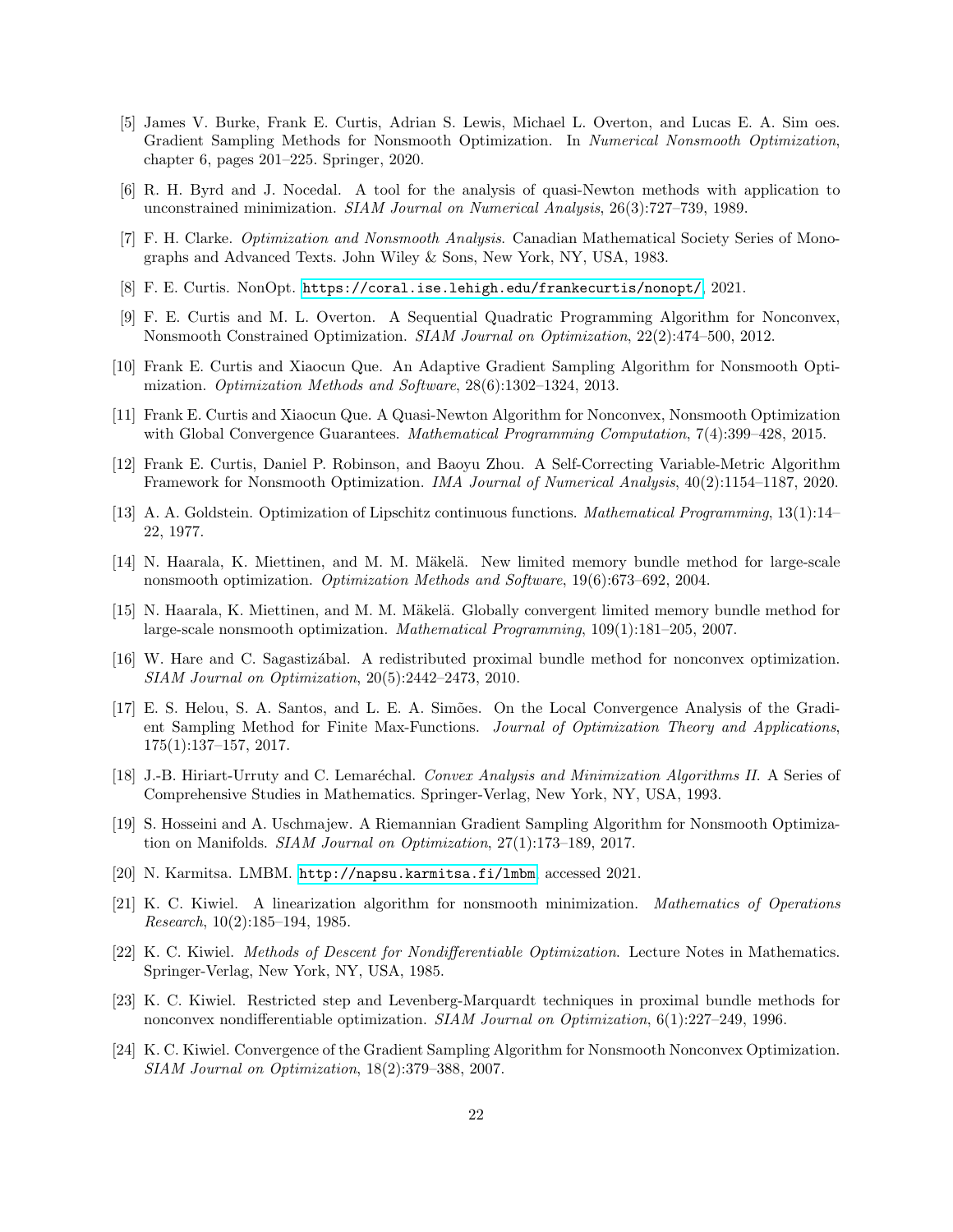- <span id="page-22-2"></span>[25] C. Lemaréchal, A. Nemirovskii, and Yu. Nesterov. New variants of bundle methods. *Mathematical* Programming, 69(1):111–147, 1995.
- <span id="page-22-12"></span>[26] A. S. Lewis and M. L. Overton. Nonsmooth Optimization via Quasi-Newton Methods. Mathematical Programming, 141(1–2):135–163, 2013.
- <span id="page-22-9"></span>[27] Shuai Liu and Claudia Sagastizábal. Beyond First Order: VU-Decomposition Methods, pages 297–329. Springer International Publishing, Cham, 2020.
- <span id="page-22-11"></span>[28] L. Luksan. Test Problems in Fortran. <http://www.cs.cas.cz/~luksan/test.html>, accessed 2021.
- <span id="page-22-3"></span>[29] L. Lukšan and J. Vlček. A bundle-Newton method for nonsmooth unconstrained minimization. Mathematical Programming, 83(1):373–391, 1998.
- <span id="page-22-10"></span>[30] L. Lukšan, M. Tuma, M. Šiška, J. Vlček, and N. Ramešová. UFO 2002: Interactive System for Universal Functional Optimization. Technical Report 883, Institute of Computer Science, Academy of Sciences of the Czech Republic, 2002.
- <span id="page-22-0"></span>[31] Morteza Maleknia and Mostafa Shamsi. A gradient sampling method based on ideal direction for solving nonsmooth optimization problems. Journal of Optimization Theory and Applications, 187(3):181–204, 2020.
- <span id="page-22-13"></span>[32] R. Mifflin. An algorithm for constrained optimization with semismooth functions. Mathematics of Operations Research, 2(2):191–207, 1977.
- <span id="page-22-4"></span>[33] R. Mifflin. A modification and an extension of Lemarechal's algorithm for nonsmooth minimization. In D. C. Sorensen and R. J.-B. Wets, editors, Nondifferential and Variational Techniques in Optimization, pages 77–90. Springer Berlin Heidelberg, Berlin, Heidelberg, 1982.
- <span id="page-22-5"></span>[34] R. Mifflin and C. Sagastizábal. A VU-algorithm for convex minimization. Mathematical Programming, 104(2):583–608, 2005.
- <span id="page-22-8"></span>[35] J. Nocedal and S.J. Wright. *Numerical Optimization*. Springer Series in Operations Research. Springer, New York, NY, USA, 2nd edition, 2006.
- <span id="page-22-6"></span>[36] A. Ruszczynski. Nonlinear Optimization. Princeton University Press, Princeton, NJ, USA, 2006.
- <span id="page-22-7"></span>[37] H. Schramm and J. Zowe. A version of the bundle idea for minimizing a nonsmooth function: Conceptual idea, convergence analysis, numerical results. SIAM Journal on Optimization, 2(1):121–152, 1992.
- <span id="page-22-1"></span>[38] C.-M. Tang, S. Liu, J.-B. Jian, and J.-L. Li. A Feasible SQP-GS Algorithm for Nonconvex, Nonsmooth Constrained Optimization. Numerical Algorithms, 65(1):1–22, Jan 2014.

## A Online Companion: GS Algorithm Subroutines

In this online companion, we present subroutines needed for the GS algorithms with inexact subproblem solutions and gradient aggregation proposed in the paper. Besides the first, these subroutines have been motivated and presented in previous articles, as mentioned in the following subsections. We include them here, along with pointers to lemmas that prove their properties, for ease of reference for the main body of the paper.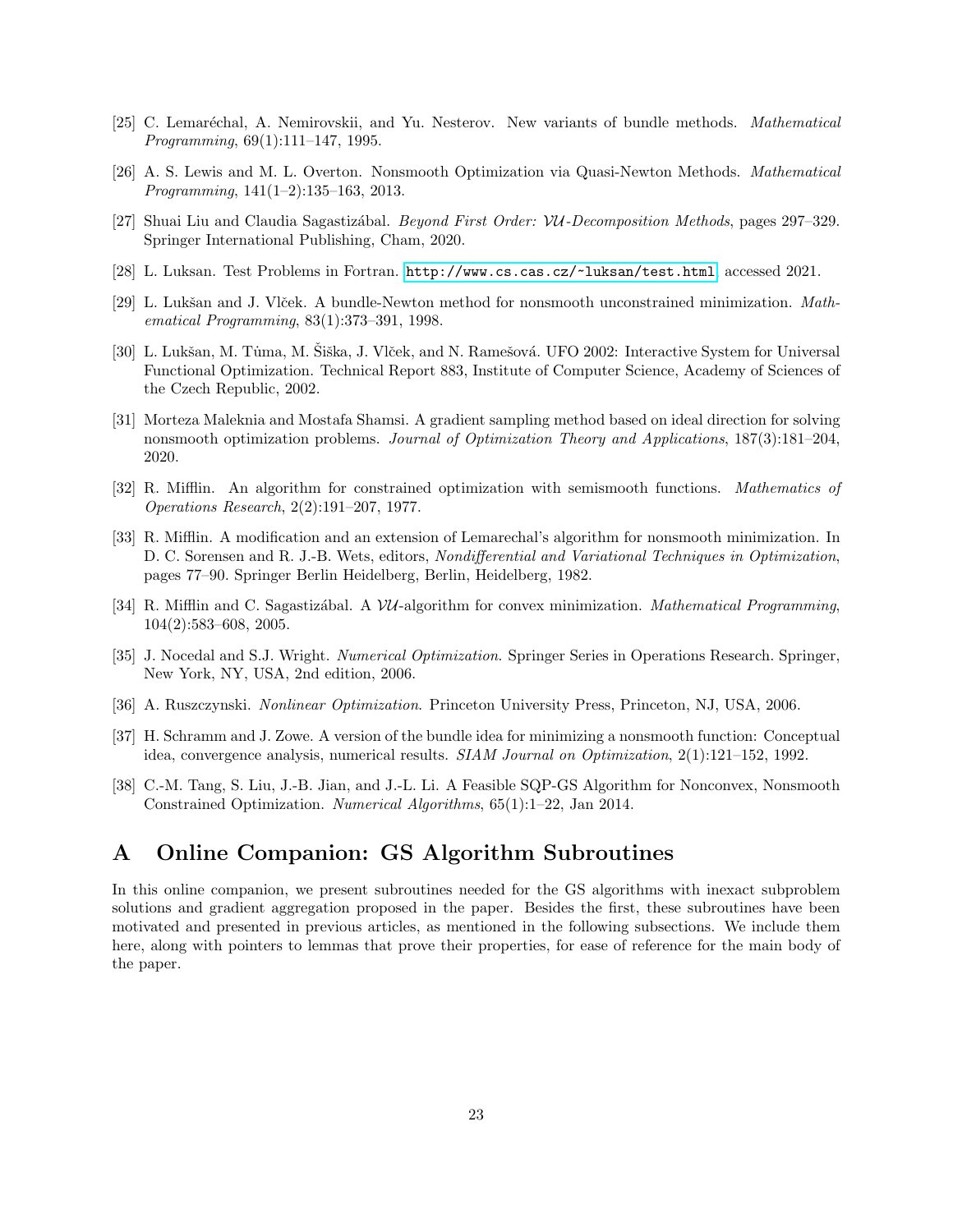#### A.1 Sufficient decrease parameter selection

For our proposed algorithm, the sufficient decrease parameter  $\eta \in (0,1)$  employed in the Armijo-Wolfe conditions, specifically in [\(21a\)](#page-9-1), needs to be set sufficiently small relative to an upper bound on the condition number of (at least a subset of) the generated Hessian approximations. A similar relationship was required in [\[11,](#page-21-2) eq. (3.1)]. Generally speaking, the Hessian approximations in a BFGS updating strategy can become arbitrarily ill-conditioned, but it is sufficient for our purposes to employ an upper bound that holds for a fraction of good iterations that will provably occur; see [\[6\]](#page-21-17).

#### <span id="page-23-0"></span>Algorithm 4 Sufficient Decrease Parameter Selection

**Require:**  $\phi \in (0,1)$ ,  $\overline{\phi} \in (1,\infty)$ , and  $H_0 \succ 0$  from outer algorithm;  $\chi \in (0,1)$ . 1: Set  $c_0$ 1

$$
\phi
$$
  $\leftarrow$   $\frac{1}{1-\chi}$  (tr(*H*<sub>0</sub>) – ln det(*H*<sub>0</sub>) +  $\overline{\phi}$  – 1 – ln  $\underline{\phi}$ )  $\in$  (0,  $\infty$ ).

2: Set  $c_1 \leftarrow e^{-c_0/2}$ .

3: Set  $c_2$  (resp.,  $c_3$ ) as the smallest (resp., largest) value in  $(0, \infty)$  such that

$$
1 - r + \ln r \ge -c_0
$$
 for all  $r \in [c_2, c_3]$ .

4: Set  $\underline{\mu} \leftarrow c_1^2/c_3$  and  $\overline{\mu} \leftarrow 1/c_2^2$ . 5: Set

$$
\mu \leftarrow \max \left\{\frac{\overline{\mu}}{\underline{\mu}}, \frac{1}{\underline{\mu}} \right\} \in (1, \infty).
$$

6: Choose  $\eta \in (0,1)$  such that  $\eta \mu \in (0,1)$ .

7: terminate and return  $(\eta, \mu)$ 

#### A.2 Line search

Given a descent direction for f at  $x_k$ , the line search is intended to find a stepsize satisfying the weak Armijo-Wolfe conditions; see [\(21\)](#page-9-6) and, e.g., [\[35\]](#page-22-8). However, as motivated by [\[11\]](#page-21-2), the line search may terminate early if the sample set size indicator  $p_k$  is less than the prescribed integer  $p \in [n+1,\infty)$  or may ignore the curvature condition [\(21b\)](#page-9-7)—and switch to a "backtracking Armijo" line search—if both  $p_k \geq p$  and a certain number of iterations of the line search have already been performed without termination. This potential switch to a backtracking Armijo line search may be needed due to potential nonsmoothness of f, since under Assumption [1.1](#page-3-0) one can only show that an Armijo-Wolfe line search can "bracket" a stepsize satisfying the Armijo-Wolfe conditions [\(21\)](#page-9-6); see [\[26,](#page-22-12) Theorem 4.7]. One could ensure finite termination of an Armijo-Wolfe line search, without having to switch to a backtracking Armijo line search as a backup, with a stronger assumption on  $f$ , such as it being weakly lower semismooth; see [\[32\]](#page-22-13).

Our line search subroutine is stated as Algorithm [5.](#page-24-0) Given  $\eta \in (0,1)$  and  $\overline{\eta} \in (\eta,1)$ , the Armijo-Wolfe conditions that we use are stated as  $(21)$ . We remark that  $(21a)$  does not use the directional derivative of f at  $x_k$  along  $d_k$ , as is typical in the Armijo condition in the context of smooth optimization; rather, it uses squared norms of search direction quantities, which is common in GS algorithms when nonnormalized search directions are used; see, e.g.,  $[24, Eq. (4.2)].$  $[24, Eq. (4.2)].$ 

A proof of Lemma [2.5\(](#page-9-4)c) can be found in that for [\[11,](#page-21-2) Lemma 2.3].

#### A.3 Iterate perturbation

Gradient sampling algorithms require that each iterate lies in the set of points over which the objective function  $f$  is differentiable (for well-posedness of the algorithm) or even continuously differentiable (for the convergence guarantees); see [\[5\]](#page-21-7). For our proposed algorithms, we employ Algorithm [6](#page-25-0) to ensure that each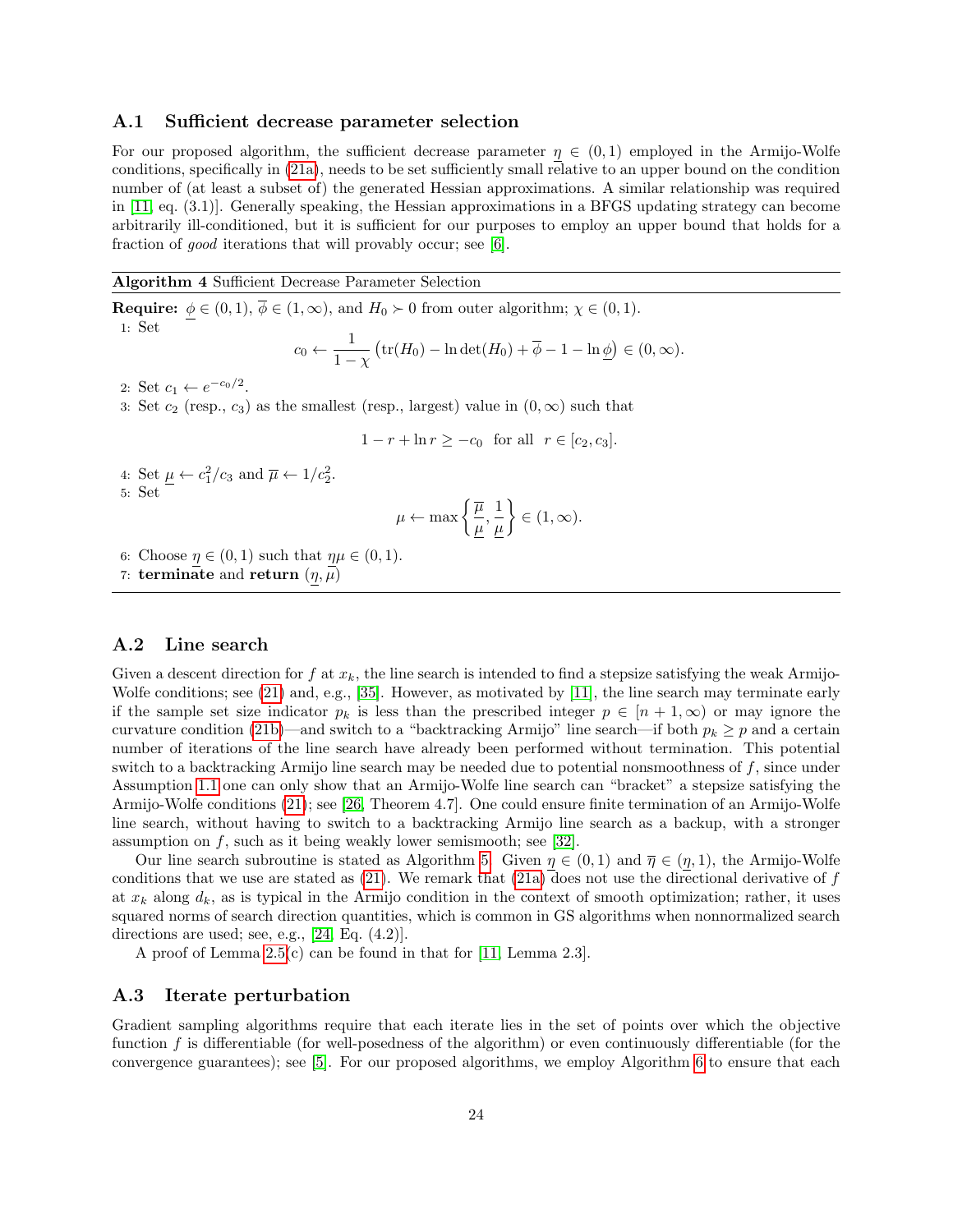<span id="page-24-0"></span>Algorithm 5 Armijo-Wolfe Line Search

**Require:**  $(\eta, \overline{\eta}, \underline{\alpha})$  from outer algorithm;  $\overline{\alpha} \in [\underline{\alpha}, \infty)$ ;  $\alpha_{\text{init}} \in (0, \infty)$ ;  $\gamma \in (0, 1)$ . 1: Set  $l \leftarrow 0$ ,  $u \leftarrow \overline{\alpha}$ , and  $\alpha_k \leftarrow \alpha_{\text{init}}$ . 2: if  $d_k = 0$  then 3: terminate and return  $\alpha_k$ . 4: end if 5: for all  $\ell \in \mathbb{N}$  do 6: if  $p_k < p$  and  $\alpha_k < \underline{\alpha}$  then 7: set  $\alpha_k \leftarrow 0$ , terminate, and return  $\alpha_k$ . [truncate and take null stepsize] 8: end if 9: if  $\alpha_k < \alpha$  then 10: set  $l \leftarrow 0$ . [switch to backtracking Armijo line search] 11: end if 12: **if** [\(21\)](#page-9-6) holds or both  $\alpha_k < \underline{\alpha}$  and [\(21a\)](#page-9-1) hold **then** 13: terminate and return  $\alpha_k$ . [success] 14: end if 15: if [\(21a\)](#page-9-1) does not hold then 16: set  $u \leftarrow \alpha_k$ ; 17: else 18:  $\qquad \qquad$  set  $l \leftarrow \alpha_k$ . 19: end if 20: set  $\alpha_k \leftarrow (1 - \gamma)l + \gamma u$ . 21: end for

iterate lies in the set  $D$  defined in Assumption [1.1.](#page-3-0) If, after the line search, the resulting trial point is contained in  $\mathcal{D}$ , i.e.,  $x_k + \alpha_k d_k \in \mathcal{D}$ , then  $x_{k+1}$  is set to be this trial point; otherwise, the iterate perturbation strategy in Algorithm [6](#page-25-0) aims to compute  $x_{k+1} \in \mathcal{D}$  satisfying [\(22\)](#page-9-8).

Algorithm [6](#page-25-0) can fail if its for loop iterates infinitely. However, under Assumption [1.1,](#page-3-0) this is a probability zero event. In other words, it terminates finitely—meaning the subroutine runs successfully—with probability one.

A proof of Lemma [2.5\(](#page-9-4)d) can be found in that for [\[11,](#page-21-2) Lemma 2.3].

#### A.4 Hessian and inverse Hessian approximation strategy

The Hessian approximation strategy employed in [\[11\]](#page-21-2) is conservative in the sense that it might replace a BFGS approximation with an L-BFGS approximation in order to ensure that, in certain cases, the eigenvalues of the Hessian approximation are bounded above and below away from zero. For our purposes, we employ the less conservative strategy advocated in [\[12\]](#page-21-3), which exploits the self-correcting properties of BFGS updating. The subroutine we use is stated in Algorithm [7.](#page-26-0)

**Lemma A.1.** The properties pertaining to  ${H_k}$  and  ${W_k}$  stated in Lemma [2.5](#page-9-4) hold.

*Proof.* Proof. Positive definiteness of  $H_{k+1}$  and  $W_{k+1}$  follows by induction and the fact that  $H_0 \succ 0$  and  $W_0 \succ 0$ . In particular, if  $s_0 = 0$  or [\(23\)](#page-9-5) does not hold in iteration  $k = 0$ , then  $H_1 \leftarrow H_0 \succ 0$  and  $W_1 \leftarrow W_0 \succ 0$ ; otherwise, positive definiteness of  $H_1$  and  $W_1$  follows the fact that [\(38\)](#page-26-2) implies  $s_0^T v_0$  and from well-known properties of BFGS updating. Inductively, positive definiteness of  $H_{k+1}$  and  $W_{k+1}$  for any  $k \in \mathbb{N}$  follows by the same arguments. Finally, with respect to the properties of  $\{W_k\}$ , the proof follows in a similar manner as that for [\[12,](#page-21-3) Corollary 3.2].  $\Box$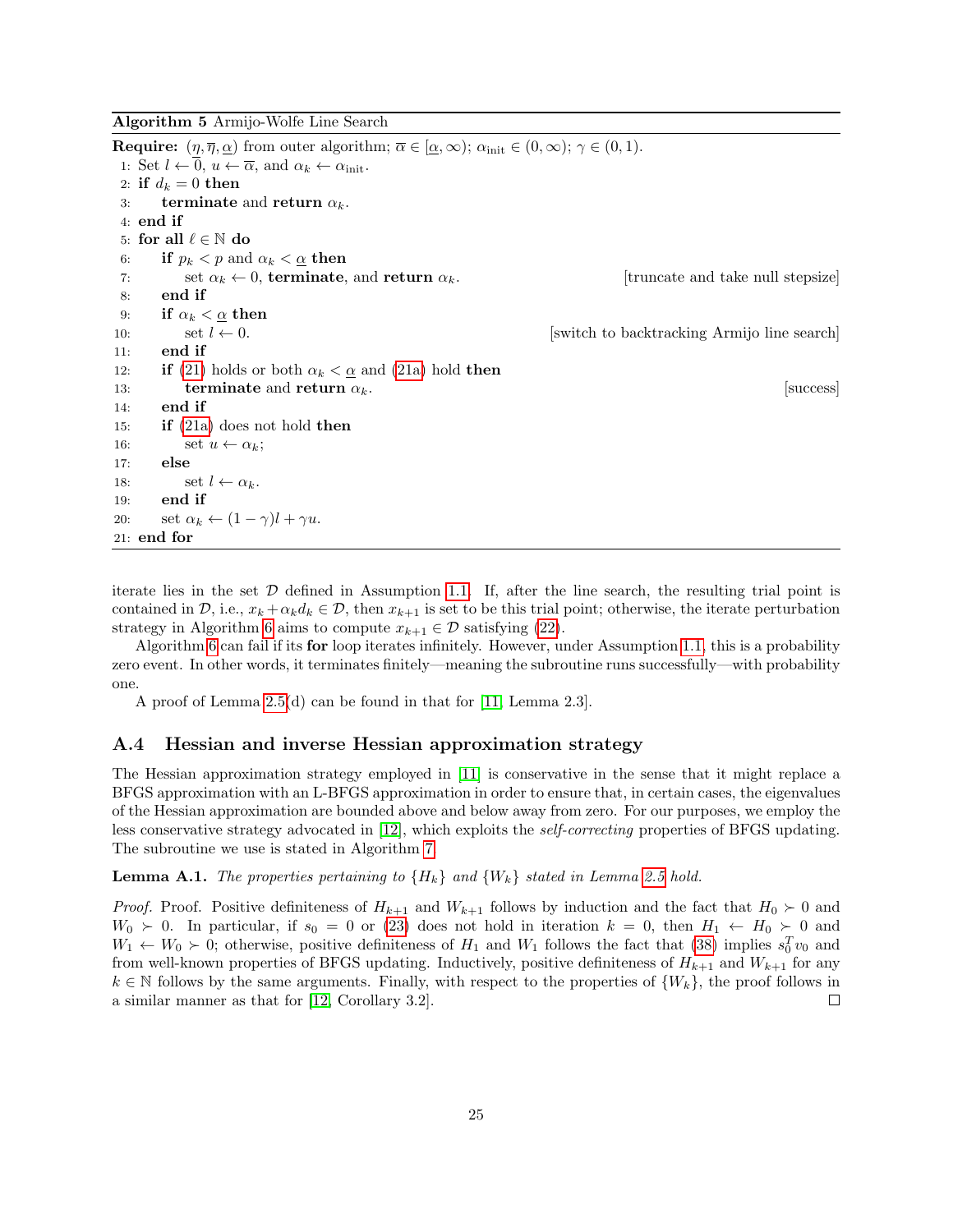#### <span id="page-25-0"></span>Algorithm 6 Iterate Perturbation

Require:  $\bar{\ell} \in \mathbb{N}$ . 1: Set  $x_{k+1} \leftarrow x_k + \alpha_k d_k$ . 2: if  $\alpha_k = 0$  or  $d_k = 0$  then 3: terminate and return  $x_{k+1}$ . 4: end if 5: for all  $\ell \in \mathbb{N}$  do 6: if  $x_{k+1} \in \mathcal{D}$  and either [\(22\)](#page-9-8) holds or each of [\(22a\)](#page-9-2), [\(22c\)](#page-9-3), and  $\ell > \overline{\ell}$  hold then 7: terminate and return  $x_{k+1}$ 8: end if 9: Sample  $x_{k+1}$  from a uniform distribution over  $\mathbb{B}\left(x_k+\alpha_k d_k, \frac{\min\{\alpha_k, \epsilon_k\}\min\{\|d_k\|_2, \|G_ky_k\|_2\}}{\max\{\|d_k\|_2, \|G_ky_k\|_2\}}\right)$  $\big).$ 

 $\ell \max\{\|d_k\|_2, \|G_ky_k\|_2\}$ 

10: end for

### A.5 Sample point generation

With  $x_{k+1} \in \mathcal{D}$  in hand, a GS algorithm turns to setting the set of sample points  $\mathcal{X}_{k+1}$  and corresponding size indicator  $p_{k+1}$ . To limit the size of the sample set, which has the benefit of reducing the costs of subsequent QP solves, we follow the lead of [\[11\]](#page-21-2), which sets  $\mathcal{X}_{k+1} \leftarrow \{x_{k+1}\}\$ if, for  $(\xi, \underline{\alpha}) \in (0, \infty)^2$ , one finds that [\(23\)](#page-9-5) holds. Otherwise, the sample set preserves points near  $x_{k+1}$  and augments it with randomly generated points, the hallmark of GS methods; see Algorithm [8.](#page-26-1)

Like for Algorithm [6,](#page-25-0) one finds that Algorithm [8](#page-26-1) can fail if its **do-while** loop iterates infinitely. However, under Assumption [1.1,](#page-3-0) this occurs with probability zero. The subroutine runs successfully with probability one.

A proof of Lemma [2.5\(](#page-9-4)e) can be found in that for [\[11,](#page-21-2) Lemma 2.5].